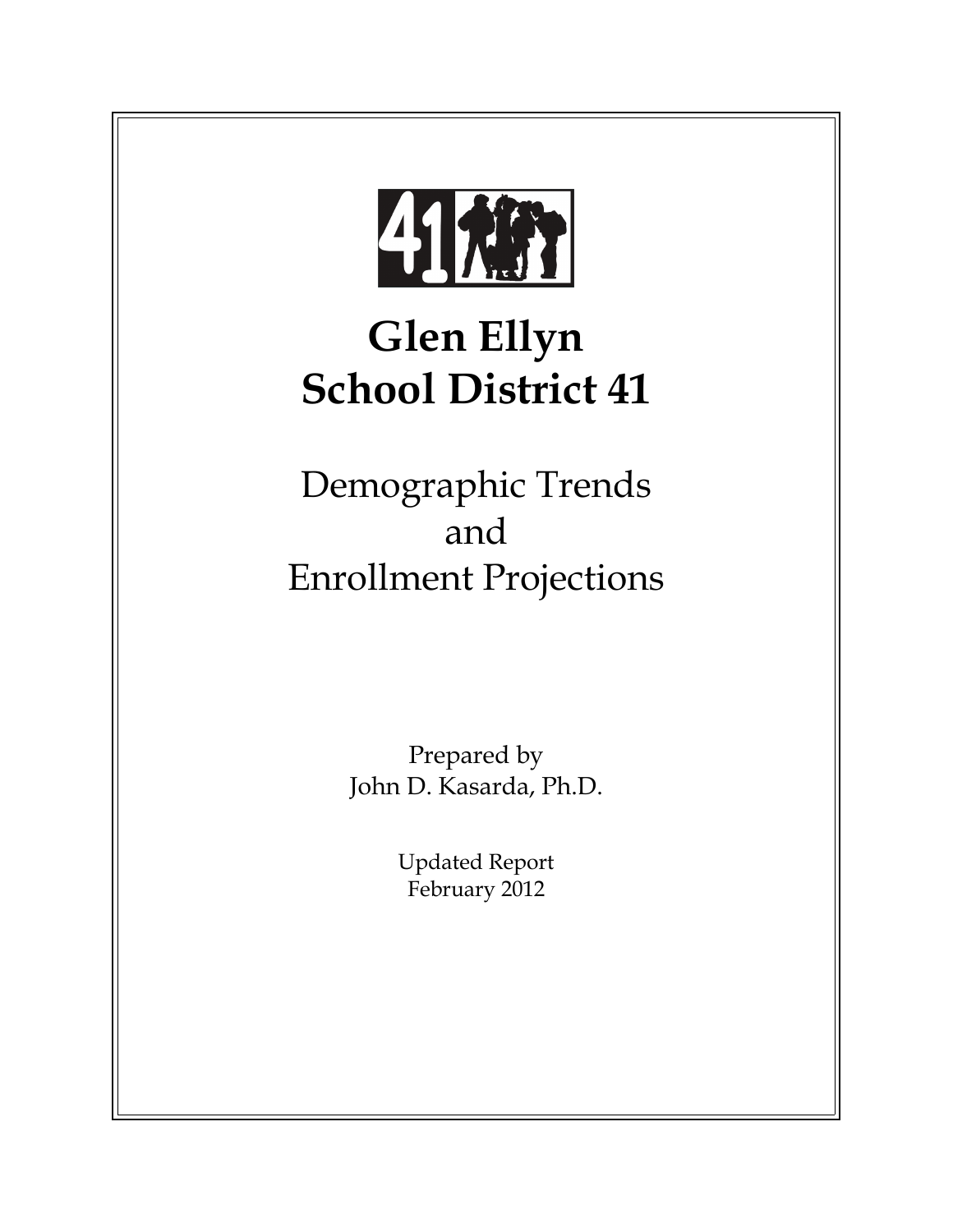# **Table of Contents**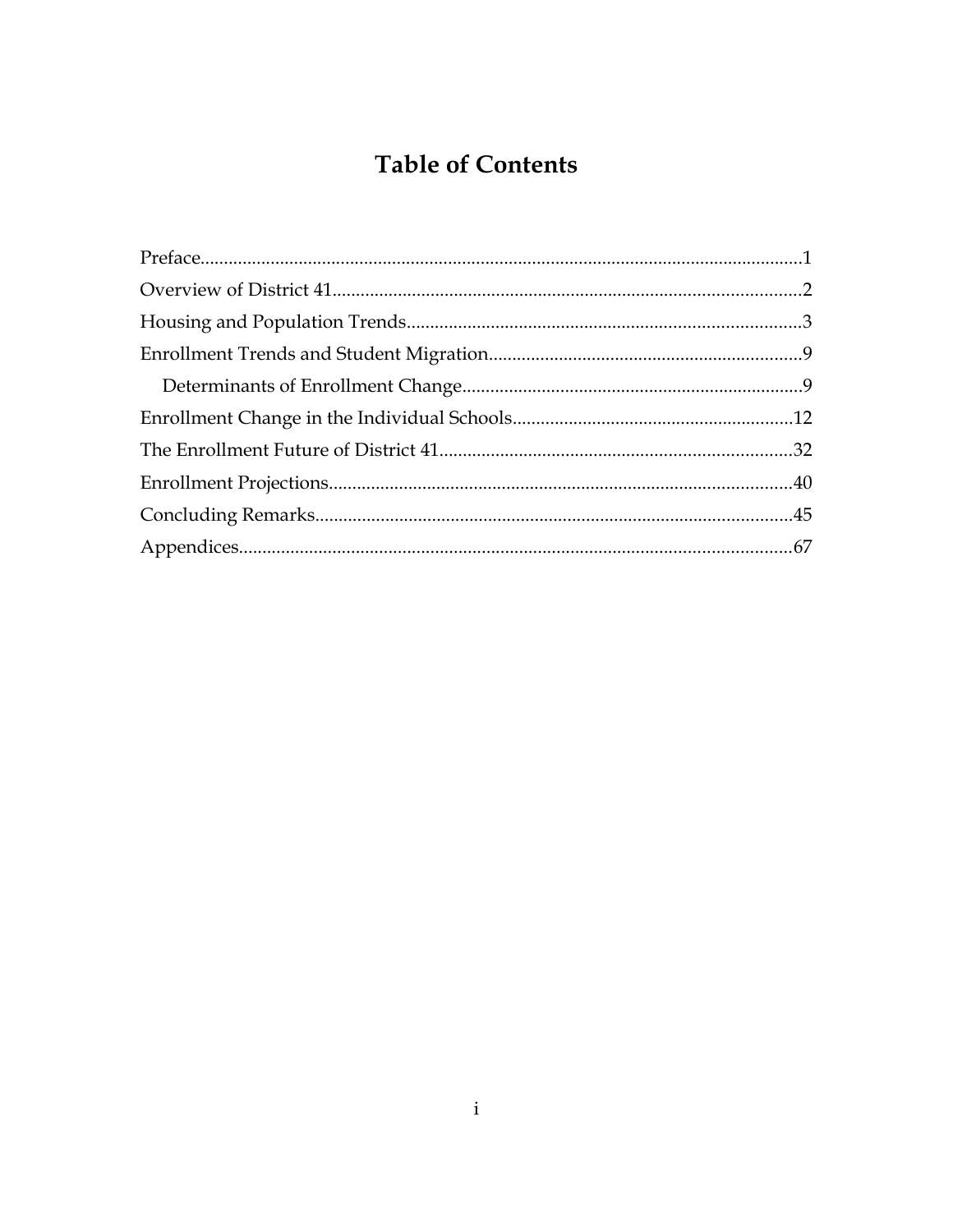### Preface

This report updates population and housing trends within Glen Ellyn School District 41 and assesses the implications of these trends for future enrollments at the individual schools and district as a whole. The objective of this report is fourfold. First, I shall discuss residential development patterns and demographic dynamics underlying historical and recent enrollment changes in the District. Next, I shall assess annual enrollment changes in District 41 schools during the past twenty years and analyze student migration patterns and other sources of these enrollment changes. I shall then discuss new housing prospects, housing turnover (including tear-downs) and other factors impacting family inmigration that will shape future enrollments in the District and the individual schools. Finally, I shall project enrollment, by grade and by year, for each of the four elementary schools through school year 2016-17, and at Hadley Junior High School and the District as a whole through school year 2021–22.

All enrollment projections will be in the form of three separate series based on different assumptions about future fertility rates, housing turnover and family migration to District 41 and the elementary school attendance areas. These three series will provide forecasts by grade and by year of (A) the absolute minimum number of students that may be anticipated, (B) the most likely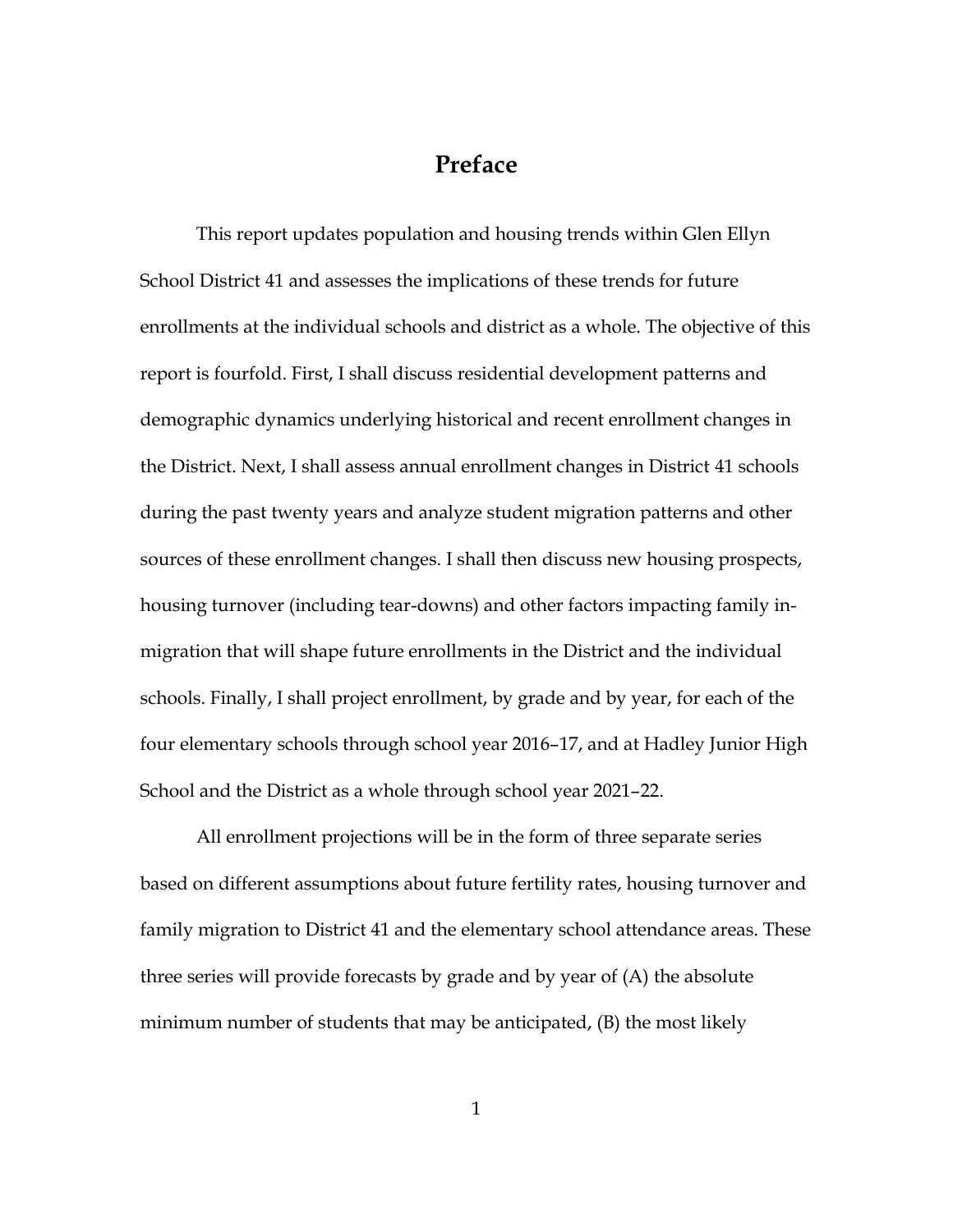number of students to be expected, and (C) the absolute maximum number of students that can possibly be foreseen.

In conducting the analysis that follows, I benefited from data provided by administrators of District 41 and local officials. I would like especially to acknowledge Dr. Ann Riebock, Superintendent of Schools, and Bob Ciserella, Assistant Superintendent of Finance, Facilities and Operations, who assembled much of the information upon which this study is based. For their fine assistance and that of others who contributed to this study, I am most appreciative.

### **Overview of District 41**

Glen Ellyn School District 41 lies in the western suburbs of Chicago, just over 20 miles from the center of the city. The District serves a major part of Glen Ellyn and small portions of Carol Stream, Glendale Heights, Lombard and Wheaton, plus unincorporated parts of Milton and Bloomingdale Township. Primarily residential in nature, virtually all of the incorporated and unincorporated areas of District 41 are built-out.

More than 2,400 students (including ECE and pre-K) attend the district's four elementary schools (Abraham Lincoln, Benjamin Franklin, Churchill and Forest Glen) and another 1,211 students attend Hadley Junior High. For the past three years, total District enrollment has been flat at around 3,635 students. The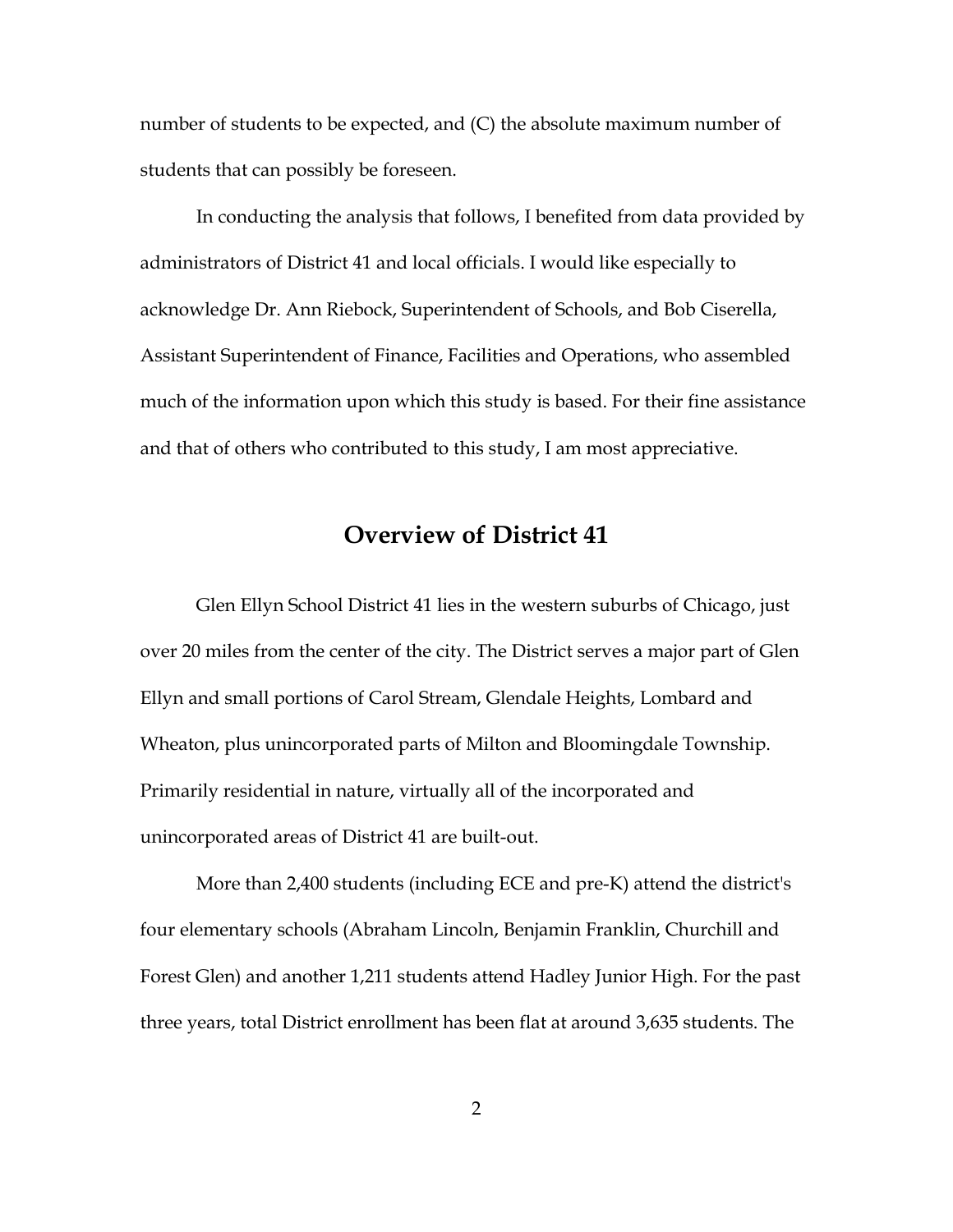prior five years were relatively stable, as well, with registered students totaling between 3,500 and 3,600 each year from from September 2004 to September 2008. The annual State Report Card shows District 41 students consistently exceeding State and DuPage County performance standards. A high percentage of District 41 students continue on to colleges and universities.

### **Housing and Population Trends**

Like many of Chicago's more mature suburban areas, District 41 experienced a flurry of single family housing construction during the 1950s and 1960s. The vast majority of newly constructed homes contained three or more bedrooms and were modestly priced. As late as 1970, the median value of owneroccupied units ranged from \$23,800 in Carol Stream to \$32,200 in Glen Ellyn (see Table 1). These new modestly priced housing units attracted large numbers of young families with children leading to a boom in preschool and school-age residents during the 1950s and 1960s, as may be seen in Table 2.

New housing construction declined during the 1970s and 1980s and existing residential units appreciated in value. High mortgage interest rates in the late 1970s and early 1980s combined with fewer parcels of developable land slowed both housing turnover and new construction considerably. By the 1990s most of the District was essentially built-out. As housing values continued to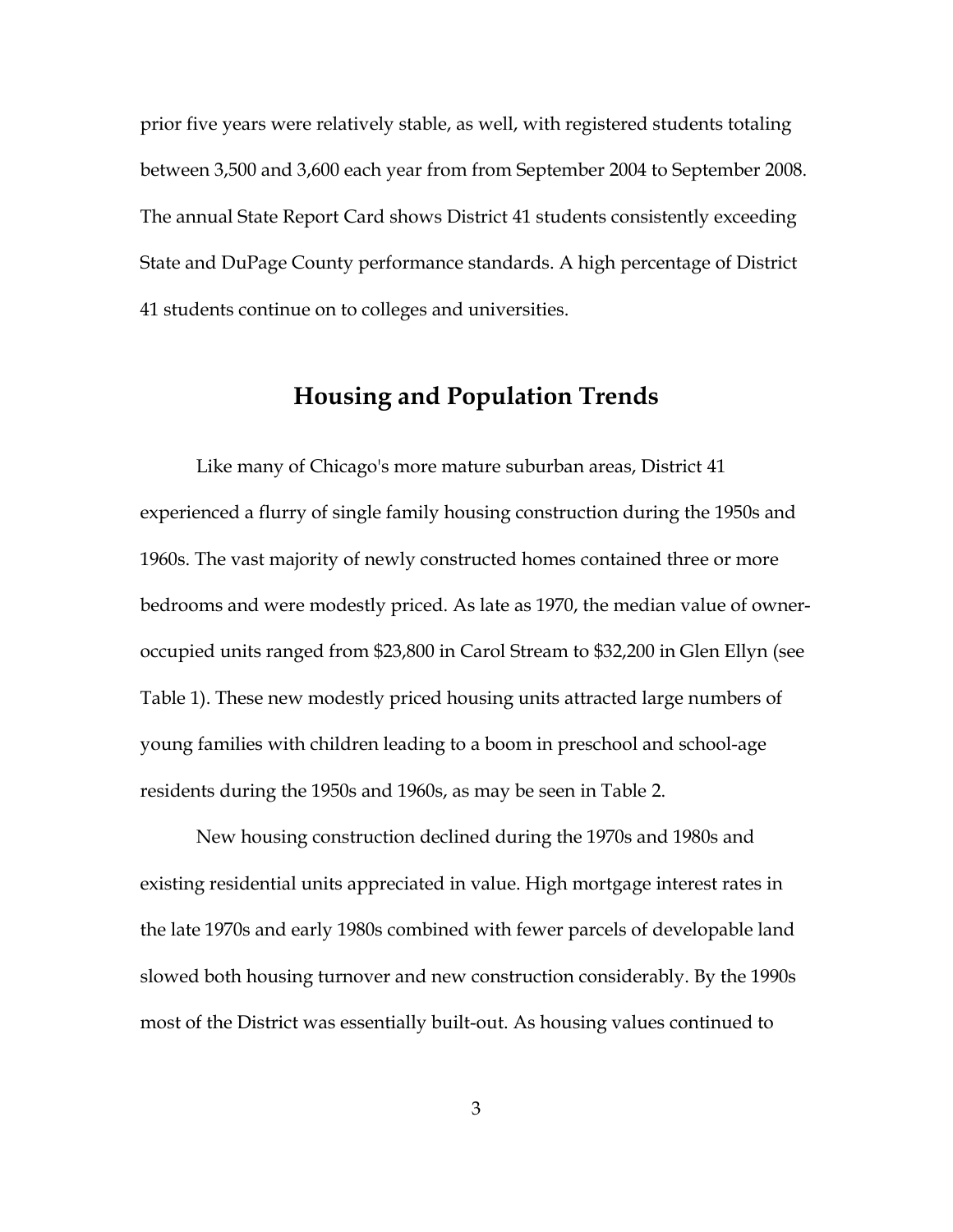appreciate, scattered tear-downs and rebuilds began to occur. New replacement homes tended to be at least one-bedroom larger and often up to double the square footage.

With mortgage interest rates dropping in the mid-1980s and remaining at relatively low levels through the 1990s, and a growing number of empty-nester homes coming on the market, housing turnover to younger families with preschool and elementary school age children increased. Thus, as shown in Table 2, the preschool and school-age population in Glen Ellyn rose markedly through 2000. A more mixed picture characterized the other communities served by District 41 with both Lombard and Wheaton exhibiting declines in their preschool populations by year 2000.

Between 2000 and 2010, Glen Ellyn's preschool population dropped considerably as did those in Carol Stream and Wheaton. While the school-age populations also sharply declined in nearby villages, Glen Ellyn held its own.

One important demographic factor to note in Table 2 is the major increase in the size of Glen Ellyn's population age 55–64 and 65+ between 2000 and 2010. As the housing market strengthens in future years there should be further housing turnover to younger families. In fact, Appendix A, which presents the number of housing units sold in each village along with their median prices for each quarter between January 2006 and and September 2011, shows that Glen

4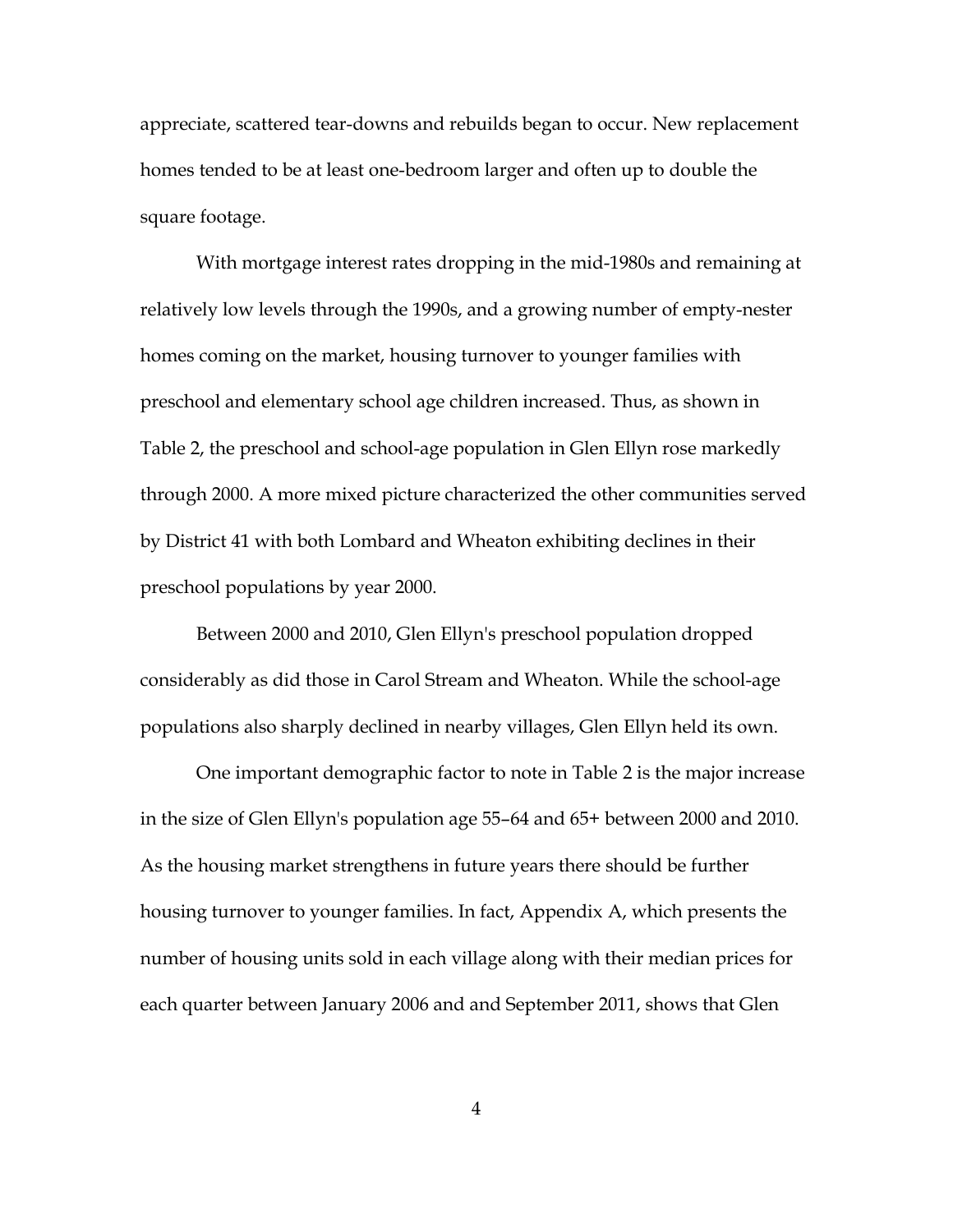Ellyn did much better during the housing 2008-2011 recession than most other nearby villages.

However, as will be shown later, births to residents of Glen Ellyn, Lombard and Wheaton began to drop in the late 1990s and remained lower through 2009, depressing the preschool population. If it were not for relatively robust housing turnover by empty-nesters, the preschool population would have substantially declined. I now turn to the implications of these factors for enrollment changes in District 41 and its individual schools.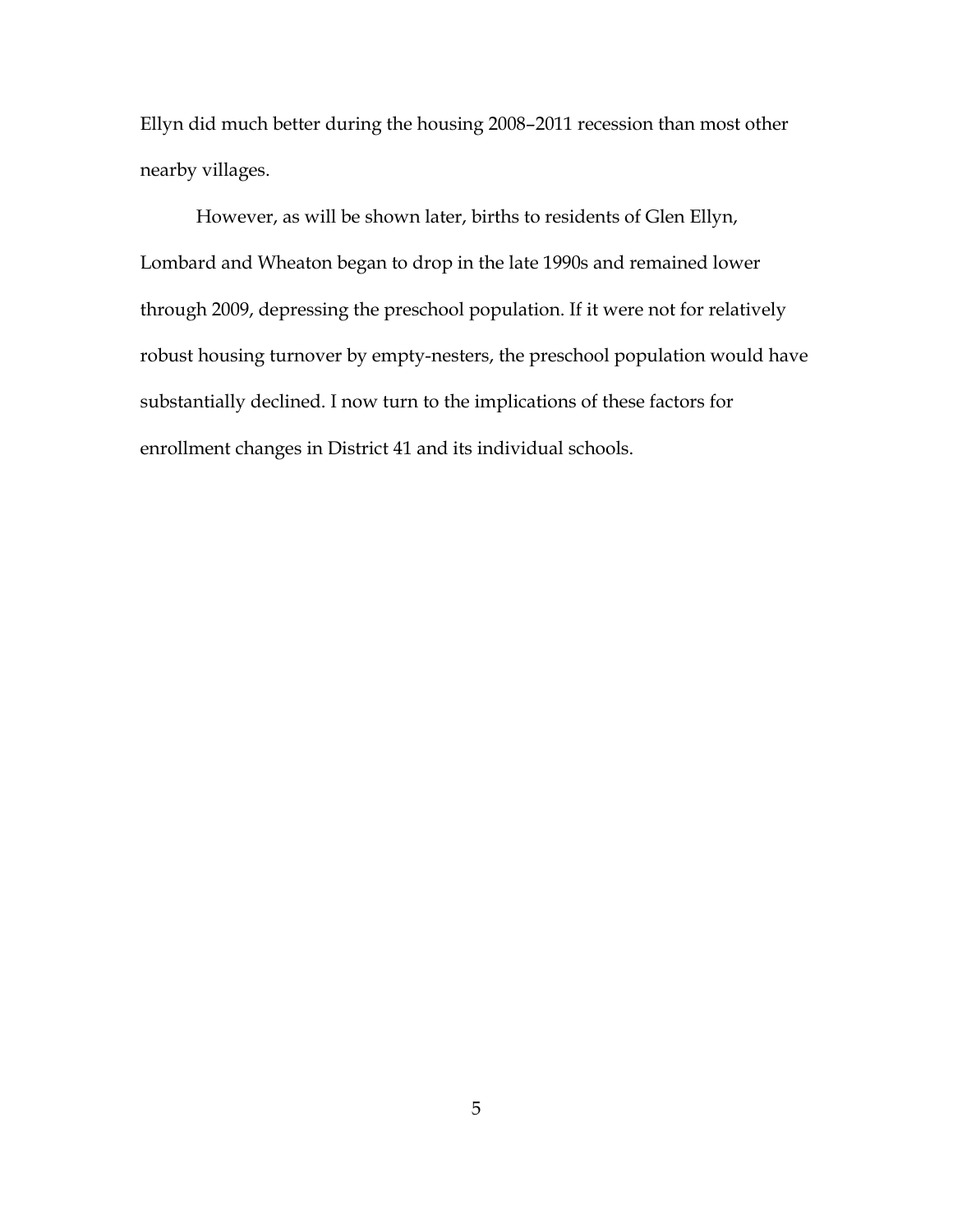### Median Value of Owner-occupied Housing Units in Villages Served by District 41: 1950 to 2009

| Village          | 1950     | 1960     | 1970     | 1980     | 1990      | 2000      | 2009      |
|------------------|----------|----------|----------|----------|-----------|-----------|-----------|
| Glen Ellyn       | \$16,371 | \$23,700 | \$32,200 | \$85,400 | \$162,500 | \$274,800 | \$422,871 |
| Carol Stream     |          |          | \$23,800 | \$76,600 | \$128,700 | \$170,400 | \$254.369 |
| Glendale Heights |          |          | \$23,900 | \$68,000 | \$105,500 | \$142,800 | \$215,303 |
| Lombard          | \$13,140 | \$18,900 | \$26,200 | \$70.700 | \$118,000 | \$168,500 | \$262.201 |
| Wheaton          | \$14,880 | \$21,200 | \$29,000 | \$81,000 | \$148,700 | \$222,100 | \$347,970 |

Source: U.S. Bureau of the Census. Decennial Census of Population and Housing, 1950, 1960, 1970, 1980, 1900, and 2000. \*2009 City-data.com estimate.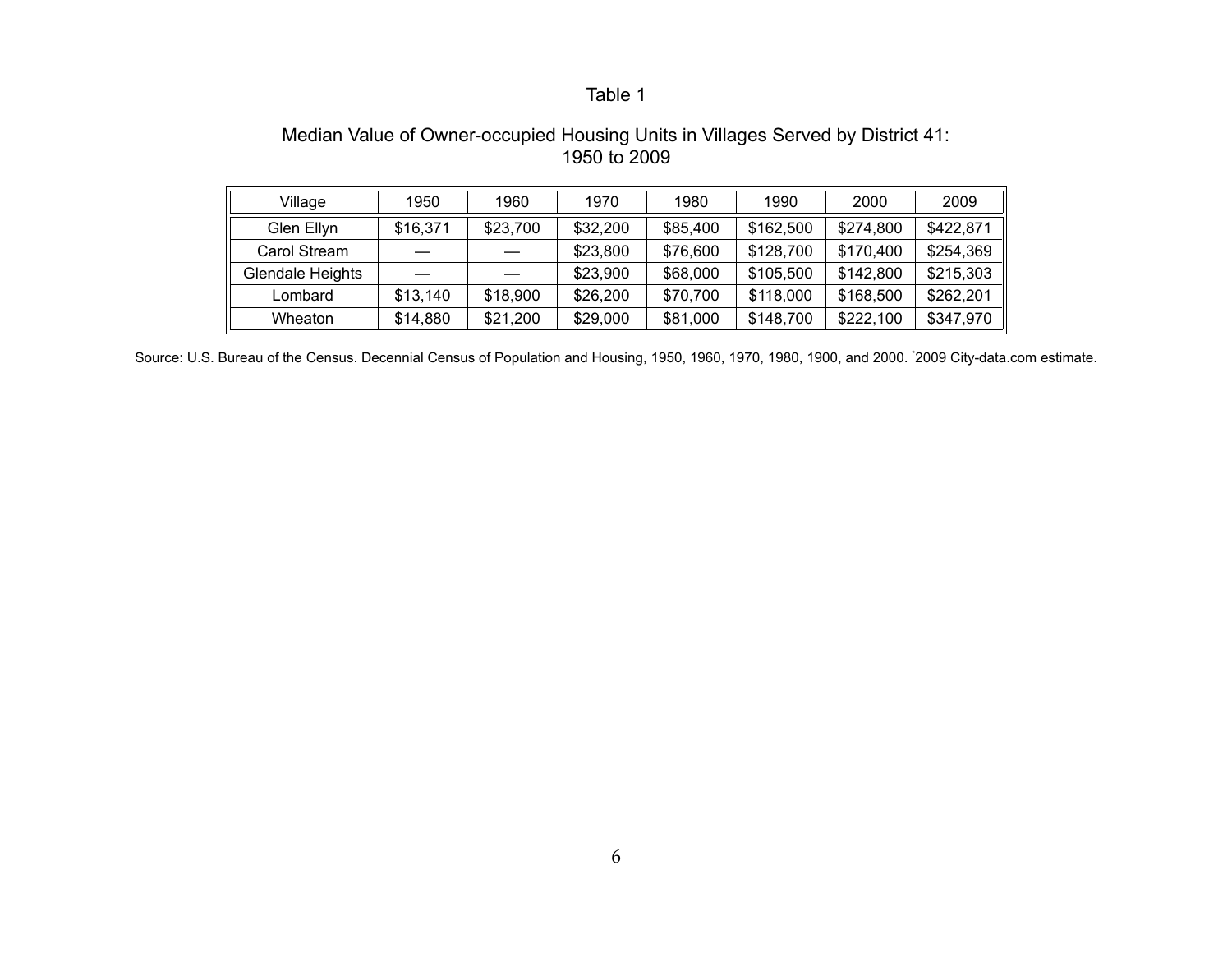# Population by Age Group in Villages Served by District 41: 1950 to 2010

| Village             | Age Group | 1950  | 1960   | 1970   | 1980   | 1990   | 2000   | 2010   |
|---------------------|-----------|-------|--------|--------|--------|--------|--------|--------|
|                     | Total     | 9,524 | 15,972 | 21,909 | 23,649 | 24,944 | 26,999 | 27,450 |
|                     | < 5       | 864   | 1,754  | 1,813  | 1,450  | 1,967  | 2,118  | 1,764  |
|                     | $5 - 9$   | 977   | 1,990  | 2,580  | 1,712  | 1,944  | 2,257  | 2,208  |
|                     | $10 - 14$ | 766   | 1,797  | 2,671  | 2,235  | 1,616  | 2,079  | 2,241  |
|                     | $15 - 19$ | 572   | 1,169  | 2,031  | 2,305  | 1,563  | 1,757  | 1,971  |
| Glen<br>Ellyn       | $20 - 24$ | 441   | 471    | 1,132  | 1,683  | 1,591  | 1,107  | 1,209  |
|                     | $25 - 34$ | 1,045 | 1,686  | 2,703  | 3,769  | 4,135  | 3,266  | 2,564  |
|                     | $35 - 44$ | 1,683 | 2,557  | 2,932  | 3,280  | 4,386  | 4,841  | 3,730  |
|                     | $45 - 54$ | 1,457 | 2,204  | 2,707  | 2,901  | 2,925  | 4,139  | 4,687  |
|                     | $55 - 64$ | 941   | 1,290  | 1,921  | 2,244  | 2,208  | 2,360  | 3,475  |
|                     | $65 +$    | 778   | 1,054  | 1,419  | 2,070  | 2,609  | 3,075  | 3,601  |
|                     | Total     |       | 836    | 4,434  | 15,472 | 31,716 | 40,438 | 39,711 |
|                     | < 5       |       |        | 568    | 1,923  | 3,667  | 3,308  | 2,574  |
|                     | $5 - 9$   |       |        | 704    | 1,319  | 2,955  | 3,744  | 2,552  |
|                     | $10 - 14$ |       |        | 529    | 1,032  | 2,049  | 3,508  | 2,860  |
|                     | $15 - 19$ |       |        | 339    | 1,041  | 1,733  | 3,103  | 3,301  |
| Carol<br>Stream     | $20 - 24$ |       |        | 401    | 2,117  | 2,296  | 2,533  | 2,726  |
|                     | $25 - 34$ |       |        | 903    | 4,451  | 8,847  | 6,657  | 5,604  |
|                     | $35 - 44$ |       |        | 539    | 1,574  | 5,576  | 8,155  | 5,351  |
|                     | $45 - 54$ |       |        | 250    | 806    | 1,926  | 5,112  | 6,951  |
|                     | $55 - 64$ |       |        | 122    | 538    | 1,014  | 2,009  | 4,378  |
|                     | $65 +$    |       |        | 79     | 671    | 1,653  | 2,309  | 3,414  |
|                     | Total     |       | 173    | 11,406 | 23,163 | 27,973 | 31,765 | 34,208 |
|                     | < 5       |       |        | 1,819  | 2,650  | 2,503  | 2,528  | 2,646  |
|                     | $5 - 9$   |       |        | 2,070  | 2,362  | 2,269  | 2,368  | 2,610  |
|                     | $10 - 14$ |       |        | 1,418  | 2,068  | 2,109  | 2,255  | 2,318  |
|                     | $15 - 19$ |       |        | 694    | 1,925  | 1,909  | 2,386  | 2,468  |
| Glendale<br>Heights | $20 - 24$ |       |        | 636    | 2,415  | 2,422  | 2,634  | 2,587  |
|                     | $25 - 34$ |       |        | 2,506  | 5,916  | 6,801  | 6,389  | 6,190  |
|                     | $35 - 44$ |       |        | 1,369  | 3,036  | 4,820  | 5,302  | 5,000  |
|                     | $45 - 54$ |       |        | 534    | 1,411  | 2,642  | 4,119  | 4,473  |
|                     | $55 - 64$ |       |        | 219    | 848    | 1,352  | 2,200  | 3,439  |
|                     | $65 +$    |       |        | 141    | 532    | 1,146  | 1,584  | 2,477  |

*Continued*. . .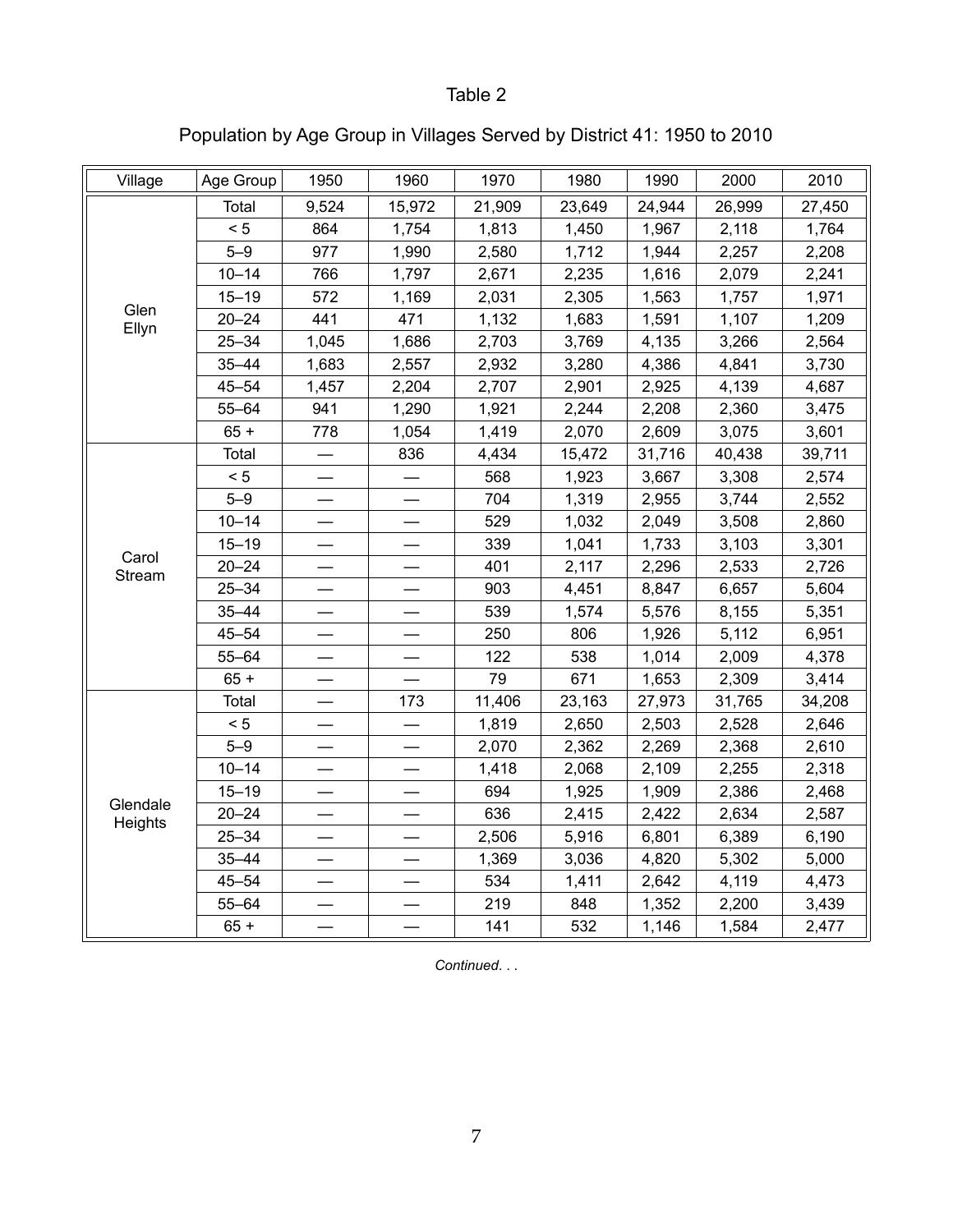| Village | Age Group | 1950   | 1960   | 1970   | 1980   | 1990   | 2000   | 2010   |
|---------|-----------|--------|--------|--------|--------|--------|--------|--------|
|         | Total     | 9,817  | 22,561 | 35,977 | 37,295 | 39,408 | 42,322 | 43,165 |
|         | < 5       | 1,129  | 3,102  | 3,247  | 2,469  | 2,954  | 2,588  | 2,605  |
|         | $5 - 9$   | 977    | 3,076  | 4,186  | 2,508  | 2,540  | 2,782  | 2,431  |
|         | $10 - 14$ | 711    | 2,374  | 4,582  | 2,989  | 2,414  | 2,828  | 2,533  |
|         | $15 - 19$ | 583    | 1,337  | 3,492  | 3,403  | 2,125  | 2,413  | 2,701  |
| Lombard | $20 - 24$ | 511    | 757    | 2,040  | 3,505  | 2,872  | 2,451  | 2,660  |
|         | $25 - 34$ | 1,496  | 3,043  | 4,682  | 6,814  | 8,184  | 6,806  | 6,430  |
|         | $35 - 44$ | 1,663  | 3,827  | 5,042  | 4,646  | 5,970  | 7,336  | 5,862  |
|         | $45 - 54$ | 1,249  | 2,408  | 4,465  | 4,236  | 3,958  | 5,505  | 6,826  |
|         | $55 - 64$ | 927    | 1,451  | 2,405  | 3,839  | 3,399  | 3,475  | 4,973  |
|         | $65 +$    | 571    | 1,186  | 1,836  | 2,886  | 4,992  | 6,138  | 6,144  |
|         | Total     | 11,638 | 24,312 | 31,138 | 43,043 | 51,464 | 55,416 | 52,894 |
|         | < 5       | 1,141  | 2,889  | 2,557  | 2,934  | 4,048  | 3,517  | 2,893  |
|         | $5 - 9$   | 938    | 3,023  | 3,183  | 2,987  | 3,958  | 4,013  | 3,474  |
|         | $10 - 14$ | 691    | 2,442  | 3,526  | 3,469  | 3,444  | 4,377  | 3,793  |
|         | $15 - 19$ | 1,076  | 2,125  | 3,704  | 4,193  | 3,814  | 4,456  | 4,381  |
| Wheaton | $20 - 24$ | 1,268  | 1,577  | 2,479  | 4,268  | 4,065  | 3,930  | 4,130  |
|         | $25 - 34$ | 1,682  | 3,031  | 3,666  | 8,007  | 8,631  | 6,763  | 5,841  |
|         | $35 - 44$ | 1,583  | 3,782  | 3,833  | 5,624  | 9,140  | 9,170  | 6,522  |
|         | $45 - 54$ | 1,470  | 2,483  | 3,803  | 4,527  | 5,643  | 8,521  | 8,555  |
|         | $55 - 64$ | 907    | 1,555  | 2,236  | 3,614  | 3,930  | 4,443  | 6,818  |
|         | $65 +$    | 882    | 1,405  | 2,151  | 3,420  | 4,791  | 6,226  | 6,487  |

Table 2—*Continued*

Source: U.S. Bureau of the Census. Decennial Census of Population and Housing, 1950, 1960, 1970, 1980, 1900, 2000, and 2010.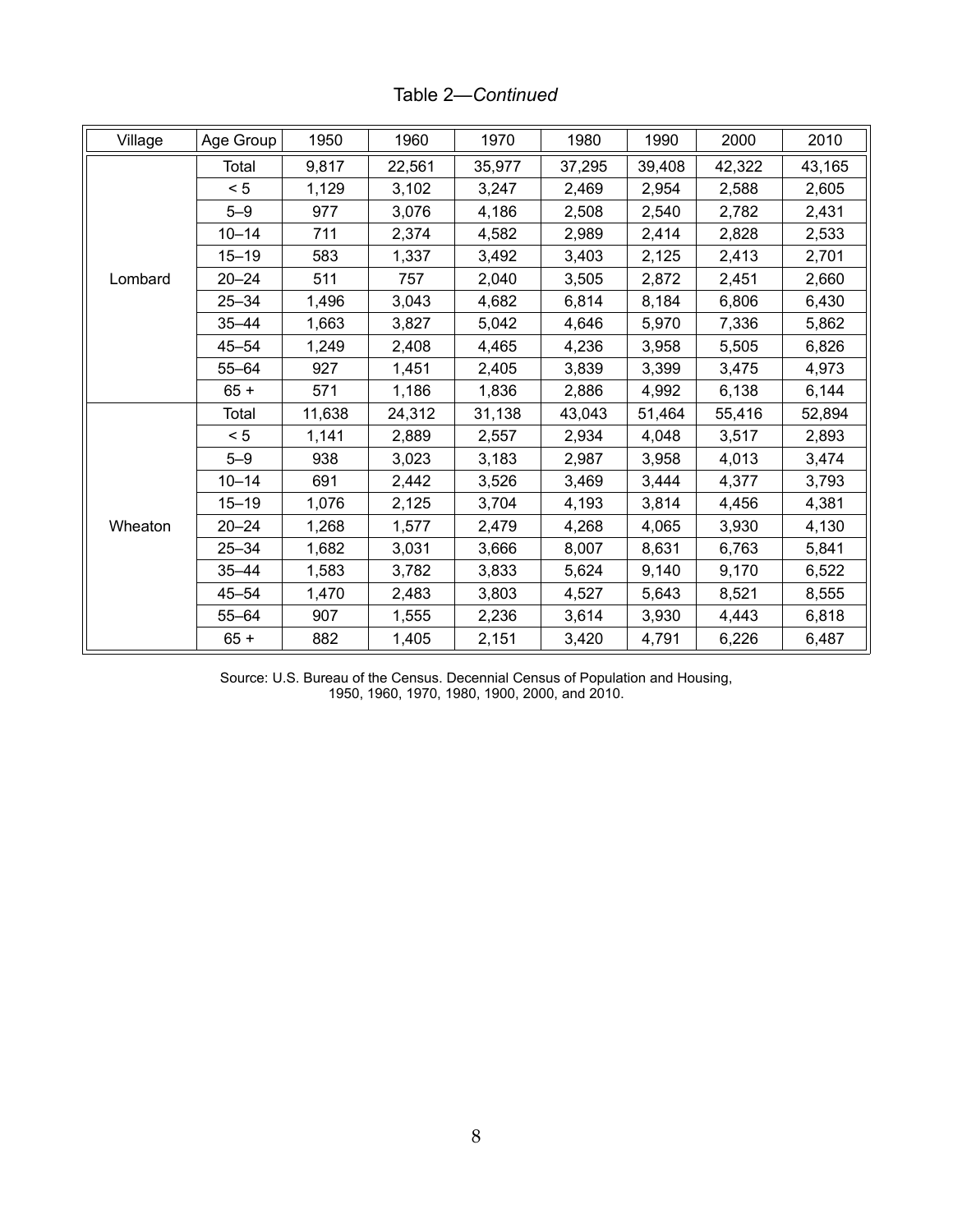### **Enrollment Trends and Student Migration**

Enrollment trends in District 41 mirrored new housing construction and family migration patterns in earlier decades and housing turnover over the past 20 years. Enrollment mushroomed from under 1,000 students in the early 1950s to nearly 4,000 students in 1965. Total District 41 enrollment continued to rise over the following five years peaking at just under 4,500 students in school year 1970-71.

District 41 enrollment then dropped annually thereafter to a low of approximately 2,350 students in 1986–87. By that date, declining mortgage interest rates stimulated accelerated housing turnover to younger families. District enrollment proceeded to rise to 3,010 students in school year 1992-93. After a five-year period of relative stability through 1997–98, total District enrollment commenced a slow but fairly steady rise to 3,588 students in 2006-07. After a modest dip to 3,543 students in 2008–09, enrollment rose the following year to 3,630 students and stabilized since then.

### **Determinants of Enrollment Change**

School districts are open demographic systems whose growth, stability, or decline is affected by four basic factors. The first is the difference between the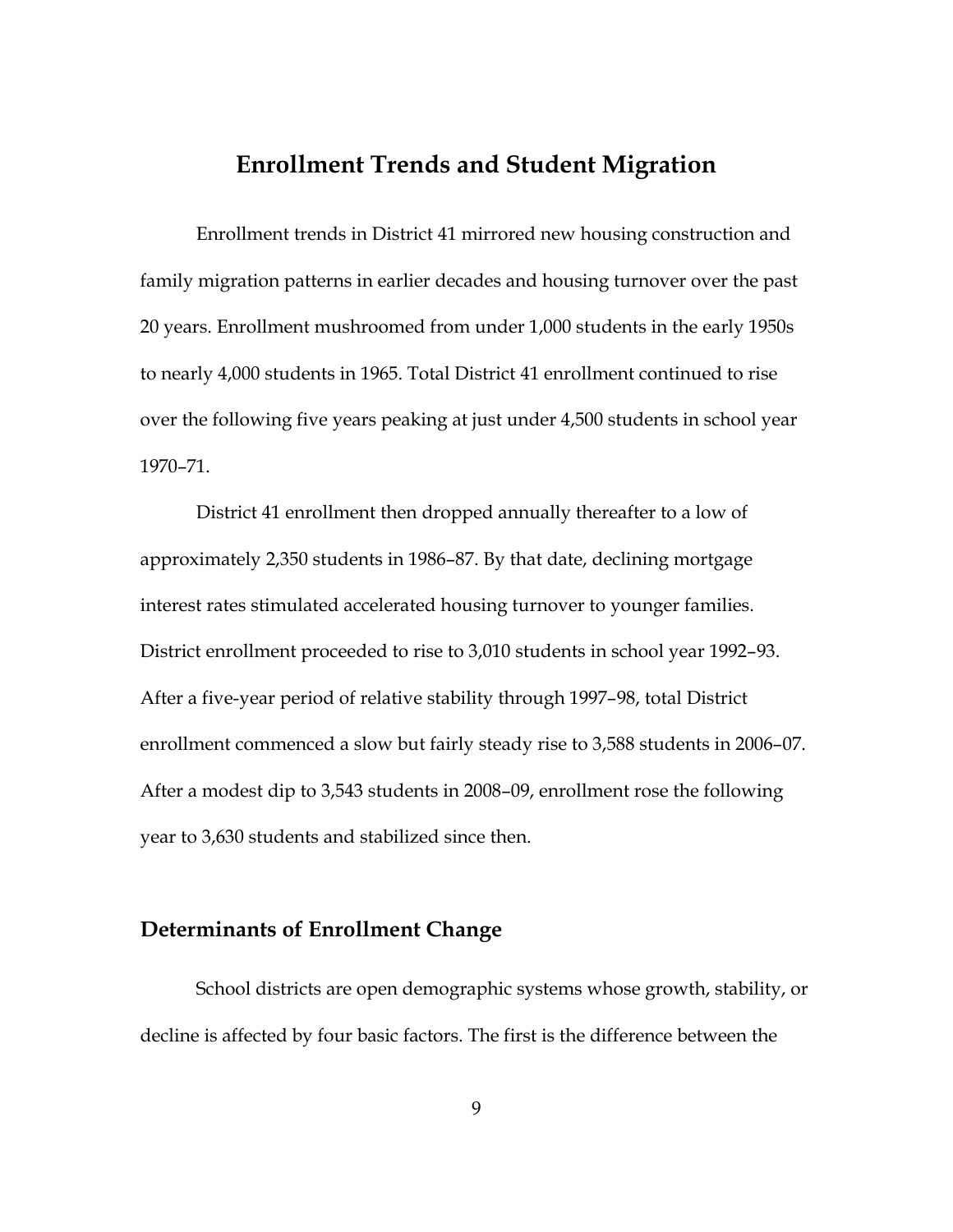size of the kindergarten class that enters each September and the size of the previous June's graduating eighth grade class. The second is the net migration/transfer of school-age children in the district as they progress through the grades over the years. The third and fourth factors are ECE and pre-K students.

Tables 3, 4, and 5 describe how annual enrollment change in District 41 since school year 1992–93 may be decomposed into the four component parts. Table 3 provides the grade-by-grade and year-by-year enrollment for the District between 1992-93 and 2011-12. Table 4 decomposes the annual total enrollment changes into the four component parts. Thus, between September 2010 (school year 2010–11) and September 2011 (school year 2011–12), overall District enrollment declined by four students (3,639 to 3,635). The 382 eighth graders who graduated in June 2011 (see Table 3) were replaced this past September  $(2011)$  by 364 kindergarten students, for a net class size difference of  $-18$ . This 18student loss was countered by 27 more students who migrated into the District or transferred to District 41 schools from private or parochial schools than who migrated out of the District or transferred to private or parochial schools between September 2010 and September 2011. During the same period, ECE declined by 28 students and pre-K expanded by 15 students. The four components  $(-18, +27, -28, +15)$  sum precisely to the net 4-student loss in the District between September 2011 and September 2012.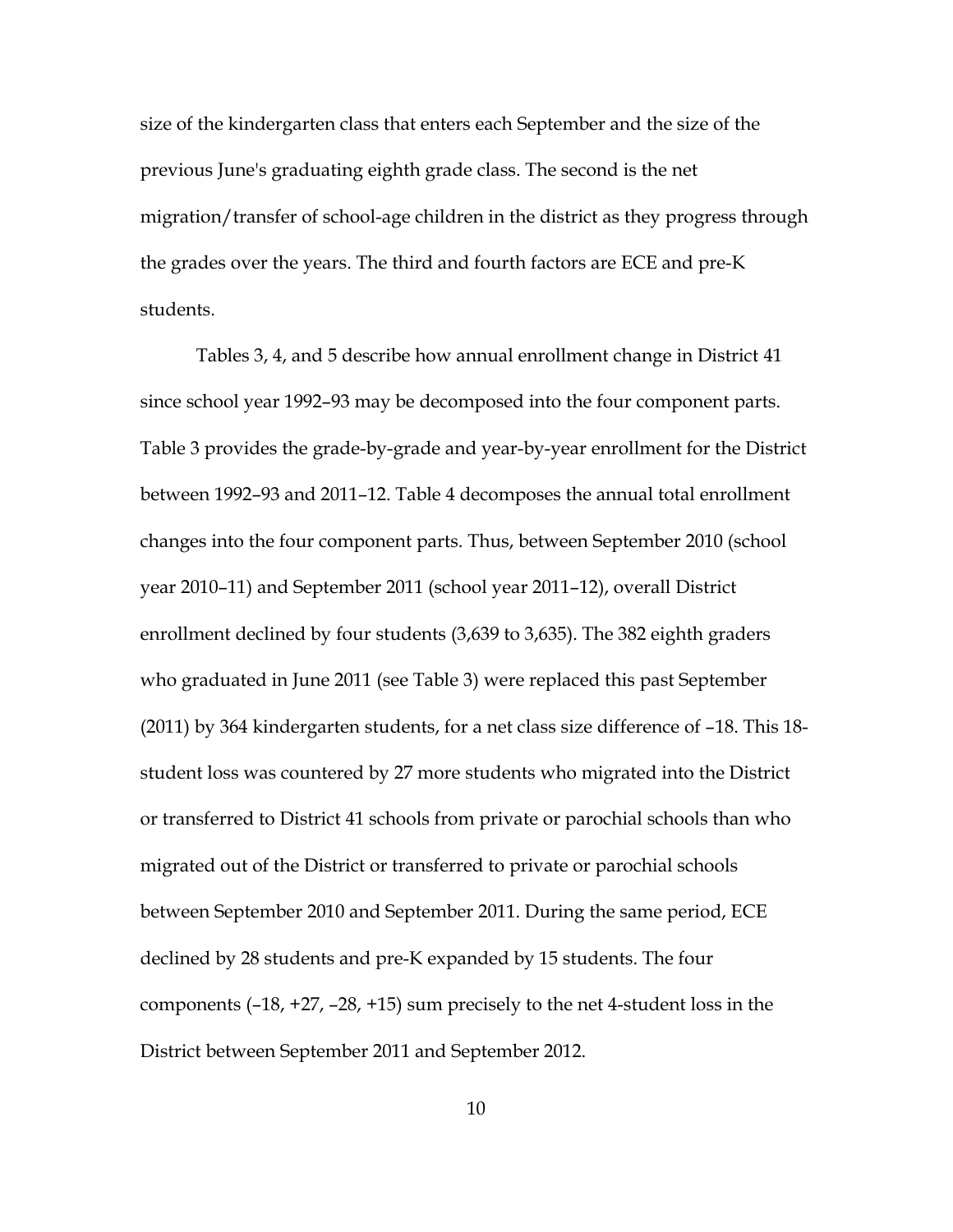Note that for the past five years, District 41 experienced enrollment losses via entering kindergarten versus graduating eighth grade classes. Since births to residents have not risen, this would imply that housing turnover is attracting young families with preschool children. This is certainly the case for school-age children. Since September 2008, Table 4 shows that 148 more students migrated into District 41 or transferred to its public schools than moved out of the District or transferred to private or parochial schools.

Table 5 describes how these net student migration/transfer figures are computed from the enrollment data. The bottom left cell of "23" means that as the kindergarten class of September 2010 progressed to the first grade in September 2011, it gained 23 students (see Table 3 where kindergarten enrollment in school year 2010-11 was 326 and first grade enrollment in school year 2011-12 is 349 students). Conversely, as the first grade class of September 2010 progressed to the second grade in September 2011, it declined by six students. Summing across the bottom row of Table 5, one obtains 27, which is the net student migration/transfer gain between September 2010 and September 2011 shown in Table 4.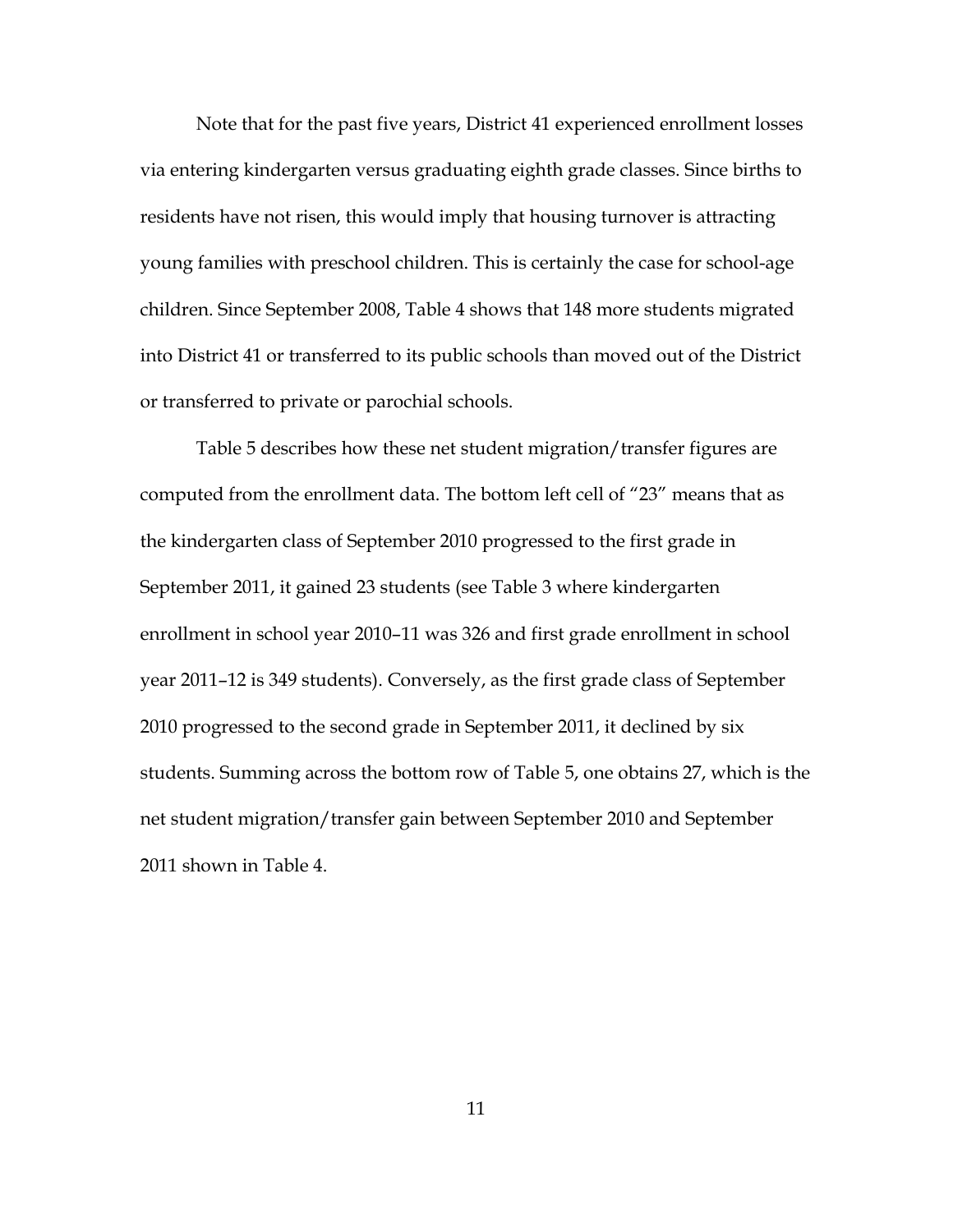### **Enrollment Change in the Individual Schools**

Annual enrollment changes in the District during the past 20 years have been differentially distributed among the District's schools. Tables 6 through 10 show annual enrollments by grade at Abraham Lincoln, Benjamin Franklin Churchill and Forest Glen elementary schools, and Hadley Junior High School.

Abraham Lincoln steadily rose from 456 students in 1994–95 to 651 in 2006–07 before declining modestly to 615 students this year. Lincoln's decline in the past two years resulted from moving out ECE students since its regular grade enrollment has been stable for the last five years.

Benjamin Franklin has been remarkably stable since 1997–98 near 600 students. Churchill School, following a period of relative enrollment stability near 570 from 1995-96 to 2003-04, climbed to 691 students last year, including ECE and pre-K. Removing these ungraded students shows near stability at Churchill from 2003-04 to 2011-12 at around 600 students.

Forest Glen experienced rapid enrollment growth from 372 students in 1992–93 to 619 in 2001–02. Following the boundary change in 2002, enrollment at Forest Glen declined to the 500 range since then. A major increase in pre-K was a primary reason for its overall growth this year. Finally, Hadley Junior High basically trended upward since 1993-94, rising from 925 students that year to 1,211 at present.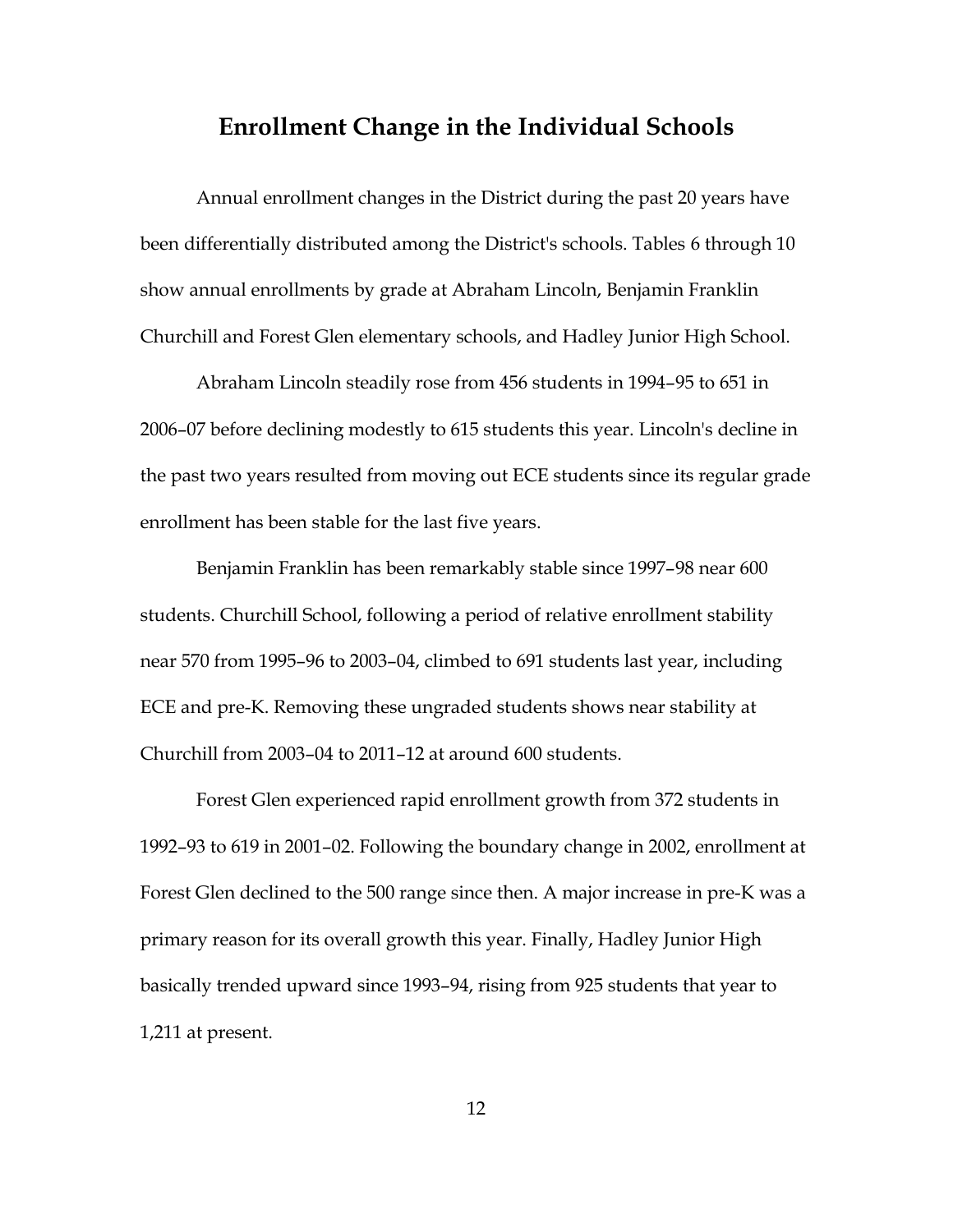Tables 11 through 20 decompose the annual sources of enrollment change and migration/transfer patterns at each school since September 1992. At the elementary schools, Abraham Lincoln's recent losses are a result of its positive net student migration/transfer being superseded by relatively smaller entering kindergarten classes replacing graduating fifth grade classes.

Benjamin Franklin Elementary has been experiencing much smaller entering kindergarten classes compared with graduating fifth grade classes. Otherwise, its consistently positive annual net student migration/transfer numbers would have resulted in consistent enrollment growth.

Churchill has had mixed dynamics in both net student migration/transfer and relative sizes of entering kindergarten versus graduating fifth grade classes. Its 58 student decline this year resulted from a negative net student migration and transfer of 16 students, a 25-student drop in ECE and a 23-student drop in pre-K.

Forest Glen's recent enrollment growth resulted from positive net student migration/transfer and increases in pre-K students. It may be observed that most of the growth at Hadley Junior High was due to larger entering sixth grade classes replacing smaller graduating eighth grade classes.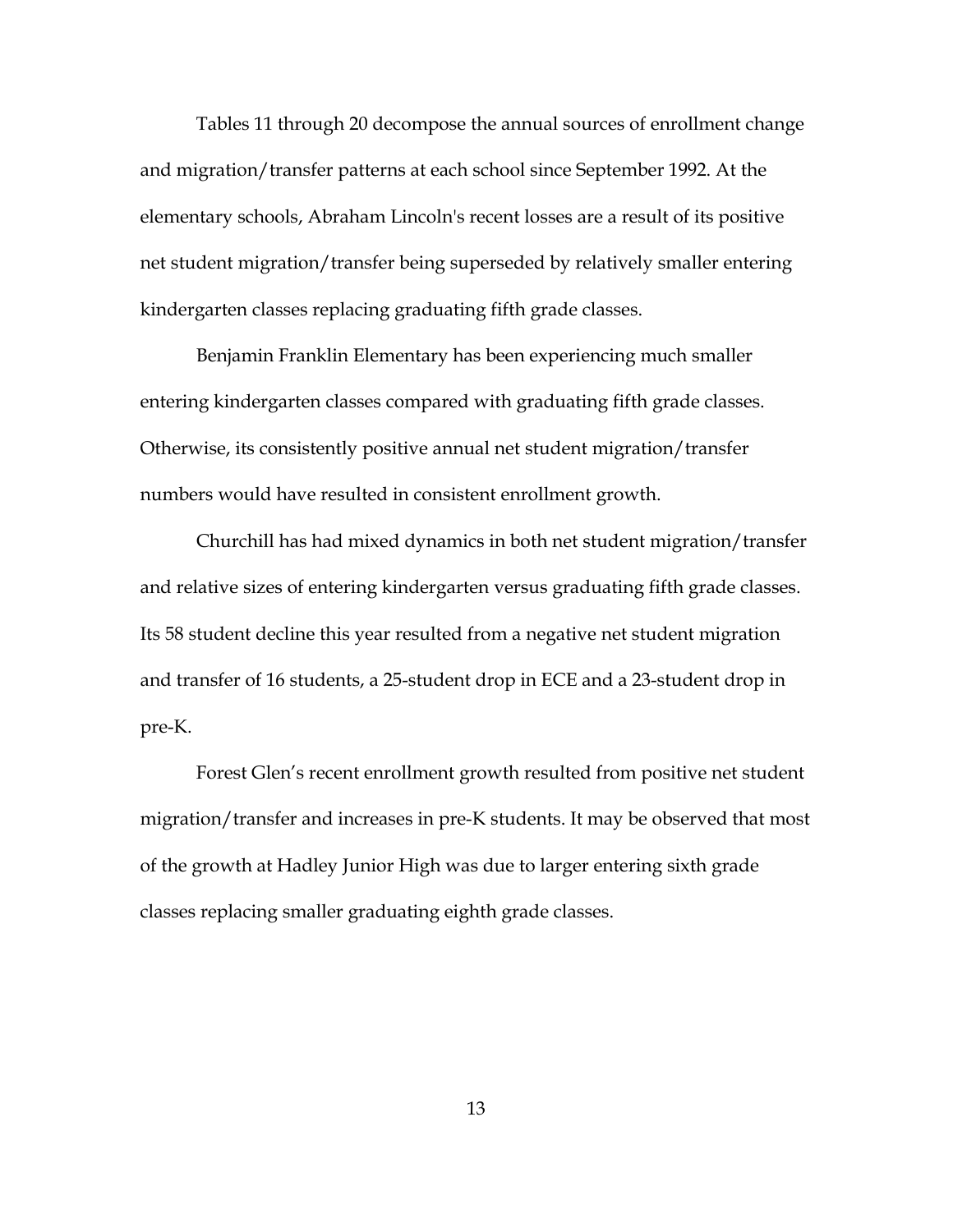| School<br>Year | Κ   |     | $\overline{2}$ | 3   | 4   | 5   | 6   |     | 8   | $K-8$ | <b>ECE</b> | Pre-K    | Sp. Ed       | Total |
|----------------|-----|-----|----------------|-----|-----|-----|-----|-----|-----|-------|------------|----------|--------------|-------|
| 1992-93        | 367 | 313 | 347            | 330 | 338 | 313 | 394 | 297 | 270 | 2,969 | 8          | $\Omega$ | 33           | 3,010 |
| 1993-94        | 326 | 363 | 314            | 349 | 320 | 332 | 295 | 273 | 281 | 2,853 | 14         | 0        | 91           | 2,958 |
| 1994-95        | 350 | 333 | 340            | 308 | 340 | 308 | 326 | 312 | 306 | 2,923 | 13         | 0        | 28           | 2,964 |
| 1995-96        | 334 | 383 | 337            | 351 | 285 | 337 | 292 | 312 | 303 | 2,934 | 11         | 12       | 75           | 3,032 |
| 1996-97        | 400 | 352 | 370            | 322 | 345 | 288 | 343 | 327 | 336 | 3,083 | 19         | 8        | $\mathbf{0}$ | 3,110 |
| 1997-98        | 335 | 386 | 343            | 358 | 317 | 345 | 313 | 343 | 329 | 3,069 | 21         | 13       | $\mathbf 0$  | 3,103 |
| 1998-99        | 384 | 351 | 399            | 351 | 351 | 321 | 356 | 310 | 350 | 3,173 | 14         | 23       | $\mathbf{0}$ | 3,210 |
| 1999-00        | 363 | 389 | 356            | 383 | 353 | 377 | 346 | 368 | 318 | 3,253 | 27         | 0        | 0            | 3,280 |
| 2000-01        | 390 | 383 | 389            | 350 | 374 | 352 | 376 | 344 | 358 | 3,316 | 32         | 36       | $\mathbf{0}$ | 3,384 |
| 2001-02        | 369 | 392 | 395            | 364 | 351 | 373 | 355 | 376 | 342 | 3,317 | 31         | 34       | $\mathbf{0}$ | 3,382 |
| 2002-03        | 366 | 377 | 395            | 400 | 381 | 354 | 380 | 355 | 365 | 3,373 | 27         | 34       | $\mathbf 0$  | 3,434 |
| 2003-04        | 366 | 372 | 400            | 398 | 405 | 379 | 384 | 371 | 352 | 3,427 | 21         | 34       | $\mathbf 0$  | 3,482 |
| 2004-05        | 384 | 385 | 382            | 404 | 384 | 385 | 378 | 379 | 379 | 3,460 | 43         | 10       | 0            | 3,513 |
| 2005-06        | 374 | 393 | 404            | 379 | 406 | 374 | 395 | 379 | 379 | 3,483 | 25         | 41       | $\mathbf{0}$ | 3,549 |
| 2006-07        | 385 | 398 | 398            | 393 | 384 | 395 | 384 | 389 | 377 | 3,503 | 35         | 50       | $\mathbf{0}$ | 3,588 |
| 2007-08        | 336 | 400 | 386            | 405 | 399 | 375 | 387 | 383 | 391 | 3,462 | 33         | 71       | $\mathbf{0}$ | 3,566 |
| 2008-09        | 372 | 352 | 398            | 376 | 401 | 399 | 373 | 395 | 380 | 3,446 | 40         | 57       | $\mathbf 0$  | 3,543 |
| 2009-10        | 377 | 407 | 366            | 412 | 392 | 409 | 401 | 364 | 383 | 3,511 | 52         | 67       | $\mathbf{0}$ | 3,630 |
| $2010 - 11$    | 326 | 398 | 416            | 366 | 413 | 390 | 413 | 403 | 382 | 3,507 | 60         | 72       | $\mathbf{0}$ | 3,639 |
| $2011 - 12$    | 364 | 349 | 392            | 422 | 365 | 413 | 397 | 418 | 396 | 3,516 | 32         | 87       | 0            | 3,635 |

# Enrollment History of Glen Ellyn School District 41: 1992–93 to 2011–12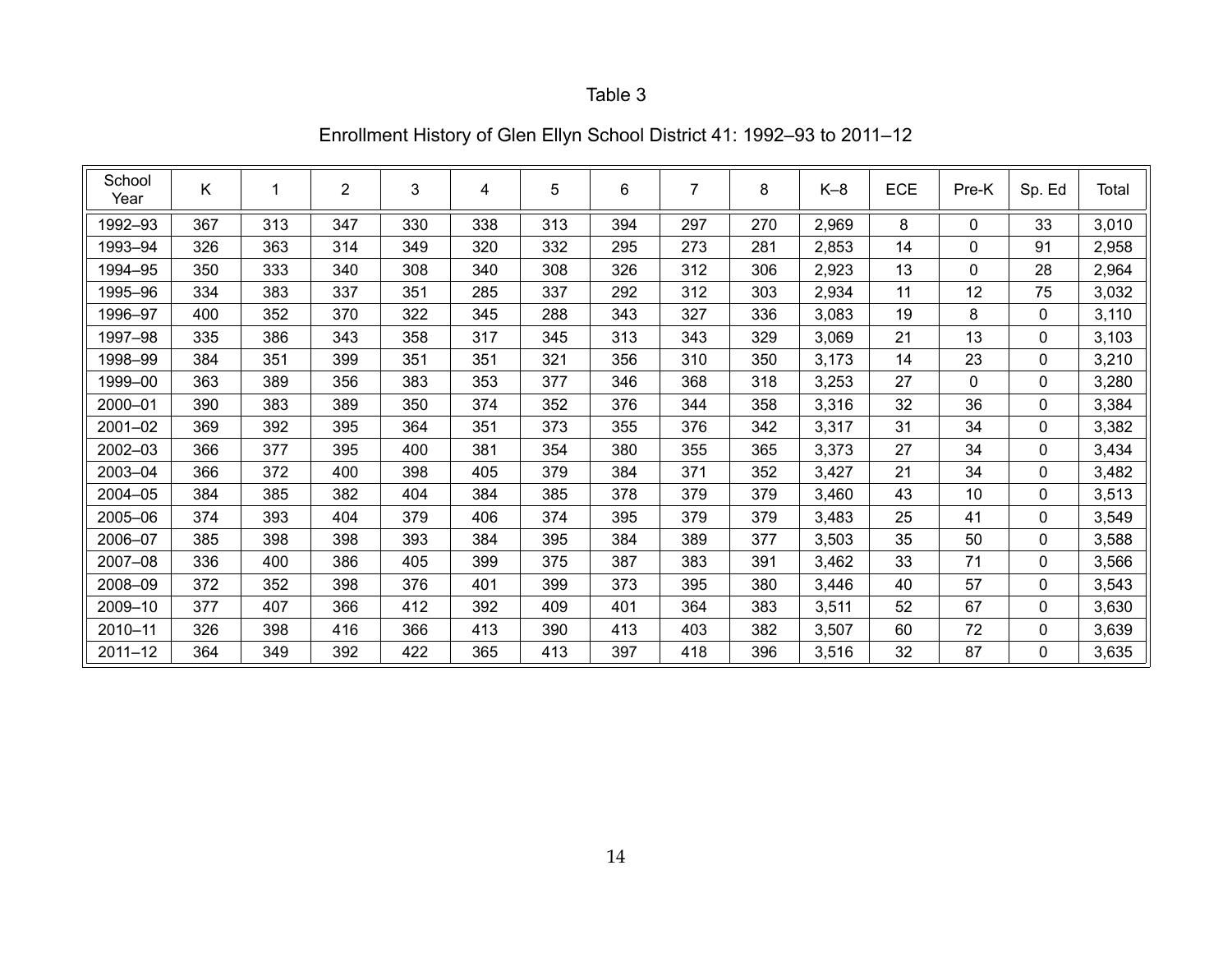#### Decomposition of Annual Source of Enrollment Change in Glen Ellyn School District 41: September 1992 to September 2011

| Transition Year<br>Sept. to Sept. | Change<br>Total<br>Enrollment | Entering K<br>VS.<br>Exiting 8 | Net Annual<br>Migration/<br>Transfer | Change<br><b>ECE</b> | Change<br>Pre-K | Change<br>Sp. Ed. |
|-----------------------------------|-------------------------------|--------------------------------|--------------------------------------|----------------------|-----------------|-------------------|
| 1992 to 93                        | $-52$                         | 56                             | $-172$                               | 6                    | $\Omega$        | 58                |
| 1993 to 94                        | 6                             | 69                             | 1                                    | $-1$                 | $\mathbf 0$     | $-63$             |
| 1994 to 95                        | 68                            | 28                             | $-17$                                | $-2$                 | 12              | 47                |
| 1995 to 96                        | 78                            | 97                             | 52                                   | 8                    | $-4$            | $-75$             |
| 1996 to 97                        | $-7$                          | $-1$                           | $-13$                                | $\overline{2}$       | 5               | 0                 |
| 1997 to 98                        | 107                           | 55                             | 49                                   | $-7$                 | 10              | $\mathbf 0$       |
| 1998 to 99                        | 70                            | 13                             | 67                                   | 13                   | $-23$           | 0                 |
| 1999 to 00                        | 104                           | 72                             | -9                                   | 5                    | 36              | 0                 |
| 2000 to 01                        | $-2$                          | 11                             | $-10$                                | $-1$                 | $-2$            | 0                 |
| 2001 to 02                        | 52                            | 24                             | 32                                   | $-4$                 | $\mathbf 0$     | 0                 |
| 2002 to 03                        | 48                            | 1                              | 53                                   | -6                   | $\mathbf{0}$    | 0                 |
| 2003 to 04                        | 31                            | 32                             | 1                                    | 22                   | $-24$           | 0                 |
| 2004 to 05                        | 36                            | $-5$                           | 28                                   | $-18$                | 31              | 0                 |
| 2005 to 06                        | 39                            | $6\phantom{1}$                 | 14                                   | 10                   | 9               | $\Omega$          |
| 2006 to 07                        | $-22$                         | $-41$                          | $\mathbf 0$                          | $-2$                 | 21              | 0                 |
| 2007 to 08                        | $-23$                         | $-19$                          | 3                                    | $\overline{7}$       | $-14$           | $\mathbf 0$       |
| 2008 to 09                        | 87                            | $-3$                           | 68                                   | 12                   | 10              | 0                 |
| 2009 to 10                        | 9                             | $-57$                          | 53                                   | 8                    | 5               | $\Omega$          |
| 2010 to 11                        | -4                            | $-18$                          | 27                                   | $-28$                | 15              | 0                 |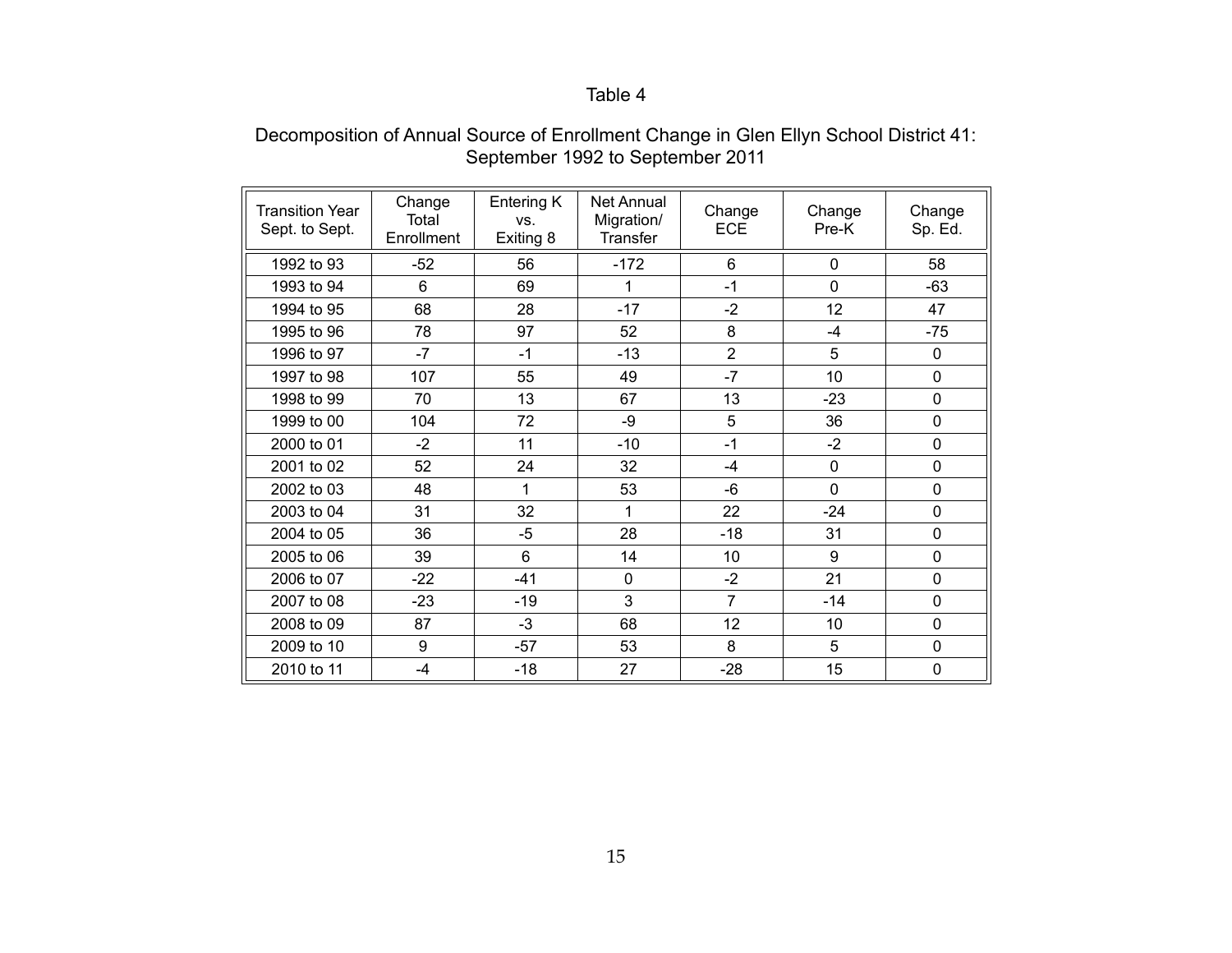| <b>Transition Year</b> |                |         |                |                | <b>Grade Transition</b> |                |                |                |             |
|------------------------|----------------|---------|----------------|----------------|-------------------------|----------------|----------------|----------------|-------------|
| Sept. to Sept.         | $K-1$          | $1 - 2$ | $2 - 3$        | $3 - 4$        | $4 - 5$                 | $5-6$          | $6 - 7$        | $7 - 8$        | Total       |
| 1992 to 93             | $-4$           | 1       | $\overline{2}$ | $-10$          | $-6$                    | $-18$          | $-121$         | $-16$          | $-172$      |
| 1993 to 94             | $\overline{7}$ | $-23$   | $-6$           | $-9$           | $-12$                   | -6             | 17             | 33             |             |
| 1994 to 95             | 33             | 4       | 11             | $-23$          | $-3$                    | $-16$          | $-14$          | -9             | $-17$       |
| 1995 to 96             | 18             | $-13$   | $-15$          | $-6$           | 3                       | 6              | 35             | 24             | 52          |
| 1996 to 97             | $-14$          | -9      | $-12$          | $-5$           | $\mathbf 0$             | 25             | $\mathbf{0}$   | $\overline{2}$ | $-13$       |
| 1997 to 98             | 16             | 13      | 8              | $-7$           | 4                       | 11             | $-3$           | $\overline{7}$ | 49          |
| 1998 to 99             | 5              | 5       | $-16$          | $\overline{2}$ | 26                      | 25             | 12             | 8              | 67          |
| 1999 to 00             | 20             | 0       | $-6$           | -9             | $-1$                    | $-1$           | $-2$           | $-10$          | $-9$        |
| 2000 to 01             | $\overline{2}$ | 12      | $-25$          | 1              | $-1$                    | 3              | 0              | $-2$           | $-10$       |
| 2001 to 02             | 8              | 3       | 5              | 17             | 3                       | $\overline{7}$ | $\mathbf 0$    | $-11$          | 32          |
| 2002 to 03             | 6              | 23      | 3              | 5              | $-2$                    | 30             | $-9$           | $-3$           | 53          |
| 2003 to 04             | 19             | 10      | 4              | $-14$          | $-20$                   | $-1$           | $-5$           | 8              |             |
| 2004 to 05             | 9              | 19      | $-3$           | $\overline{2}$ | $-10$                   | 10             | $\mathbf{1}$   | $\mathbf 0$    | 28          |
| 2005 to 06             | 24             | 5       | $-11$          | 5              | $-11$                   | 10             | $-6$           | $-2$           | 14          |
| 2006 to 07             | 15             | $-12$   | $\overline{7}$ | 6              | $-9$                    | -8             | $-1$           | $\overline{2}$ | $\mathbf 0$ |
| 2007 to 08             | 16             | $-2$    | $-10$          | $-4$           | $\mathbf 0$             | $-2$           | 8              | $-3$           | 3           |
| 2008 to 09             | 35             | 14      | 14             | 16             | 8                       | $\overline{2}$ | $-9$           | $-12$          | 68          |
| 2009 to 10             | 21             | 9       | $\mathbf{0}$   | $\mathbf 1$    | $-2$                    | 4              | $\overline{2}$ | 18             | 53          |
| 2010 to 11             | 23             | -6      | 6              | $-1$           | 0                       | $\overline{7}$ | 5              | $-7$           | 27          |

#### Net Annual Student Migration/Transfer in Glen Ellyn School District 41: September 1992 to September 2011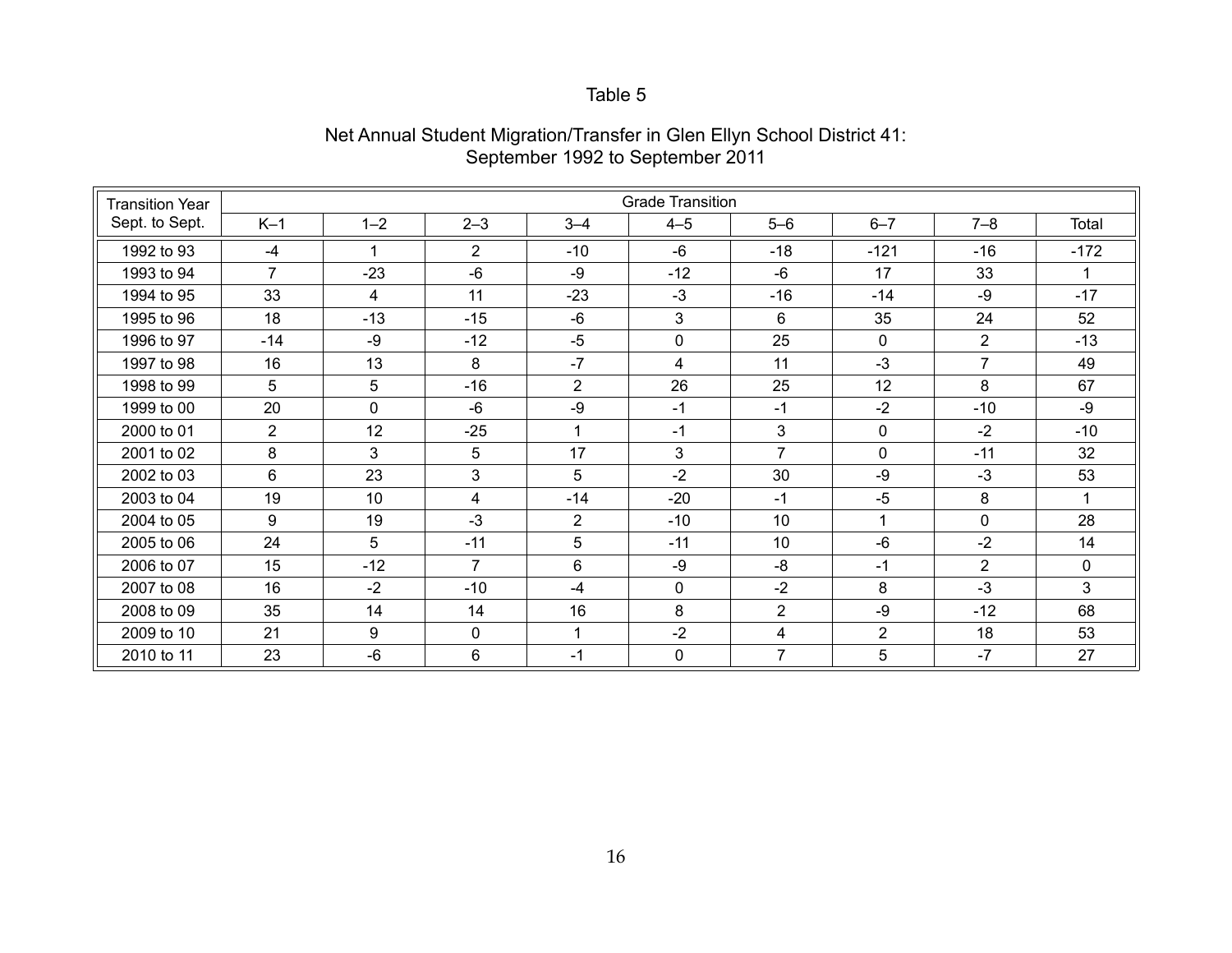| School<br>Year | Κ   | 1   | $\overline{2}$ | 3   | 4   | 5   | $K-5$ | <b>ECE</b> | Pre-K           | Sp. Ed | Total |
|----------------|-----|-----|----------------|-----|-----|-----|-------|------------|-----------------|--------|-------|
| 1992-93        | 92  | 64  | 62             | 71  | 78  | 78  | 445   | 8          |                 | 14     | 467   |
| 1993-94        | 68  | 85  | 67             | 65  | 74  | 71  | 430   | 14         |                 | 15     | 459   |
| 1994-95        | 80  | 72  | 79             | 65  | 64  | 75  | 435   | 13         |                 | 8      | 456   |
| 1995-96        | 81  | 90  | 73             | 85  | 59  | 59  | 447   | 11         | 12              |        | 470   |
| 1996-97        | 92  | 84  | 88             | 66  | 91  | 61  | 482   | 19         |                 |        | 501   |
| 1997-98        | 74  | 89  | 78             | 84  | 67  | 91  | 483   | 14         |                 |        | 497   |
| 1998-99        | 101 | 80  | 85             | 79  | 78  | 67  | 490   | 14         |                 |        | 504   |
| 1999-00        | 78  | 89  | 68             | 83  | 77  | 83  | 478   | 27         |                 |        | 505   |
| 2000-01        | 93  | 83  | 95             | 63  | 79  | 75  | 488   | 32         | 36              |        | 556   |
| $2001 - 02$    | 74  | 94  | 89             | 89  | 62  | 81  | 489   | 31         |                 |        | 520   |
| 2002-03        | 104 | 77  | 94             | 95  | 97  | 65  | 532   | 14         | 34              |        | 580   |
| 2003-04        | 89  | 101 | 87             | 90  | 91  | 96  | 554   | 8          | 34              |        | 596   |
| 2004-05        | 96  | 96  | 106            | 92  | 85  | 93  | 568   | 31         | 10 <sup>°</sup> |        | 609   |
| 2005-06        | 113 | 100 | 105            | 99  | 91  | 90  | 598   | 14         |                 |        | 612   |
| 2006-07        | 103 | 125 | 103            | 104 | 102 | 97  | 634   | 17         |                 |        | 651   |
| 2007-08        | 81  | 107 | 118            | 103 | 104 | 100 | 613   | 11         |                 |        | 624   |
| 2008-09        | 105 | 94  | 107            | 112 | 110 | 102 | 630   | 16         |                 |        | 646   |
| 2009-10        | 81  | 112 | 96             | 110 | 111 | 104 | 614   | 29         |                 |        | 643   |
| 2010-11        | 100 | 91  | 112            | 98  | 109 | 108 | 618   |            |                 |        | 618   |
| $2011 - 12$    | 92  | 109 | 94             | 116 | 94  | 110 | 615   |            |                 |        | 615   |

Enrollment History of Abraham Lincoln Elementary: 1992–93 to 2011–12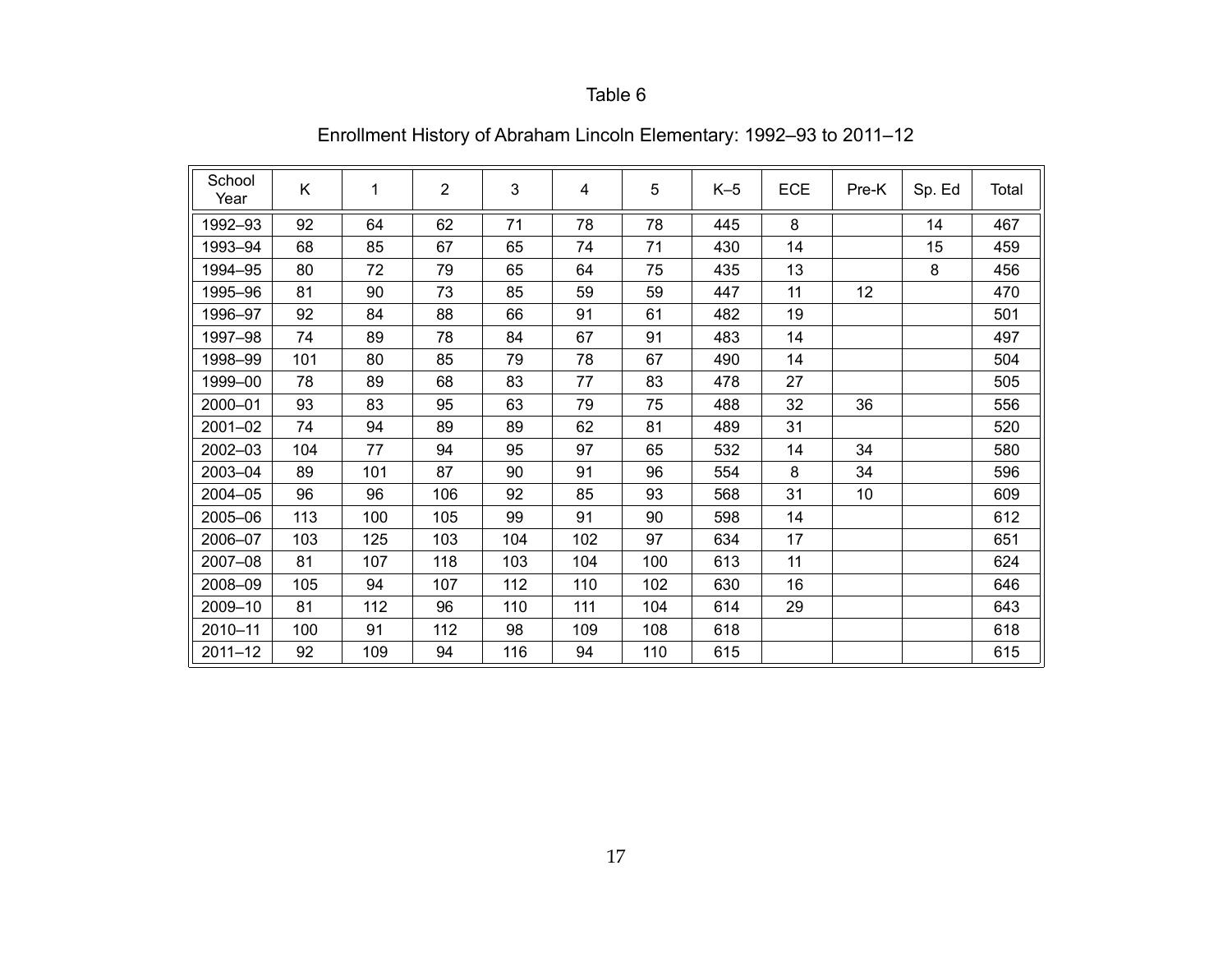| School<br>Year | Κ   | 1   | $\overline{2}$ | 3   | 4   | 5   | $K-5$ | <b>ECE</b> | Pre-K | Sp. Ed | Total |
|----------------|-----|-----|----------------|-----|-----|-----|-------|------------|-------|--------|-------|
| 1992-93        | 112 | 93  | 104            | 93  | 101 | 97  | 600   |            |       |        | 600   |
| 1993-94        | 101 | 108 | 86             | 101 | 89  | 99  | 584   |            |       |        | 584   |
| 1994-95        | 99  | 100 | 103            | 84  | 97  | 87  | 570   |            |       |        | 570   |
| 1995-96        | 91  | 101 | 94             | 99  | 76  | 97  | 558   |            |       | 11     | 569   |
| 1996-97        | 113 | 97  | 102            | 91  | 94  | 77  | 574   |            | 8     |        | 582   |
| 1997-98        | 89  | 112 | 100            | 102 | 88  | 95  | 586   |            |       |        | 586   |
| 1998-99        | 91  | 92  | 119            | 101 | 107 | 89  | 599   |            |       |        | 599   |
| 1999-00        | 94  | 97  | 93             | 106 | 103 | 108 | 601   |            |       |        | 601   |
| 2000-01        | 95  | 103 | 96             | 95  | 107 | 108 | 604   |            |       |        | 604   |
| 2001-02        | 95  | 88  | 105            | 93  | 97  | 109 | 587   |            |       |        | 587   |
| 2002-03        | 87  | 110 | 96             | 111 | 102 | 103 | 609   |            |       |        | 609   |
| 2003-04        | 90  | 93  | 113            | 97  | 114 | 101 | 608   |            |       |        | 608   |
| 2004-05        | 96  | 90  | 91             | 115 | 98  | 107 | 597   |            |       |        | 597   |
| 2005-06        | 77  | 96  | 92             | 90  | 119 | 94  | 568   |            | 41    |        | 609   |
| 2006-07        | 119 | 82  | 95             | 92  | 91  | 115 | 594   |            | 30    |        | 624   |
| 2007-08        | 89  | 126 | 86             | 94  | 98  | 92  | 585   |            | 71    |        | 656   |
| 2008-09        | 96  | 89  | 125            | 86  | 99  | 96  | 591   |            |       |        | 591   |
| 2009-10        | 89  | 106 | 96             | 126 | 92  | 102 | 611   |            |       |        | 611   |
| 2010-11        | 72  | 95  | 109            | 91  | 129 | 89  | 585   |            |       |        | 585   |
| $2011 - 12$    | 81  | 78  | 91             | 107 | 98  | 131 | 586   |            |       |        | 586   |

# Enrollment History of Benjamin Franklin Elementary: 1992–93 to 2011–12

\*Boundary change moves approximately 30 students from Forest Glen to Benjamin Franklin.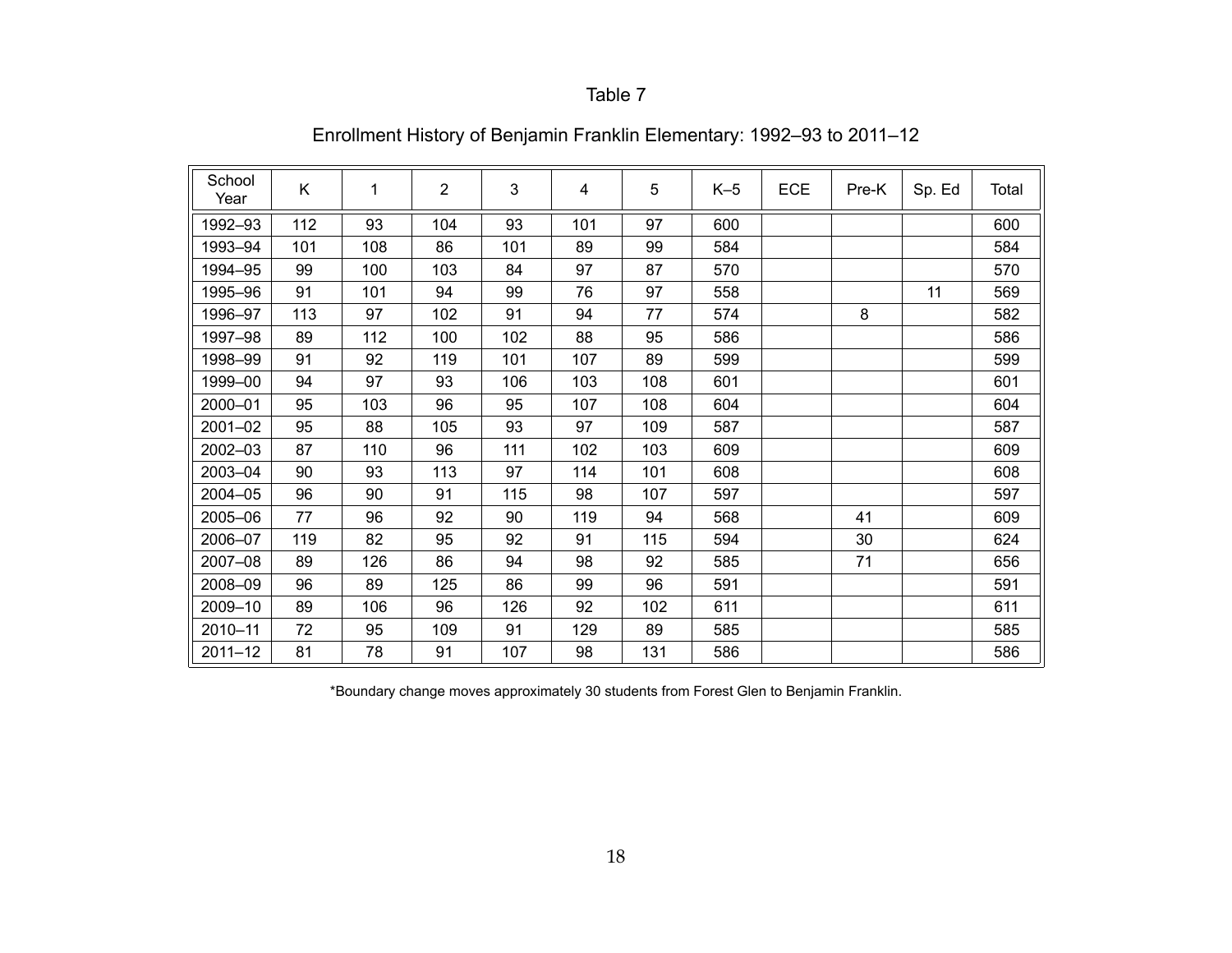| School<br>Year | Κ   | 1   | $\overline{2}$ | 3   | 4   | 5   | $K-5$ | ECE            | Pre-K | Sp. Ed | Total |
|----------------|-----|-----|----------------|-----|-----|-----|-------|----------------|-------|--------|-------|
| 1992-93        | 94  | 90  | 109            | 114 | 106 | 83  | 596   |                |       |        | 596   |
| 1993-94        | 85  | 100 | 96             | 109 | 106 | 111 | 607   |                |       |        | 607   |
| 1994-95        | 95  | 84  | 86             | 87  | 99  | 93  | 544   |                |       |        | 544   |
| 1995-96        | 95  | 106 | 95             | 95  | 81  | 99  | 571   |                |       |        | 571   |
| 1996-97        | 120 | 95  | 97             | 92  | 89  | 77  | 570   |                |       |        | 570   |
| 1997-98        | 101 | 108 | 90             | 93  | 87  | 90  | 569   | $\overline{7}$ |       |        | 576   |
| 1998-99        | 91  | 90  | 107            | 88  | 82  | 80  | 538   |                |       |        | 538   |
| 1999-00        | 95  | 95  | 97             | 100 | 85  | 92  | 564   |                |       |        | 564   |
| 2000-01        | 104 | 101 | 88             | 92  | 94  | 88  | 567   |                |       |        | 567   |
| 2001-02        | 105 | 97  | 95             | 74  | 87  | 91  | 549   |                | 34    |        | 583   |
| 2002-03        | 93  | 103 | 100            | 100 | 80  | 88  | 564   |                |       |        | 564   |
| 2003-04        | 92  | 100 | 107            | 98  | 102 | 85  | 584   |                |       |        | 584   |
| 2004-05        | 111 | 100 | 101            | 101 | 94  | 100 | 607   |                |       |        | 607   |
| 2005-06        | 109 | 113 | 109            | 101 | 105 | 90  | 627   |                |       |        | 627   |
| 2006-07        | 75  | 113 | 111            | 106 | 99  | 100 | 604   |                | 20    |        | 624   |
| 2007-08        | 95  | 70  | 106            | 104 | 100 | 88  | 563   |                |       |        | 563   |
| 2008-09        | 92  | 97  | 66             | 102 | 105 | 106 | 568   |                | 57    |        | 625   |
| 2009-10        | 121 | 108 | 98             | 69  | 107 | 111 | 614   |                | 67    |        | 681   |
| 2010-11        | 85  | 124 | 116            | 98  | 68  | 114 | 605   | 25             | 61    |        | 691   |
| $2011 - 12$    | 120 | 84  | 116            | 117 | 92  | 66  | 595   |                | 38    |        | 633   |

# Enrollment History of Churchill Elementary: 1992–93 to 2011–12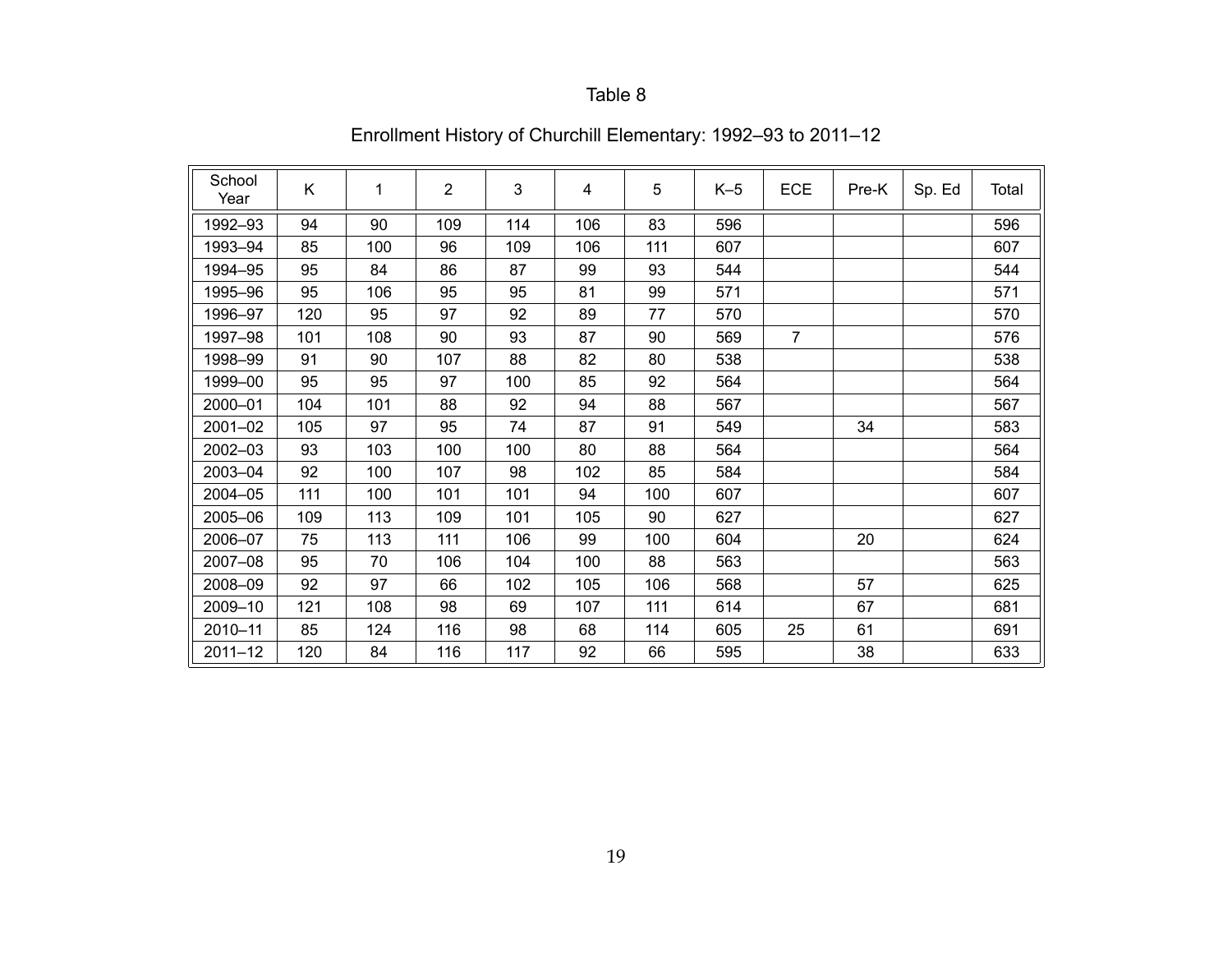| School<br>Year | Κ   | 1   | $\overline{2}$ | 3   | 4   | 5   | $K-5$ | ECE | Pre-K | Sp. Ed | Total |
|----------------|-----|-----|----------------|-----|-----|-----|-------|-----|-------|--------|-------|
| 1992-93        | 69  | 66  | 72             | 52  | 53  | 55  | 367   |     |       | 5      | 372   |
| 1993-94        | 72  | 70  | 65             | 74  | 51  | 51  | 383   |     |       |        | 383   |
| 1994-95        | 76  | 77  | 72             | 72  | 80  | 53  | 430   |     |       |        | 430   |
| 1995-96        | 67  | 86  | 75             | 72  | 69  | 82  | 451   |     |       |        | 451   |
| 1996-97        | 75  | 76  | 83             | 73  | 71  | 73  | 451   |     |       |        | 451   |
| 1997-98        | 71  | 77  | 75             | 79  | 75  | 69  | 446   |     | 13    |        | 459   |
| 1998-99        | 101 | 89  | 88             | 83  | 84  | 85  | 530   |     | 23    |        | 553   |
| 1999-00        | 96  | 108 | 98             | 94  | 88  | 94  | 578   |     |       |        | 578   |
| 2000-01        | 98  | 96  | 110            | 100 | 94  | 81  | 579   |     |       |        | 579   |
| 2001-02        | 95  | 113 | 106            | 108 | 105 | 92  | 619   |     |       |        | 619   |
| 2002-03        | 82  | 87  | 105            | 94  | 102 | 98  | 568   | 13  |       |        | 581   |
| 2003-04        | 95  | 78  | 93             | 113 | 98  | 97  | 574   | 13  |       |        | 587   |
| 2004-05        | 81  | 99  | 84             | 96  | 107 | 85  | 552   | 12  |       |        | 564   |
| 2005-06        | 75  | 84  | 98             | 89  | 91  | 100 | 537   | 11  |       |        | 548   |
| 2006-07        | 88  | 78  | 89             | 91  | 92  | 83  | 521   | 18  |       |        | 539   |
| 2007-08        | 71  | 97  | 76             | 104 | 97  | 95  | 540   | 22  |       |        | 562   |
| 2008-09        | 79  | 72  | 100            | 76  | 87  | 95  | 509   | 24  |       |        | 533   |
| 2009-10        | 86  | 81  | 76             | 107 | 82  | 92  | 524   | 23  |       |        | 547   |
| 2010-11        | 69  | 88  | 79             | 79  | 107 | 79  | 501   | 35  | 11    |        | 547   |
| $2011 - 12$    | 71  | 78  | 91             | 82  | 81  | 106 | 509   | 32  | 49    |        | 590   |

# Enrollment History of Forest Glen Elementary: 1992–93 to 2011–12

\*Boundary change moves approximately 30 students from Forest Glen to Benjamin Franklin.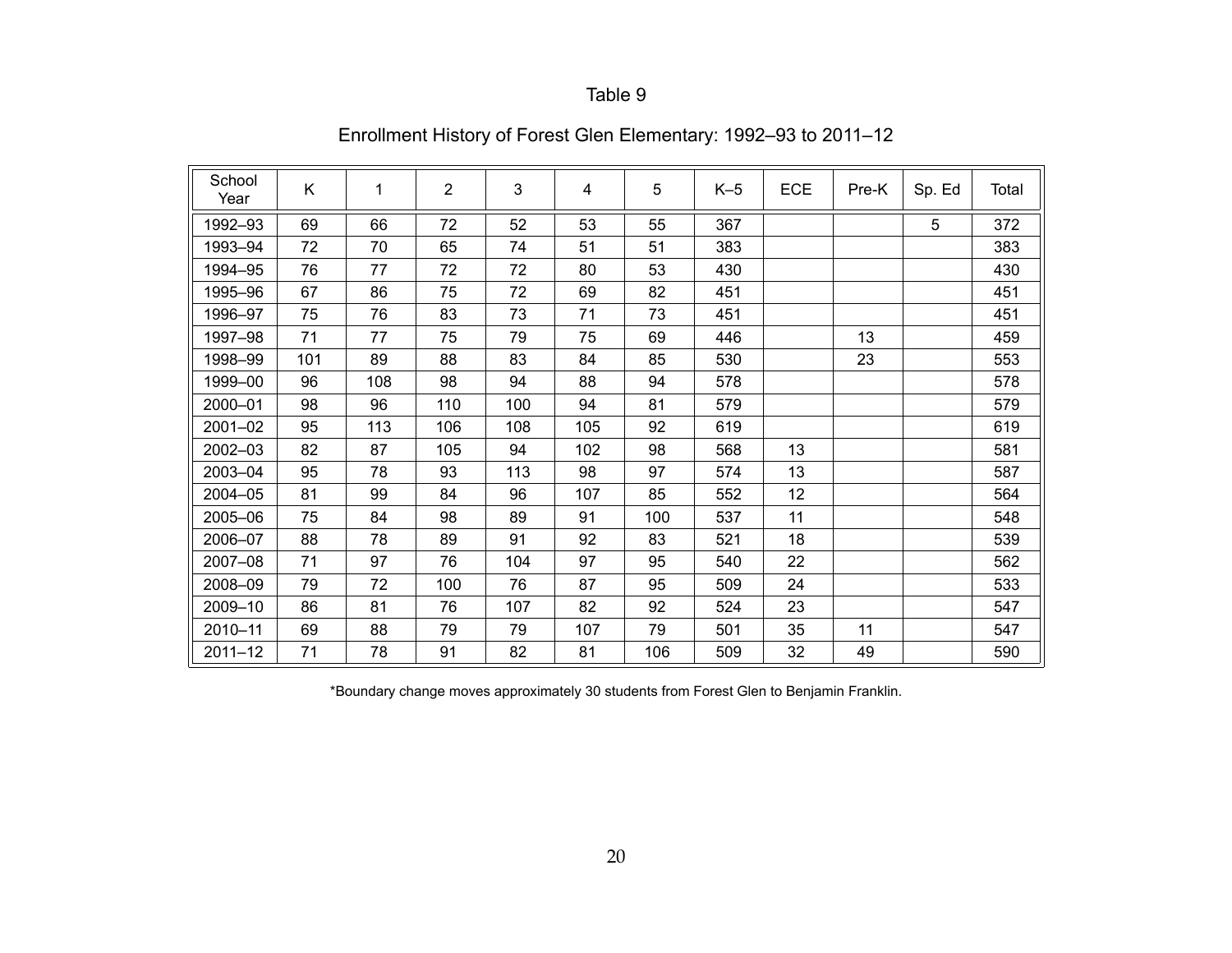| School<br>Year | 6   | $\overline{7}$ | 8   | $6 - 8$ | Sp. Ed. | Total |
|----------------|-----|----------------|-----|---------|---------|-------|
| 1992-93        | 394 | 297            | 270 | 961     |         | 961   |
| 1993-94        | 295 | 273            | 281 | 849     | 76      | 925   |
| 1994-95        | 326 | 312            | 306 | 944     | 20      | 964   |
| 1995-96        | 292 | 312            | 303 | 907     | 64      | 971   |
| 1996-97        | 343 | 327            | 336 | 1,006   |         | 1,006 |
| 1997-98        | 313 | 343            | 329 | 985     |         | 985   |
| 1998-99        | 356 | 310            | 350 | 1,016   |         | 1,016 |
| 1999-00        | 346 | 368            | 318 | 1,032   |         | 1,032 |
| 2000-01        | 376 | 344            | 358 | 1,078   |         | 1,078 |
| 2001-02        | 355 | 376            | 342 | 1,073   |         | 1,073 |
| 2002-03        | 380 | 355            | 365 | 1,100   |         | 1,100 |
| 2003-04        | 384 | 371            | 352 | 1,107   |         | 1,107 |
| 2004-05        | 378 | 379            | 379 | 1,136   |         | 1,136 |
| 2005-06        | 395 | 379            | 379 | 1,153   |         | 1,153 |
| 2006-07        | 384 | 389            | 377 | 1,150   |         | 1,150 |
| 2007-08        | 387 | 383            | 391 | 1,161   |         | 1,161 |
| 2008-09        | 373 | 395            | 380 | 1,148   |         | 1,148 |
| 2009-10        | 401 | 364            | 383 | 1,148   |         | 1,148 |
| 2010-11        | 413 | 403            | 382 | 1,198   |         | 1,198 |
| $2011 - 12$    | 397 | 418            | 396 | 1,211   |         | 1,211 |

# Enrollment history of Hadley Junior High: 1992–93 to 2011–12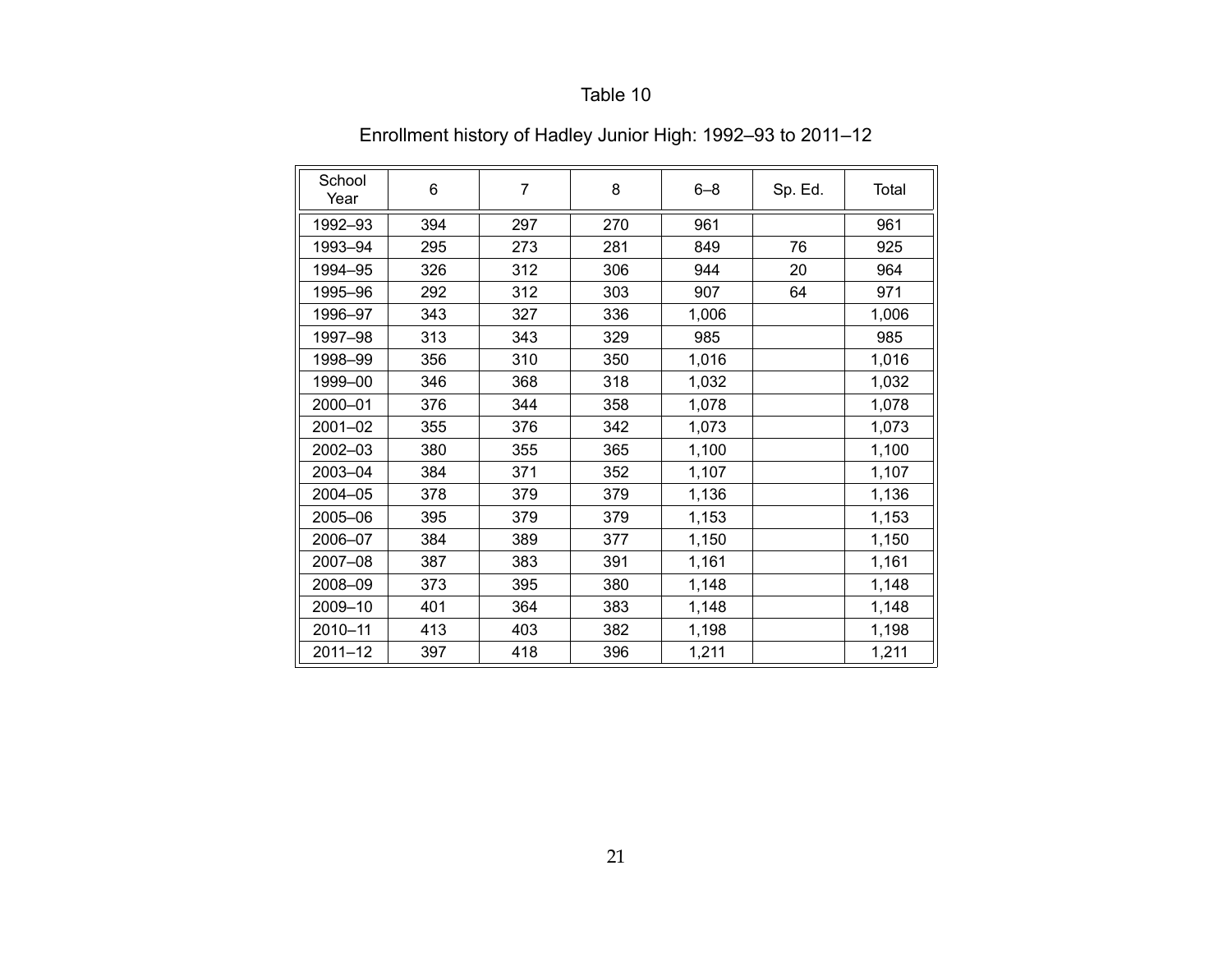#### Decomposition of Annual Source of Enrollment Change in Abraham Lincoln Elementary: September 1992 to September 2011

| Transition Year<br>Sept. to Sept. | Change<br>Total<br>Enrollment | Entering K<br>VS.<br>Exiting 5 | Net Annual<br>Migration/<br>Transfer | Change<br><b>ECE</b> | Change<br>Pre-K | Change<br>Sp. Ed. |
|-----------------------------------|-------------------------------|--------------------------------|--------------------------------------|----------------------|-----------------|-------------------|
| 1992 to 93                        | -8                            | $-10$                          | $-5$                                 | 6                    | $\mathbf{0}$    |                   |
| 1993 to 94                        | $-3$                          | 9                              | $-4$                                 | $-1$                 | $\Omega$        | $-7$              |
| 1994 to 95                        | 14                            | 6                              | 6                                    | $-2$                 | 12              | -8                |
| 1995 to 96                        | 31                            | 33                             | $\overline{2}$                       | 8                    | $-12$           | 0                 |
| 1996 to 97                        | $-4$                          | 13                             | $-12$                                | $-5$                 | $\mathbf 0$     | 0                 |
| 1997 to 98                        | $\overline{7}$                | 10                             | $-3$                                 | $\mathbf 0$          | $\mathbf 0$     | 0                 |
| 1998 to 99                        | 1                             | 11                             | $-23$                                | 13                   | $\mathbf 0$     | 0                 |
| 1999 to 00                        | 51                            | 10                             | 0                                    | 5                    | 36              | 0                 |
| 2000 to 01                        | $-36$                         | $-1$                           | $\overline{2}$                       | $-1$                 | -36             | 0                 |
| 2001 to 02                        | 60                            | 23                             | 20                                   | $-17$                | 34              | 0                 |
| 2002 to 03                        | 16                            | 24                             | $-2$                                 | -6                   | $\Omega$        | 0                 |
| 2003 to 04                        | 13                            | $\Omega$                       | 14                                   | 23                   | $-24$           | 0                 |
| 2004 to 05                        | 3                             | 20                             | 10                                   | $-17$                | $-10$           | 0                 |
| 2005 to 06                        | 39                            | 13                             | 23                                   | 3                    | $\Omega$        | 0                 |
| 2006 to 07                        | $-27$                         | $-16$                          | $-5$                                 | $-6$                 | $\mathbf 0$     | 0                 |
| 2007 to 08                        | 22                            | 5                              | 12                                   | 5                    | $\mathbf 0$     | 0                 |
| 2008 to 09                        | $-3$                          | $-21$                          | 5                                    | 13                   | $\mathbf 0$     | 0                 |
| 2009 to 10                        | $-25$                         | $-4$                           | 8                                    | $-29$                | $\mathbf{0}$    | 0                 |
| 2010 to 11                        | $-3$                          | $-16$                          | 13                                   | $\mathbf 0$          | $\mathbf 0$     | 0                 |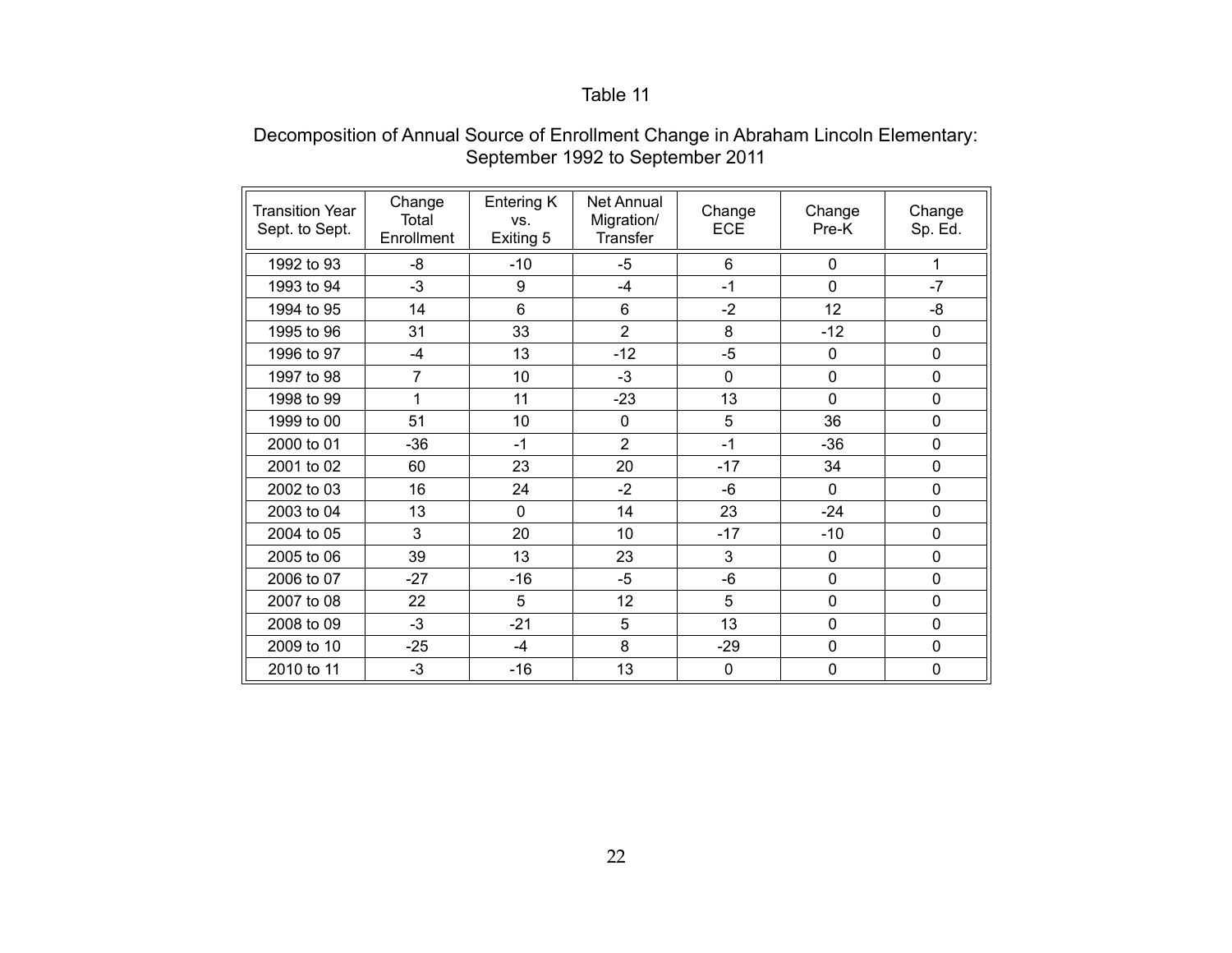### Decomposition of Annual Source of Enrollment Change in Benjamin Franklin Elementary: September 1992 to September 2011

| <b>Transition Year</b><br>Sept. to Sept. | Change<br>Total<br>Enrollment | Entering K<br>VS.<br>Exiting 5 | <b>Net Annual</b><br>Migration/<br><b>Transfer</b> | Change<br><b>ECE</b> | Change<br>Pre-K | Change<br>Sp. Ed. |
|------------------------------------------|-------------------------------|--------------------------------|----------------------------------------------------|----------------------|-----------------|-------------------|
| 1992 to 93                               | $-16$                         | 4                              | $-20$                                              | 0                    | $\mathbf{0}$    | $\mathbf{0}$      |
| 1993 to 94                               | $-14$                         | 0                              | $-14$                                              | $\mathbf 0$          | $\mathbf 0$     | $\mathbf 0$       |
| 1994 to 95                               | $-1$                          | $\overline{\mathbf{4}}$        | $-16$                                              | $\mathbf 0$          | $\mathbf{0}$    | 11                |
| 1995 to 96                               | 13                            | 16                             | 0                                                  | $\mathbf 0$          | 8               | $-11$             |
| 1996 to 97                               | 4                             | 12                             | $\mathbf 0$                                        | $\mathbf 0$          | $-8$            | 0                 |
| 1997 to 98                               | 13                            | -4                             | 17                                                 | $\mathbf 0$          | $\Omega$        | $\mathbf 0$       |
| 1998 to 99                               | $\overline{2}$                | 5                              | $-3$                                               | $\mathbf 0$          | $\mathbf 0$     | $\mathbf 0$       |
| 1999 to 00                               | 3                             | $-13$                          | 16                                                 | $\mathbf 0$          | $\mathbf 0$     | $\mathbf 0$       |
| 2000 to 01                               | $-17$                         | $-13$                          | $-4$                                               | $\mathbf 0$          | $\mathbf 0$     | 0                 |
| 2001 to 02                               | 22                            | $-22$                          | 44                                                 | $\mathbf 0$          | $\mathbf 0$     | $\mathbf 0$       |
| 2002 to 03                               | $-1$                          | $-13$                          | 12                                                 | $\mathbf 0$          | $\mathbf 0$     | 0                 |
| 2003 to 04                               | $-11$                         | $-5$                           | $-6$                                               | 0                    | $\Omega$        | 0                 |
| 2004 to 05                               | 12                            | $-30$                          | 1                                                  | $\mathbf 0$          | 41              | 0                 |
| 2005 to 06                               | 15                            | 25                             | 1                                                  | $\mathbf 0$          | $-11$           | 0                 |
| 2006 to 07                               | 32                            | $-26$                          | 17                                                 | 0                    | 41              | 0                 |
| 2007 to 08                               | $-65$                         | $\overline{4}$                 | $\overline{2}$                                     | $\mathbf 0$          | $-71$           | 0                 |
| 2008 to 09                               | 20                            | $-7$                           | 27                                                 | $\mathbf 0$          | $\mathbf 0$     | $\mathbf 0$       |
| 2009 to 10                               | $-26$                         | $-30$                          | $\overline{4}$                                     | $\mathbf 0$          | $\Omega$        | 0                 |
| 2010 to 11                               | 1                             | -8                             | 9                                                  | $\mathbf 0$          | $\mathbf 0$     | $\mathbf 0$       |

\*Boundary change moves approximately 30 students from Forest Glen to Benjamin Franklin.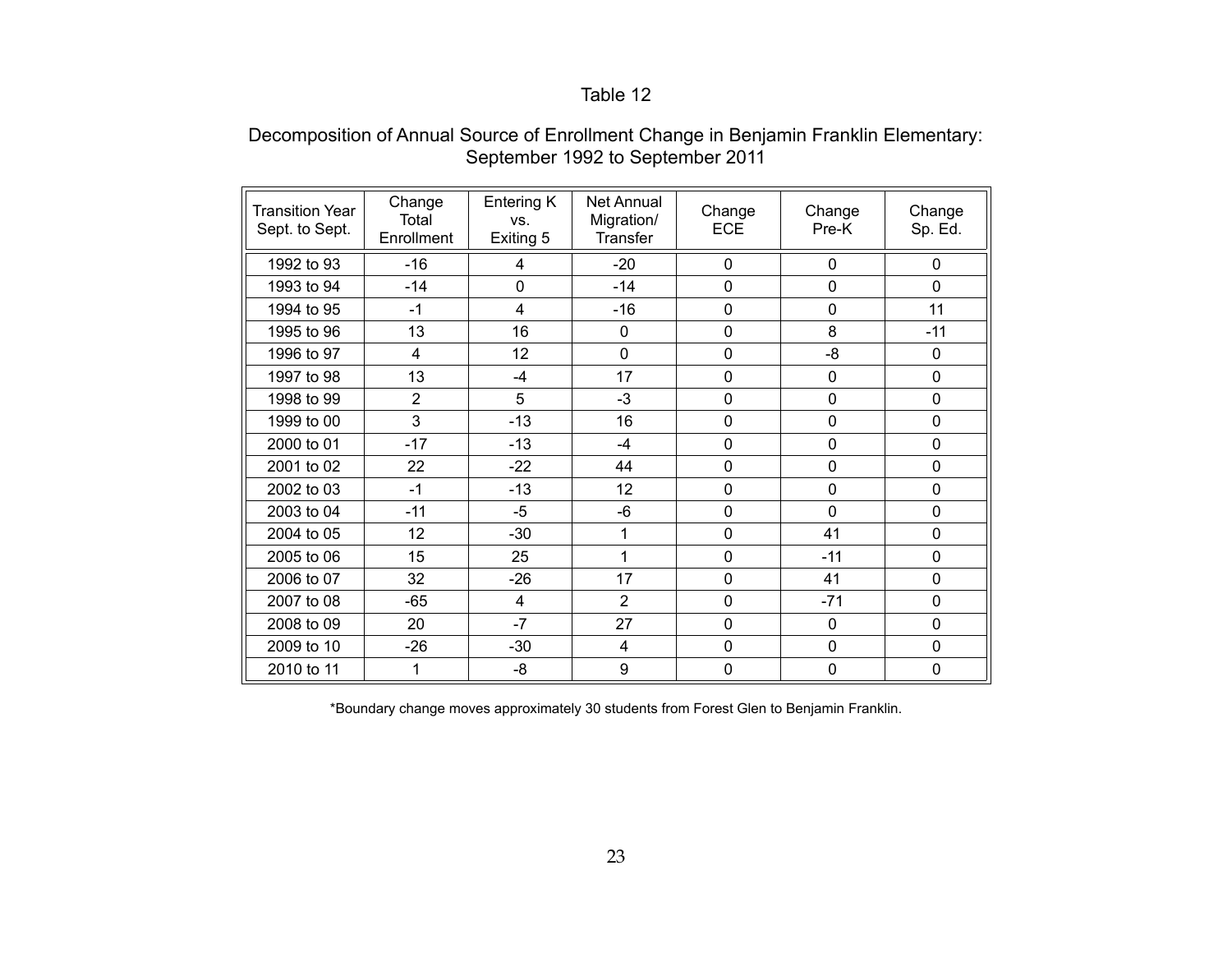#### Decomposition of Annual Source of Enrollment Change in Churchill Elementary: September 1992 to September 2011

| <b>Transition Year</b><br>Sept. to Sept. | Change<br>Total<br>Enrollment | Entering K<br>VS.<br>Exiting 5 | Net Annual<br>Migration/<br>Transfer | Change<br><b>ECE</b> | Change<br>Pre-K | Change<br>Sp. Ed. |
|------------------------------------------|-------------------------------|--------------------------------|--------------------------------------|----------------------|-----------------|-------------------|
| 1992 to 93                               | 11                            | 2                              | 9                                    | $\Omega$             | 0               | $\mathbf{0}$      |
| 1993 to 94                               | $-63$                         | $-16$                          | $-47$                                | $\mathbf 0$          | $\mathbf 0$     | $\overline{0}$    |
| 1994 to 95                               | 27                            | $\overline{2}$                 | 25                                   | $\Omega$             | $\Omega$        | $\Omega$          |
| 1995 to 96                               | $-1$                          | 21                             | $-22$                                | $\mathbf 0$          | 0               | 0                 |
| 1996 to 97                               | 6                             | 24                             | $-25$                                | $\overline{7}$       | 0               | 0                 |
| 1997 to 98                               | $-38$                         | 1                              | $-32$                                | $-7$                 | 0               | $\overline{0}$    |
| 1998 to 99                               | 26                            | 15                             | 11                                   | $\mathbf 0$          | $\mathbf 0$     | $\overline{0}$    |
| 1999 to 00                               | 3                             | 12                             | -9                                   | $\mathbf 0$          | $\mathbf 0$     | $\overline{0}$    |
| 2000 to 01                               | 16                            | 17                             | $-35$                                | $\Omega$             | 34              | 0                 |
| 2001 to 02                               | $-19$                         | $\overline{2}$                 | 13                                   | $\mathbf 0$          | $-34$           | $\overline{0}$    |
| 2002 to 03                               | 20                            | $\overline{4}$                 | 16                                   | $\mathbf 0$          | 0               | $\mathbf 0$       |
| 2003 to 04                               | 23                            | 26                             | $-3$                                 | $\Omega$             | 0               | 0                 |
| 2004 to 05                               | 20                            | 9                              | 11                                   | $\mathbf 0$          | $\mathbf{0}$    | $\Omega$          |
| 2005 to 06                               | $-3$                          | $-15$                          | -8                                   | $\overline{0}$       | 20              | $\overline{0}$    |
| 2006 to 07                               | $-61$                         | $-5$                           | $-36$                                | $\mathbf 0$          | $-20$           | $\Omega$          |
| 2007 to 08                               | 62                            | $\overline{4}$                 | 1                                    | $\mathbf 0$          | 57              | $\mathbf 0$       |
| 2008 to 09                               | 56                            | 15                             | 31                                   | $\Omega$             | 10              | $\mathbf 0$       |
| 2009 to 10                               | 10                            | $-26$                          | 17                                   | 25                   | $-6$            | $\mathbf 0$       |
| 2010 to 11                               | $-58$                         | 6                              | $-16$                                | $-25$                | $-23$           | 0                 |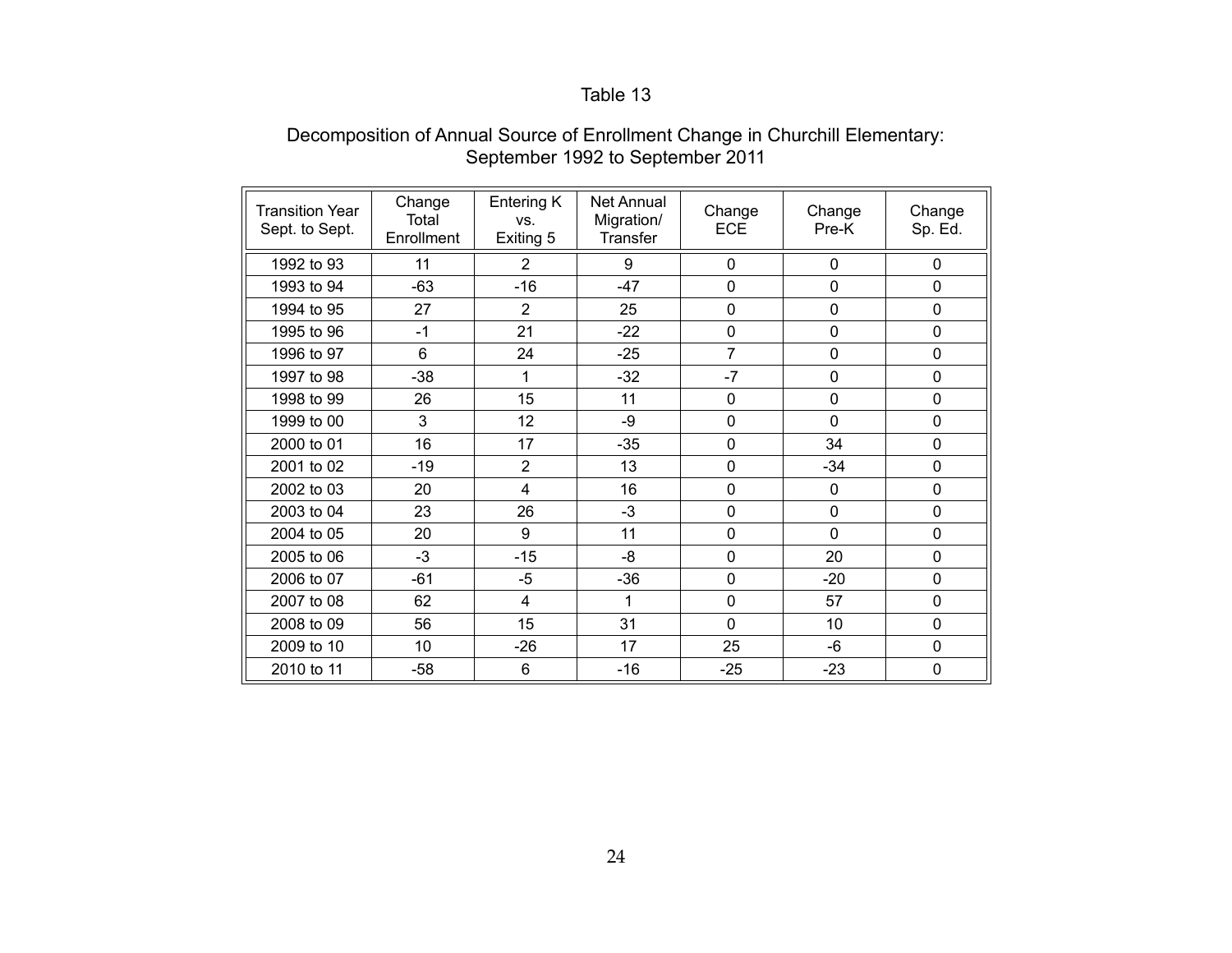### Decomposition of Annual Source of Enrollment Change in Forest Glen Elementary: September 1992 to September 2011

| <b>Transition Year</b><br>Sept. to Sept. | Change<br>Total<br>Enrollment | Entering K<br>VS.<br>Exiting 5 | Net Annual<br>Migration/<br><b>Transfer</b> | Change<br><b>ECE</b> | Change<br>Pre-K | Change<br>Sp. Ed. |
|------------------------------------------|-------------------------------|--------------------------------|---------------------------------------------|----------------------|-----------------|-------------------|
| 1992 to 93                               | 11                            | 17                             | $-1$                                        | $\Omega$             | 0               | -5                |
| 1993 to 94                               | 47                            | 25                             | 22                                          | $\mathbf 0$          | $\mathbf 0$     | $\mathbf 0$       |
| 1994 to 95                               | 21                            | 14                             | $\overline{7}$                              | $\Omega$             | $\Omega$        | $\Omega$          |
| 1995 to 96                               | $\mathbf 0$                   | $-7$                           | $\overline{7}$                              | $\mathbf 0$          | 0               | $\mathbf 0$       |
| 1996 to 97                               | 8                             | $-2$                           | $-3$                                        | $\mathbf 0$          | 13              | $\mathbf 0$       |
| 1997 to 98                               | 94                            | 32                             | 52                                          | $\Omega$             | 10              | $\Omega$          |
| 1998 to 99                               | 25                            | 11                             | 37                                          | $\overline{0}$       | $-23$           | $\mathbf 0$       |
| 1999 to 00                               | 1                             | $\overline{4}$                 | $-3$                                        | $\overline{0}$       | $\mathbf 0$     | $\mathbf 0$       |
| 2000 to 01                               | 40                            | 14                             | 26                                          | $\Omega$             | $\Omega$        | $\mathbf 0$       |
| 2001 to 02                               | $-38$                         | $-10$                          | $-41$                                       | 13                   | $\mathbf 0$     | $\mathbf 0$       |
| 2002 to 03                               | 6                             | $-3$                           | 9                                           | $\mathbf 0$          | $\Omega$        | $\Omega$          |
| 2003 to 04                               | $-23$                         | $-16$                          | $-6$                                        | $-1$                 | 0               | $\mathbf{0}$      |
| 2004 to 05                               | $-16$                         | $-10$                          | $-5$                                        | $-1$                 | $\mathbf 0$     | $\mathbf 0$       |
| 2005 to 06                               | -9                            | $-12$                          | $-4$                                        | 7                    | $\mathbf 0$     | $\mathbf 0$       |
| 2006 to 07                               | 23                            | $-12$                          | 31                                          | $\overline{4}$       | $\mathbf 0$     | $\Omega$          |
| 2007 to 08                               | $-29$                         | $-16$                          | $-15$                                       | $\overline{2}$       | $\Omega$        | $\Omega$          |
| 2008 to 09                               | 14                            | -9                             | 24                                          | $-1$                 | $\Omega$        | $\mathbf 0$       |
| 2009 to 10                               | $\Omega$                      | $-23$                          | $\Omega$                                    | 12                   | 11              | $\Omega$          |
| 2010 to 11                               | 43                            | -8                             | 16                                          | $-3$                 | 38              | $\mathbf 0$       |

\*Boundary change moves approximately 30 students from Forest Glen to Benjamin Franklin.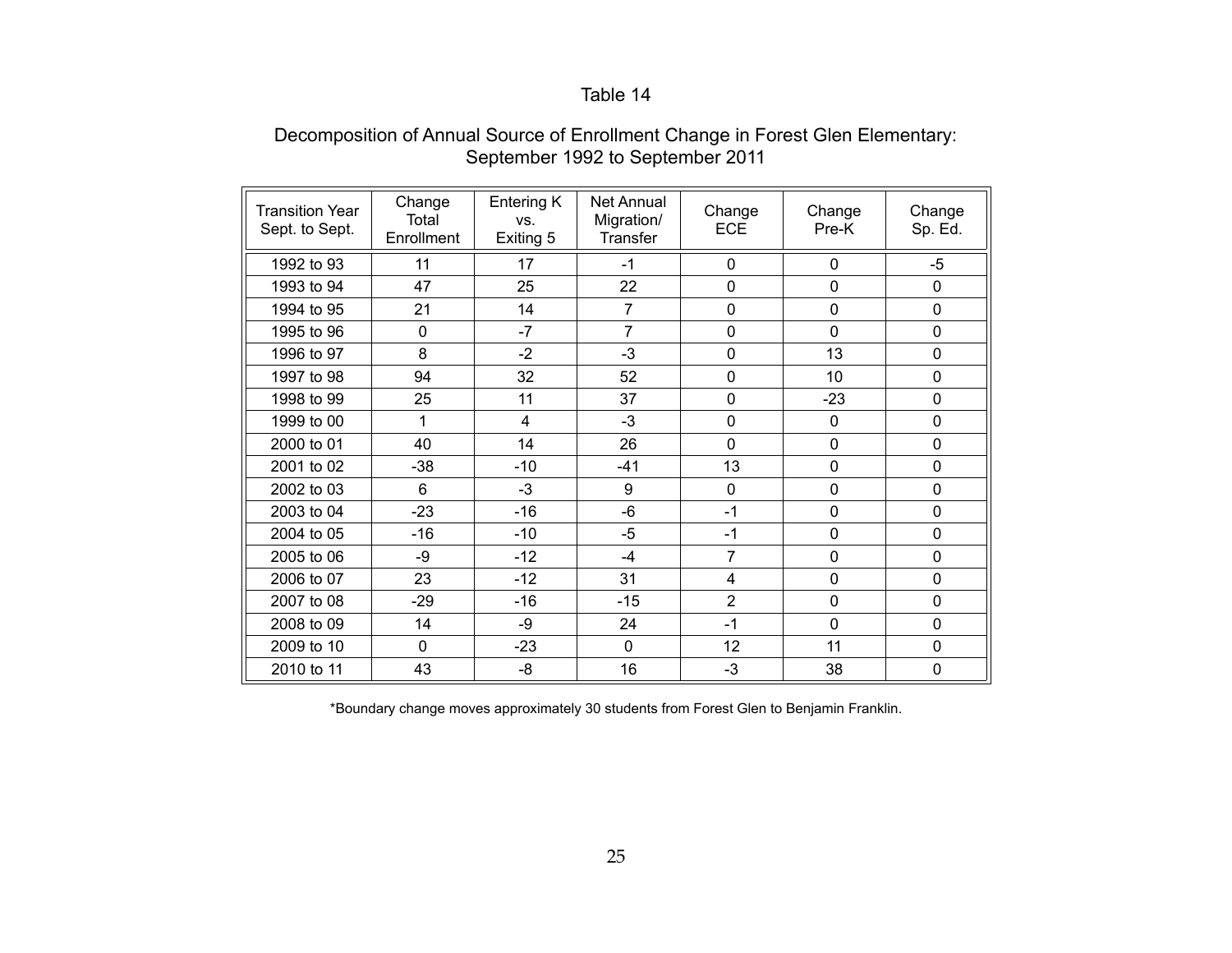| <b>Transition Year</b><br>Sept. to Sept. | Change<br>Total<br>Enrollment | Entering 6<br>VS.<br>Exiting 8 | Net Annual<br>Migration/<br><b>Transfer</b> | Change<br>Sp. Ed. |
|------------------------------------------|-------------------------------|--------------------------------|---------------------------------------------|-------------------|
| 1992 to 93                               | $-36$                         | 25                             | $-137$                                      | 76                |
| 1993 to 94                               | 39                            | 45                             | 50                                          | -56               |
| 1994 to 95                               | $\overline{7}$                | $-14$                          | $-23$                                       | 44                |
| 1995 to 96                               | 35                            | 40                             | 59                                          | $-64$             |
| 1996 to 97                               | $-21$                         | $-23$                          | $\overline{2}$                              | 0                 |
| 1997 to 98                               | 31                            | 27                             | $\overline{4}$                              | 0                 |
| 1998 to 99                               | 16                            | $-4$                           | 20                                          | 0                 |
| 1999 to 00                               | 46                            | 58                             | $-12$                                       | 0                 |
| 2000 to 01                               | $-5$                          | $-3$                           | $-2$                                        | 0                 |
| 2001 to 02                               | 27                            | 38                             | $-11$                                       | 0                 |
| 2002 to 03                               | 7                             | 19                             | $-12$                                       | 0                 |
| 2003 to 04                               | 29                            | 26                             | 3                                           | 0                 |
| 2004 to 05                               | 17                            | 16                             | 1                                           | 0                 |
| 2005 to 06                               | $-3$                          | 5                              | -8                                          | 0                 |
| 2006 to 07                               | 11                            | 10                             | 1                                           | 0                 |
| 2007 to 08                               | $-13$                         | $-18$                          | 5                                           | 0                 |
| 2008 to 09                               | 0                             | 21                             | $-21$                                       | 0                 |
| 2009 to 10                               | 50                            | 30                             | 20                                          | 0                 |
| 2010 to 11                               | 13                            | 15                             | $-2$                                        | 0                 |

### Decomposition of Annual Source of Enrollment Change in Hadley Junior High: September 1992 to September 2011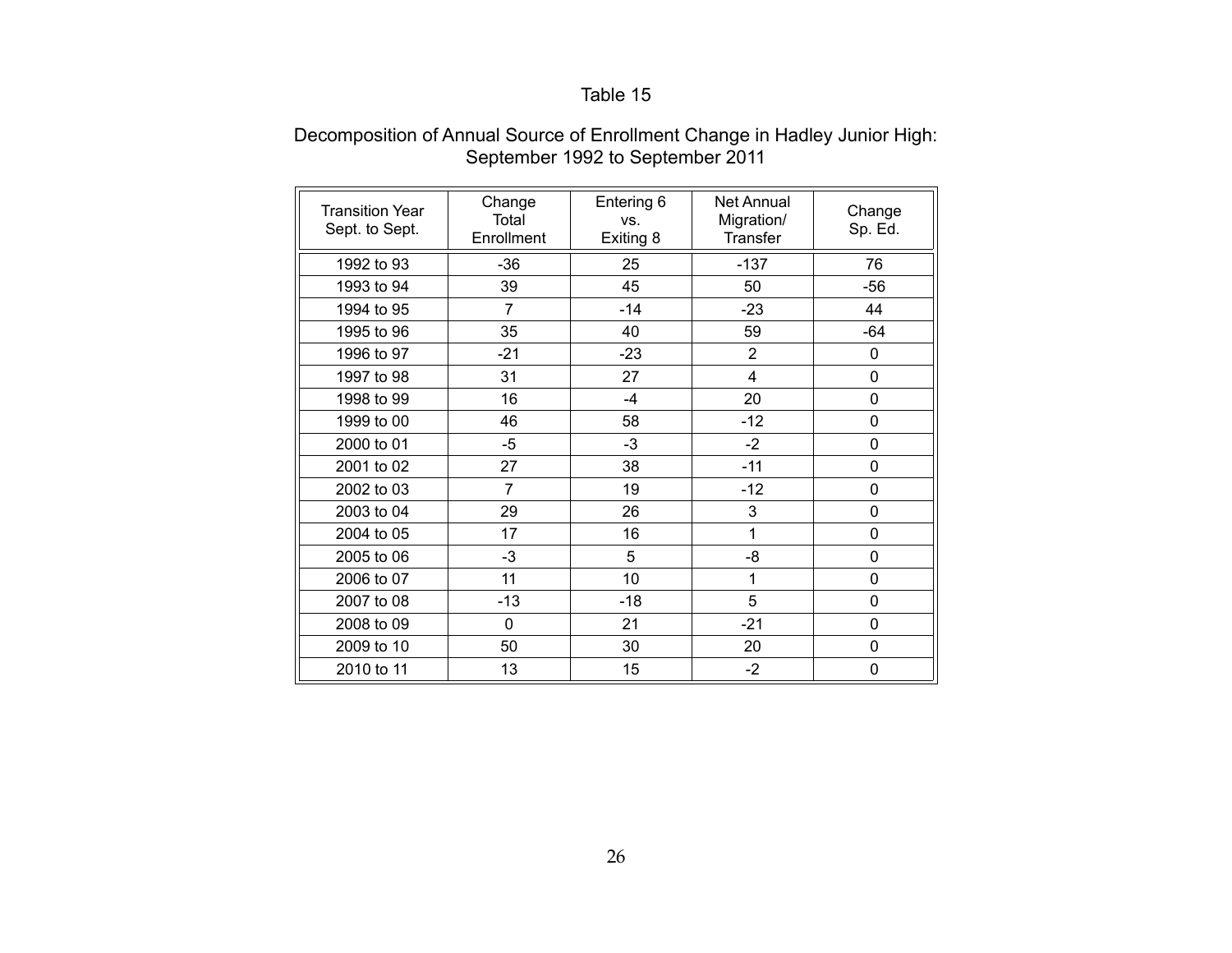| <b>Transition Year</b> |                         | <b>Grade Transition</b> |                         |                |                |                 |  |
|------------------------|-------------------------|-------------------------|-------------------------|----------------|----------------|-----------------|--|
| Sept. to Sept.         | $K-1$                   | $1 - 2$                 | $2 - 3$                 | $3 - 4$        | $4 - 5$        | Total           |  |
| 1992 to 93             | $-7$                    | 3                       | 3                       | 3              | $-7$           | -5              |  |
| 1993 to 94             | $\overline{\mathbf{4}}$ | $-6$                    | $-2$                    | $-1$           | 1              | $-4$            |  |
| 1994 to 95             | 10                      | $\mathbf 1$             | 6                       | $-6$           | $-5$           | 6               |  |
| 1995 to 96             | 3                       | $-2$                    | $-7$                    | $6\phantom{1}$ | $\overline{2}$ | $\overline{2}$  |  |
| 1996 to 97             | $-3$                    | $-6$                    | $-4$                    | 1              | $\mathbf 0$    | $-12$           |  |
| 1997 to 98             | $6\phantom{1}$          | $-4$                    | $\mathbf{1}$            | $-6$           | $\mathbf 0$    | $-3$            |  |
| 1998 to 99             | $-12$                   | $-12$                   | $-2$                    | $-2$           | 5              | $-23$           |  |
| 1999 to 00             | 5                       | 6                       | $-5$                    | $-4$           | $-2$           | 0               |  |
| 2000 to 01             | 1                       | 6                       | $-6$                    | $-1$           | $\overline{2}$ | $\overline{2}$  |  |
| 2001 to 02             | 3                       | $\mathbf 0$             | 6                       | 8              | 3              | 20              |  |
| 2002 to 03             | $-3$                    | 10                      | $-4$                    | $-4$           | $-1$           | $-2$            |  |
| 2003 to 04             | $\overline{7}$          | 5                       | 5                       | $-5$           | $\overline{2}$ | 14              |  |
| 2004 to 05             | 4                       | 9                       | $-7$                    | $-1$           | 5              | 10              |  |
| 2005 to 06             | 12                      | 3                       | $-1$                    | 3              | 6              | 23              |  |
| 2006 to 07             | 4                       | $-7$                    | 0                       | $\mathbf 0$    | $-2$           | $-5$            |  |
| 2007 to 08             | 13                      | 0                       | $-6$                    | $\overline{7}$ | $-2$           | 12 <sub>2</sub> |  |
| 2008 to 09             | $\overline{7}$          | $\overline{2}$          | 3                       | $-1$           | -6             | 5               |  |
| 2009 to 10             | 10                      | $\mathbf 0$             | $\overline{2}$          | $-1$           | $-3$           | 8               |  |
| 2010 to 11             | 9                       | $\mathbf{3}$            | $\overline{\mathbf{4}}$ | $-4$           | 1              | 13              |  |

#### Net Annual Student Migration/Transfer in Abraham Lincoln Elementary: September 1992 to September 2011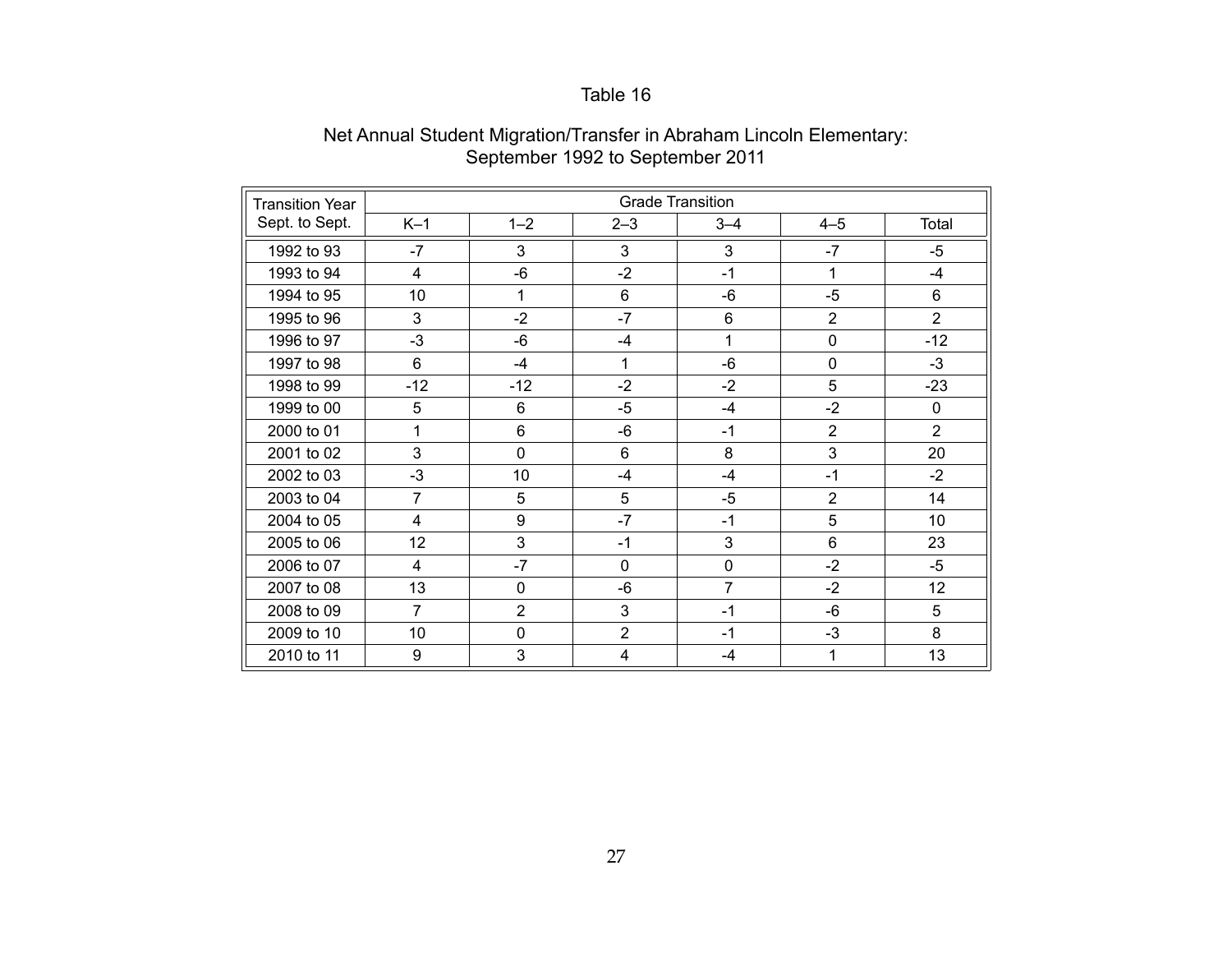| <b>Transition Year</b> | <b>Grade Transition</b> |                |                |                         |                |                 |
|------------------------|-------------------------|----------------|----------------|-------------------------|----------------|-----------------|
| Sept. to Sept.         | $K-1$                   | $1 - 2$        | $2 - 3$        | $3 - 4$                 | $4 - 5$        | Total           |
| 1992 to 93             | $-4$                    | $-7$           | $-3$           | $-4$                    | $-2$           | $-20$           |
| 1993 to 94             | $-1$                    | $-5$           | $-2$           | $-4$                    | $-2$           | $-14$           |
| 1994 to 95             | $\overline{2}$          | -6             | $-4$           | -8                      | $\mathbf 0$    | $-16$           |
| 1995 to 96             | 6                       | 1              | $-3$           | $-5$                    | $\mathbf{1}$   | 0               |
| 1996 to 97             | $-1$                    | 3              | 0              | $-3$                    | 1              | 0               |
| 1997 to 98             | 3                       | $\overline{7}$ | 1              | 5                       | 1              | 17              |
| 1998 to 99             | 6                       | 1              | $-13$          | $\overline{2}$          | 1              | $-3$            |
| 1999 to 00             | 9                       | $-1$           | $\overline{2}$ | 1                       | 5              | 16              |
| 2000 to 01             | $-7$                    | $\overline{2}$ | $-3$           | $\overline{2}$          | $\overline{2}$ | $-4$            |
| 2001 to 02             | 15                      | 8              | $6\phantom{a}$ | $\boldsymbol{9}$        | 6              | 44              |
| 2002 to 03             | 6                       | 3              | $\mathbf{1}$   | 3                       | $-1$           | 12 <sup>2</sup> |
| 2003 to 04             | $\overline{0}$          | $-2$           | $\overline{2}$ | 1                       | $-7$           | -6              |
| 2004 to 05             | 0                       | $\overline{2}$ | $-1$           | $\overline{\mathbf{4}}$ | $-4$           | 1               |
| 2005 to 06             | 5                       | $-1$           | 0              | 1                       | $-4$           | 1               |
| 2006 to 07             | 7                       | 4              | $-1$           | $6\phantom{1}6$         | 1              | 17              |
| 2007 to 08             | $\Omega$                | $-1$           | 0              | 5                       | $-2$           | $\overline{2}$  |
| 2008 to 09             | 10                      | $\overline{7}$ | $\mathbf{1}$   | $6\phantom{1}$          | 3              | 27              |
| 2009 to 10             | 6                       | 3              | $-5$           | 3                       | $-3$           | $\overline{4}$  |
| 2010 to 11             | 6                       | $-4$           | $-2$           | $\overline{7}$          | $\overline{2}$ | 9               |

#### Net Annual Student Migration/Transfer in Benjamin Franklin Elementary: September 1992 to September 2011

\*Boundary change moves approximately 30 students from Forest Glen to Benjamin Franklin.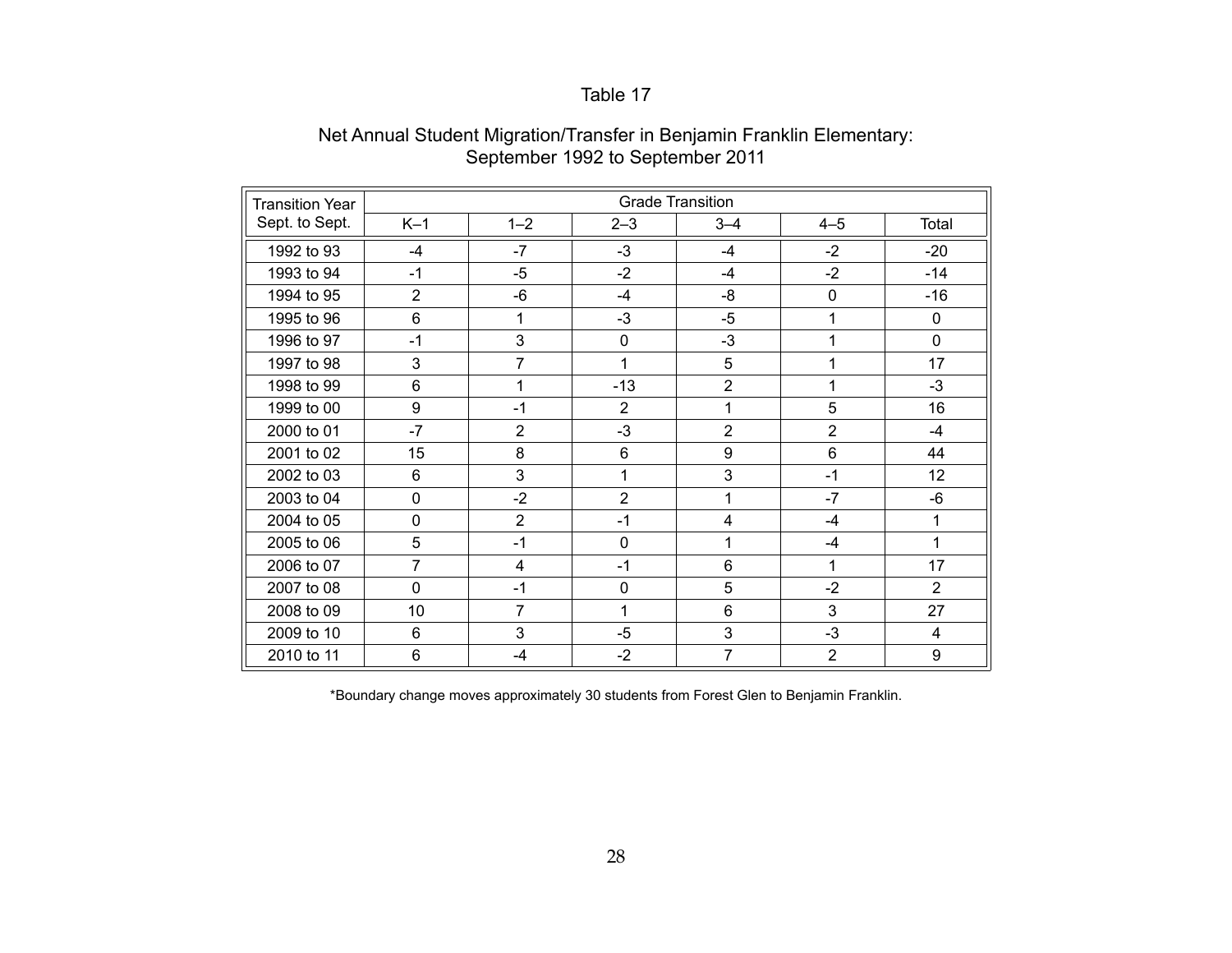| <b>Transition Year</b> | <b>Grade Transition</b> |                |              |                |                |       |
|------------------------|-------------------------|----------------|--------------|----------------|----------------|-------|
| Sept. to Sept.         | $K-1$                   | $1 - 2$        | $2 - 3$      | $3 - 4$        | $4 - 5$        | Total |
| 1992 to 93             | 6                       | $6\phantom{1}$ | $\mathbf 0$  | -8             | 5              | 9     |
| 1993 to 94             | $-1$                    | $-14$          | -9           | $-10$          | $-13$          | $-47$ |
| 1994 to 95             | 11                      | 11             | 9            | -6             | 0              | 25    |
| 1995 to 96             | $\mathbf 0$             | -9             | $-3$         | $-6$           | $-4$           | $-22$ |
| 1996 to 97             | $-12$                   | -5             | $-4$         | $-5$           | 1              | $-25$ |
| 1997 to 98             | $-11$                   | $-1$           | $-2$         | $-11$          | $-7$           | $-32$ |
| 1998 to 99             | 4                       | $\overline{7}$ | $-7$         | $-3$           | 10             | 11    |
| 1999 to 00             | 6                       | $-7$           | $-5$         | $-6$           | 3              | -9    |
| 2000 to 01             | $-7$                    | $-6$           | $-14$        | $-5$           | $-3$           | $-35$ |
| 2001 to 02             | $-2$                    | 3              | 5            | $6\phantom{1}$ | 1              | 13    |
| 2002 to 03             | $\overline{7}$          | 4              | $-2$         | $\overline{2}$ | 5              | 16    |
| 2003 to 04             | 8                       | 1              | $-6$         | $-4$           | $-2$           | $-3$  |
| 2004 to 05             | $\overline{2}$          | 9              | $\mathbf 0$  | $\overline{4}$ | $-4$           | 11    |
| 2005 to 06             | $\overline{4}$          | $-2$           | $-3$         | $-2$           | $-5$           | -8    |
| 2006 to 07             | $-5$                    | $-7$           | $-7$         | -6             | $-11$          | $-36$ |
| 2007 to 08             | $\overline{2}$          | -4             | $-4$         | 1              | 6              | 1     |
| 2008 to 09             | 16                      | 1              | 3            | 5              | 6              | 31    |
| 2009 to 10             | 3                       | 8              | $\pmb{0}$    | $-1$           | $\overline{7}$ | 17    |
| 2010 to 11             | $-1$                    | -8             | $\mathbf{1}$ | $-6$           | $-2$           | $-16$ |

#### Net Annual Student Migration/Transfer in Churchill Elementary: September 1992 to September 2011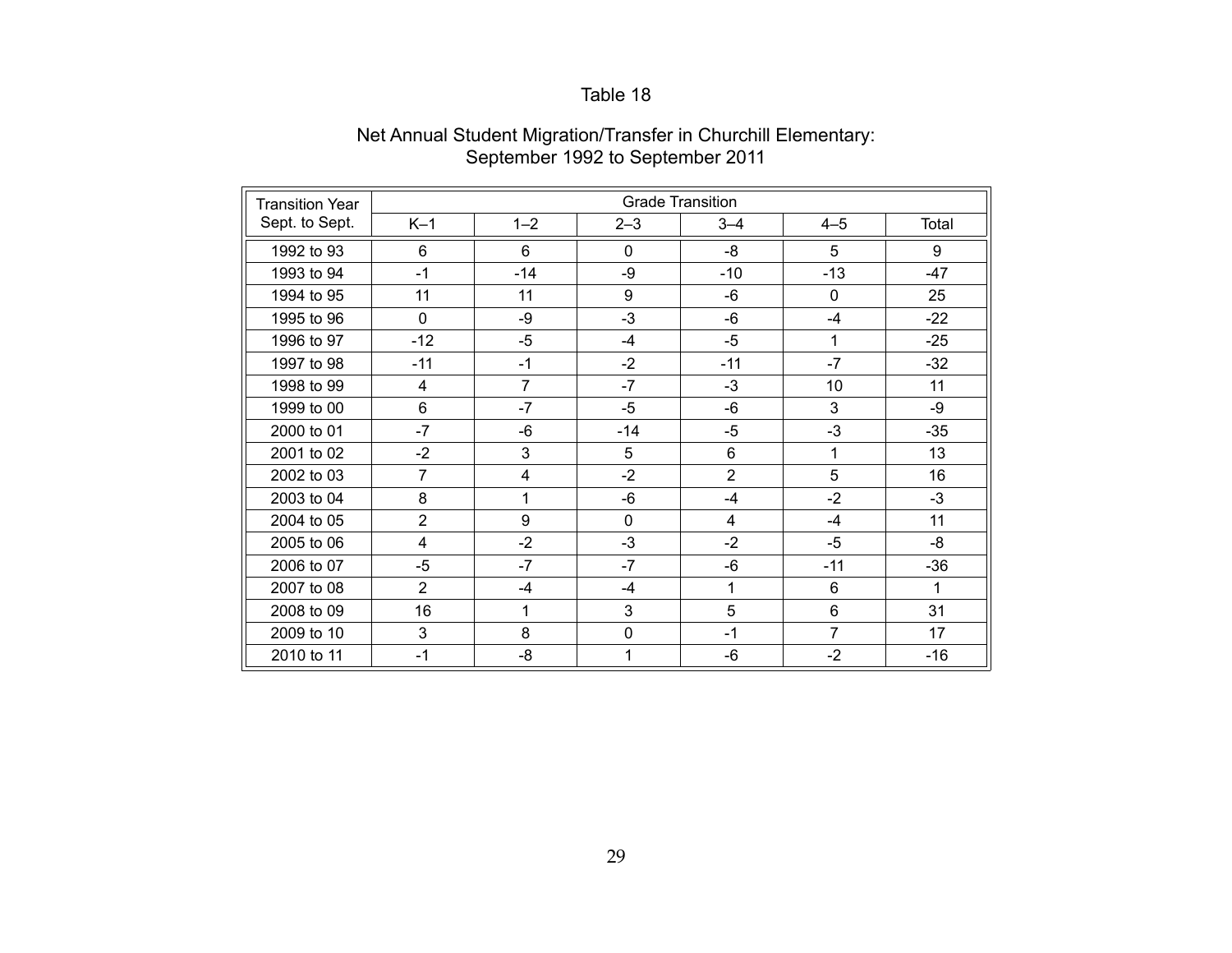| <b>Transition Year</b> |                  | <b>Grade Transition</b> |                |                |                |                |  |
|------------------------|------------------|-------------------------|----------------|----------------|----------------|----------------|--|
| Sept. to Sept.         | $K-1$            | $1 - 2$                 | $2 - 3$        | $3 - 4$        | $4 - 5$        | Total          |  |
| 1992 to 93             | 1                | $-1$                    | $\overline{2}$ | $-1$           | $-2$           | $-1$           |  |
| 1993 to 94             | 5                | $\overline{2}$          | $\overline{7}$ | 6              | $\overline{2}$ | 22             |  |
| 1994 to 95             | 10               | $-2$                    | $\mathbf 0$    | $-3$           | $\overline{2}$ | $\overline{7}$ |  |
| 1995 to 96             | 9                | $-3$                    | $-2$           | $-1$           | $\overline{4}$ | $\overline{7}$ |  |
| 1996 to 97             | $\overline{2}$   | $-1$                    | $-4$           | $\overline{2}$ | $-2$           | $-3$           |  |
| 1997 to 98             | 18               | 11                      | 8              | 5              | 10             | 52             |  |
| 1998 to 99             | $\overline{7}$   | 9                       | $6\phantom{1}$ | 5              | 10             | 37             |  |
| 1999 to 00             | $\mathbf 0$      | $\overline{2}$          | $\overline{2}$ | 0              | $-7$           | $-3$           |  |
| 2000 to 01             | 15               | 10                      | $-2$           | 5              | $-2$           | 26             |  |
| 2001 to 02             | -8               | -8                      | $-12$          | -6             | $-7$           | $-41$          |  |
| 2002 to 03             | $-4$             | 6                       | 8              | 4              | $-5$           | 9              |  |
| 2003 to 04             | 4                | 6                       | 3              | -6             | $-13$          | -6             |  |
| 2004 to 05             | 3                | $-1$                    | 5              | $-5$           | $-7$           | $-5$           |  |
| 2005 to 06             | 3                | 5                       | $-7$           | 3              | -8             | $-4$           |  |
| 2006 to 07             | $\boldsymbol{9}$ | $-2$                    | 15             | 6              | 3              | 31             |  |
| 2007 to 08             | 1                | 3                       | $\mathbf 0$    | $-17$          | $-2$           | $-15$          |  |
| 2008 to 09             | $\overline{2}$   | 4                       | $\overline{7}$ | 6              | 5              | 24             |  |
| 2009 to 10             | $\overline{2}$   | $-2$                    | 3              | $\mathbf 0$    | $-3$           | $\mathbf 0$    |  |
| 2010 to 11             | 9                | 3                       | 3              | $\overline{2}$ | $-1$           | 16             |  |

#### Net Annual Student Migration/Transfer in Forest Glen Elementary: September 1992 to September 2011

\*Boundary change moves approximately 30 students from Forest Glen to Benjamin Franklin.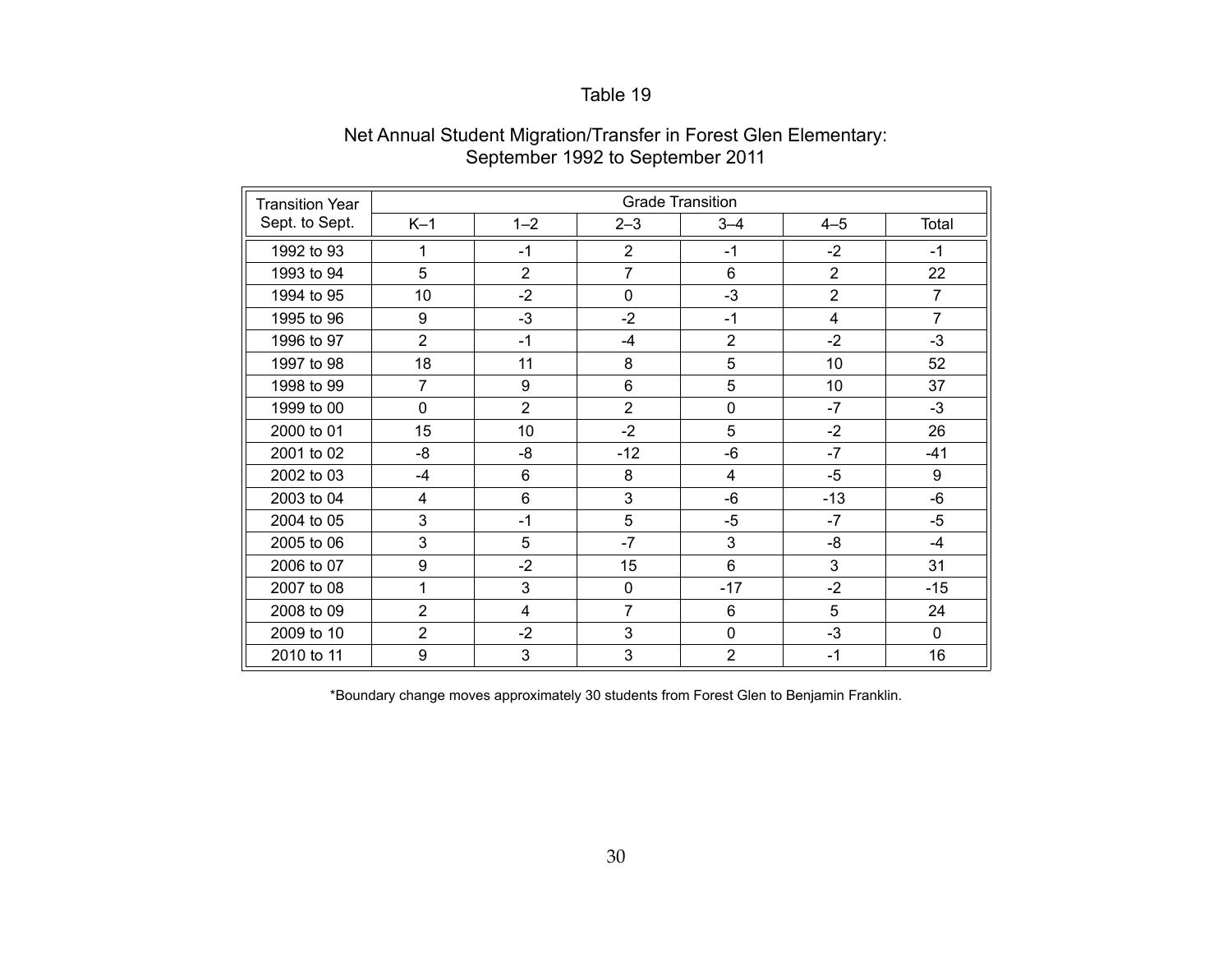| <b>Transition Year</b> |                | <b>Grade Transition</b> |                |
|------------------------|----------------|-------------------------|----------------|
| Sept. to Sept.         | $6 - 7$        | $7 - 8$                 | Total          |
| 1992 to 93             | $-121$         | $-16$                   | $-137$         |
| 1993 to 94             | 17             | 33                      | 50             |
| 1994 to 95             | $-14$          | -9                      | $-23$          |
| 1995 to 96             | 35             | 24                      | 59             |
| 1996 to 97             | 0              | $\overline{2}$          | $\overline{2}$ |
| 1997 to 98             | $-3$           | $\overline{7}$          | $\overline{4}$ |
| 1998 to 99             | 12             | 8                       | 20             |
| 1999 to 00             | $-2$           | $-10$                   | $-12$          |
| 2000 to 01             | 0              | $-2$                    | $-2$           |
| 2001 to 02             | 0              | $-11$                   | $-11$          |
| 2002 to 03             | -9             | $-3$                    | $-12$          |
| 2003 to 04             | -5             | 8                       | 3              |
| 2004 to 05             | 1              | 0                       | 1              |
| 2005 to 06             | -6             | $-2$                    | -8             |
| 2006 to 07             | $-1$           | $\overline{2}$          | 1              |
| 2007 to 08             | 8              | $-3$                    | 5              |
| 2008 to 09             | -9             | $-12$                   | $-21$          |
| 2009 to 10             | $\overline{2}$ | 18                      | 20             |
| 2010 to 11             | 5              | $-7$                    | $-2$           |

#### Net Annual Student Migration/Transfer in Hadley Junior High: September 1992 to September 2011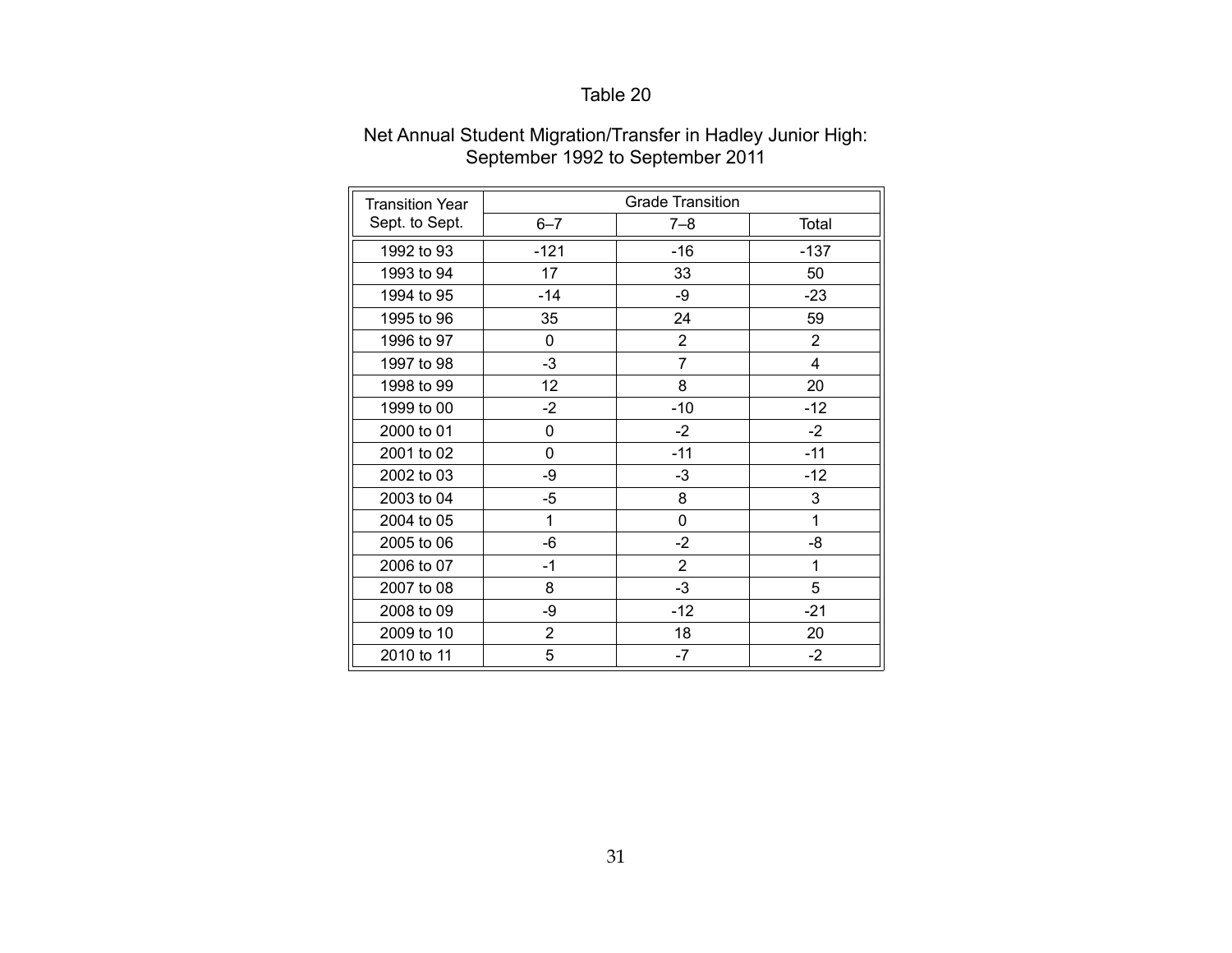### The Enrollment Future of District 41

As before, the critical question now becomes, what exactly will happen to enrollment in District 41 over the next ten years? Will it remain stable, grow, or decline? Which grade levels will be most impacted? What schools will be most affected? My analysis of recent birth data for the District 41 area, trends in kindergarten enrollments, housing turnover, and student migration/transfer patterns lead me to forecast continuing District enrollment stability for the next seven years, followed by a modest increase thereafter. During the next five years, Abraham Lincoln and Hadley Junior High should remain fairly stable, while Franklin will grow modestly. Churchill will also grow modestly while Forest Glen will decline slightly. Let me now describe the factors underlying these forecasts.

Table 21 provides information on birth trends among residents of Glen Ellyn, Carol Stream, Glendale Heights, Lombard, and Wheaton from 1990 to 2009 (the latest year available). After rising through the mid-1990s, observe that a substantial decline in the number of births to residents of these communities occurred in all villages except Glendale Heights. Most germane, births to residents of Glen Ellyn dropped consistently from a high of 507 in 1995 to just 315 in 2007. Since then, Glen Ellyn's births have increased but still remain well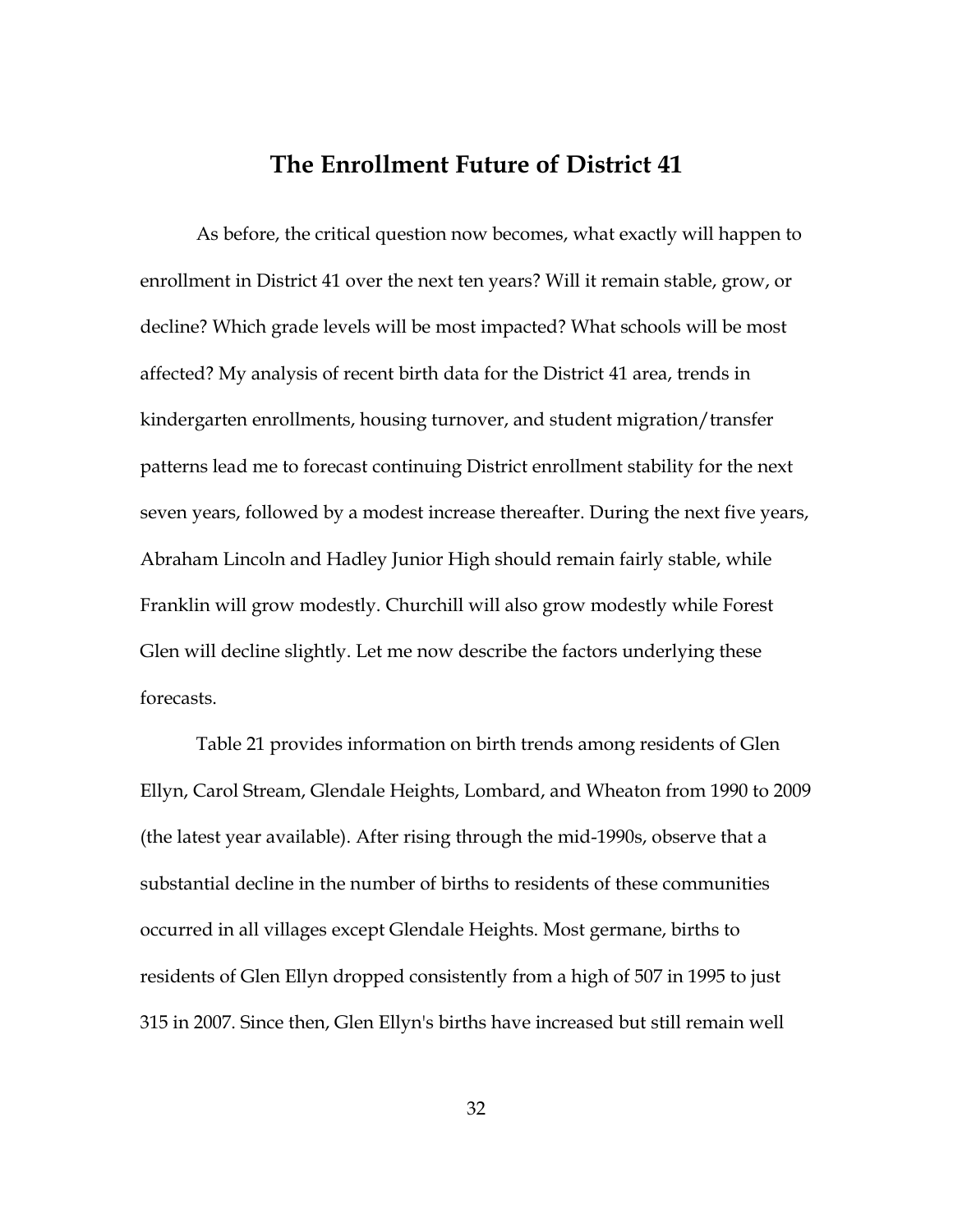below those of its residents in the mid-1990s and under those of the 2000 to 2005 period.

These birth trends would suggest that the size of entering kindergarten classes for the District as a whole should decline for at least the next three years. However, given the large number of residents at or approaching retirement age (see Table 2), solid empty-nest housing turnover is expected to continue. My professional judgment is that additional student in-migration will mitigate the lower births to residents keeping future kindergarten enrollment fairly stable for the District as a whole, perhaps even edging them up down the road.

Since the District is nearly built-out residentially, there are no anticipated large new housing developments. Based on input from various village planners, District staff assembled information between 2011 and 2020 on new housing developments for each attendance area, including teardowns and rebuilds. Churchill is expected to exhibit the most new development with approximately five single-family units anticipated annually through 2016. Only a small amount of scattered single-family unit construction is anticipated in the other elementary attendance areas along with some continuing teardowns and rebuilds.

As just noted, though, given the growing number of residents over age 65 in Glen Ellyn and other nearby villages' housing turnover from empty-nesters to younger families should keep net student migration to District 41 on the positive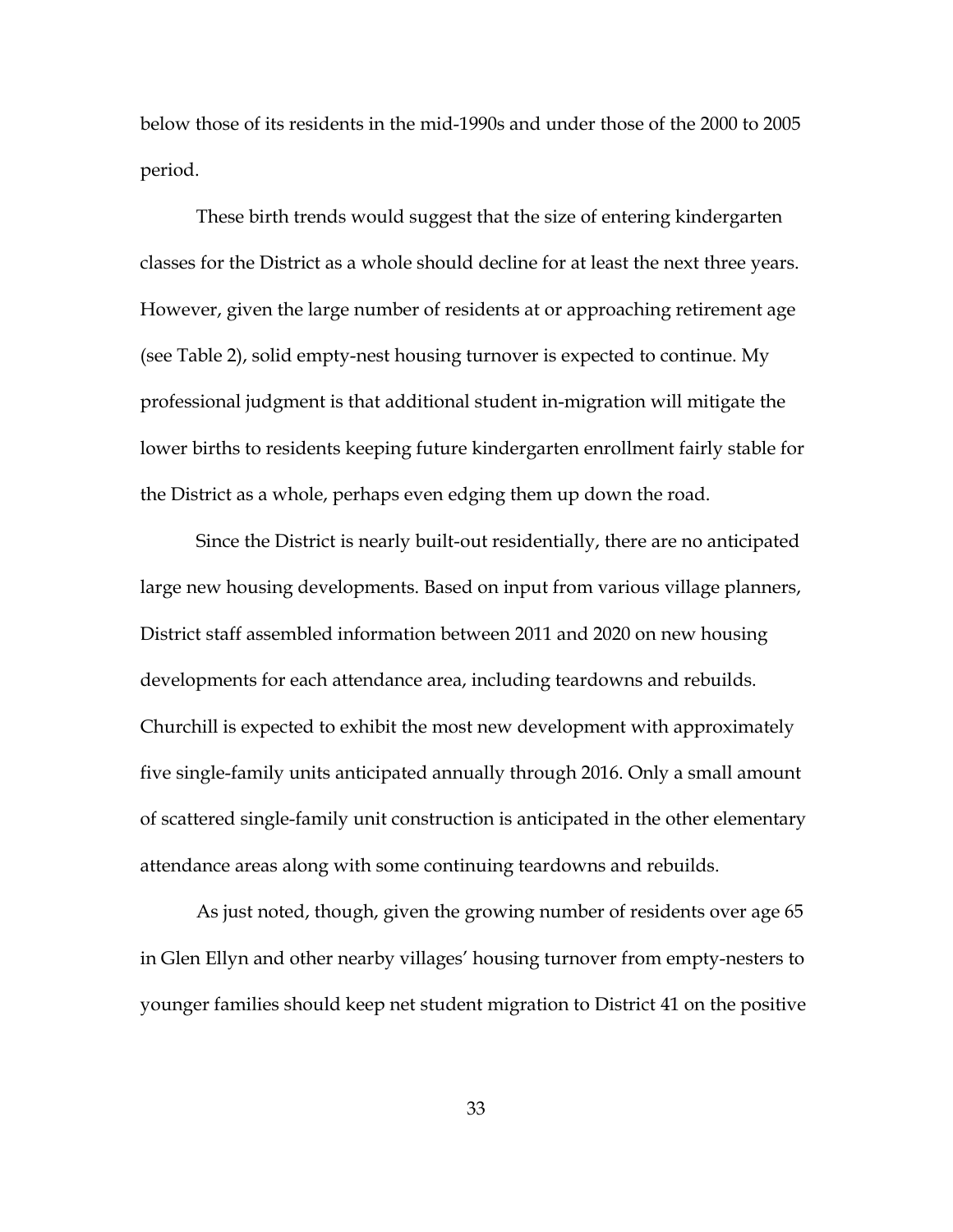side. Thus, despite limited new housing construction potential in District 41, modest overall population growth is expected.

This prognostication is corroborated by population forecasts provided by the Northeastern Illinois Planning Commission (NIPC) and its renamed Chicago Metropolitan Agency for Planning (CMAP) for these communities. The NIPC and CMAP forecasts are presented in Table 22 and indicate that modest growth Glen Ellyn's population is to be expected. Similar modest growth is likewise forecasted for neighboring villages. Note, however, that the CMPA 2010 figures are considerably above the 2010 Census results for the villages shown in Table 2.

In projecting enrollment for District 41, two sets of interrelated factors play central causal roles. The first is future fertility rates and resulting family sizes. Any changes in fertility rates during the next five years will not affect enrollment projections until after school year 2016–17 because children who will be reaching kindergarten during the next five years are already born. Fertility rate changes during the next five years could affect elementary school enrollments, beginning with school year 2017–18. However, recent demographic surveys of middle-income young adults do not lead one to expect significant changes in their fertility rates during the next five years. For this reason, all projections will assume that fertility rates remain near existing levels through 2016, though if the Hispanic population continues to increase, births to residents could go up again.

34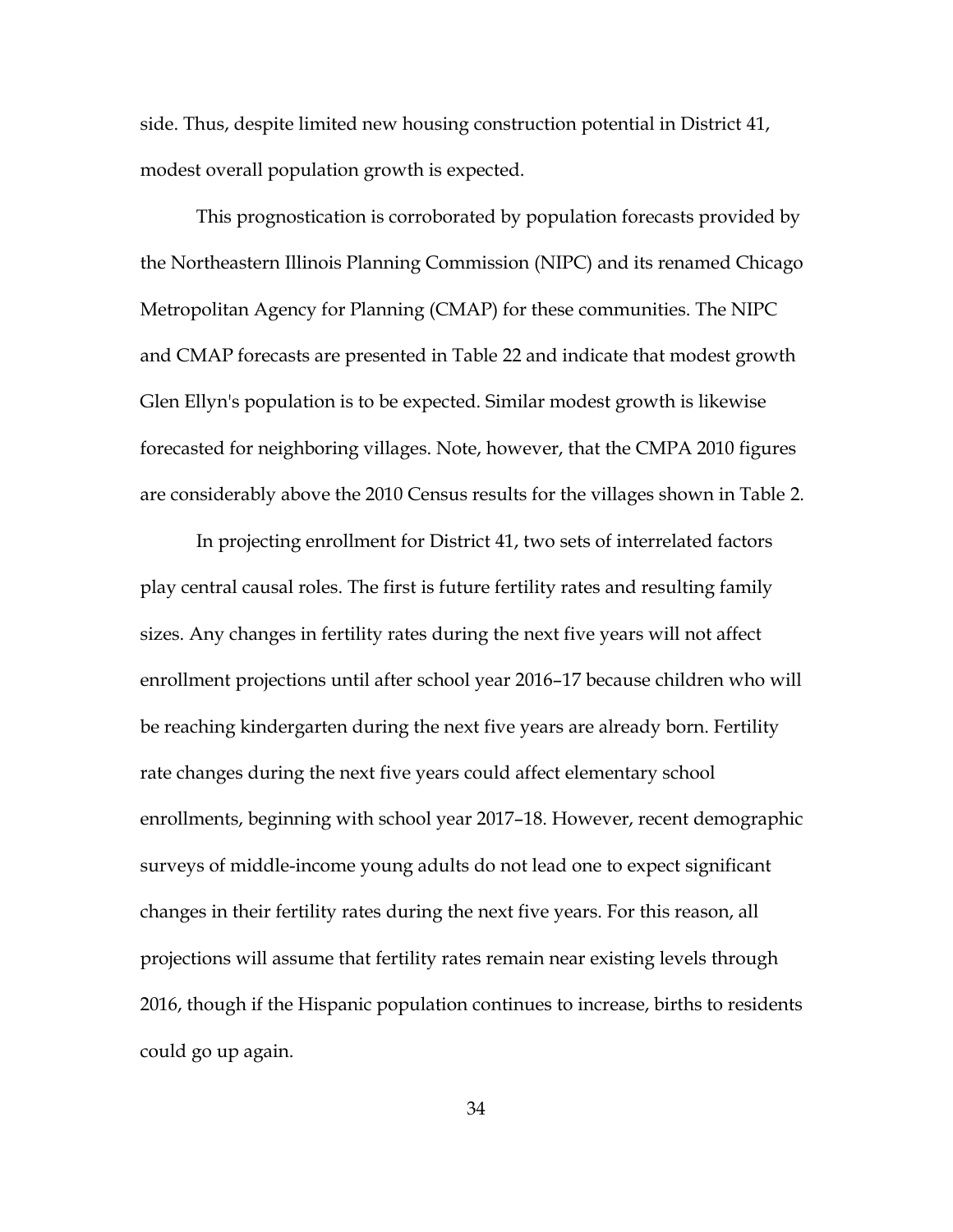The second, and most critical factor for future enrollment in the schools is net student in-migration resulting from new housing development in the District and turnover of existing housing units. New housing development, as noted, likely will be modest. Future net student migration therefore will be driven by housing turnover. For this reason, three sets of enrollment projections will be provided for the District and Hadley Junior High School through 2021–22 and individual elementary schools through 2016–17. These projections will be presented in the form of separate series, based on the following assumptions:

- Enrollment projection assuming future fertility rates remain Series A constant (through 2016) and that new housing development, housing turnover and resulting in-migration of families with preschool age and school age children are less than currently anticipated through 2021-22;
- Series B Enrollment projection assuming future fertility rates remain constant (through 2016) and that new housing development, housing turnover and resulting in-migration of families with preschool age and school age children occur as currently *anticipated* through 2021–22;
- Series C Enrollment projection assuming future fertility rates remain constant (through 2016) and that new housing development, housing turnover and resulting in-migration of families with preschool age and school age children are greater than currently anticipated through 2021-22.

The basic methodology used to make the three series of enrollment

projections is a modified cohort survival procedure. Average cohort progression factors were computed for each grade transition for the past four years based on each school's migration/transfer figures shown previously. These average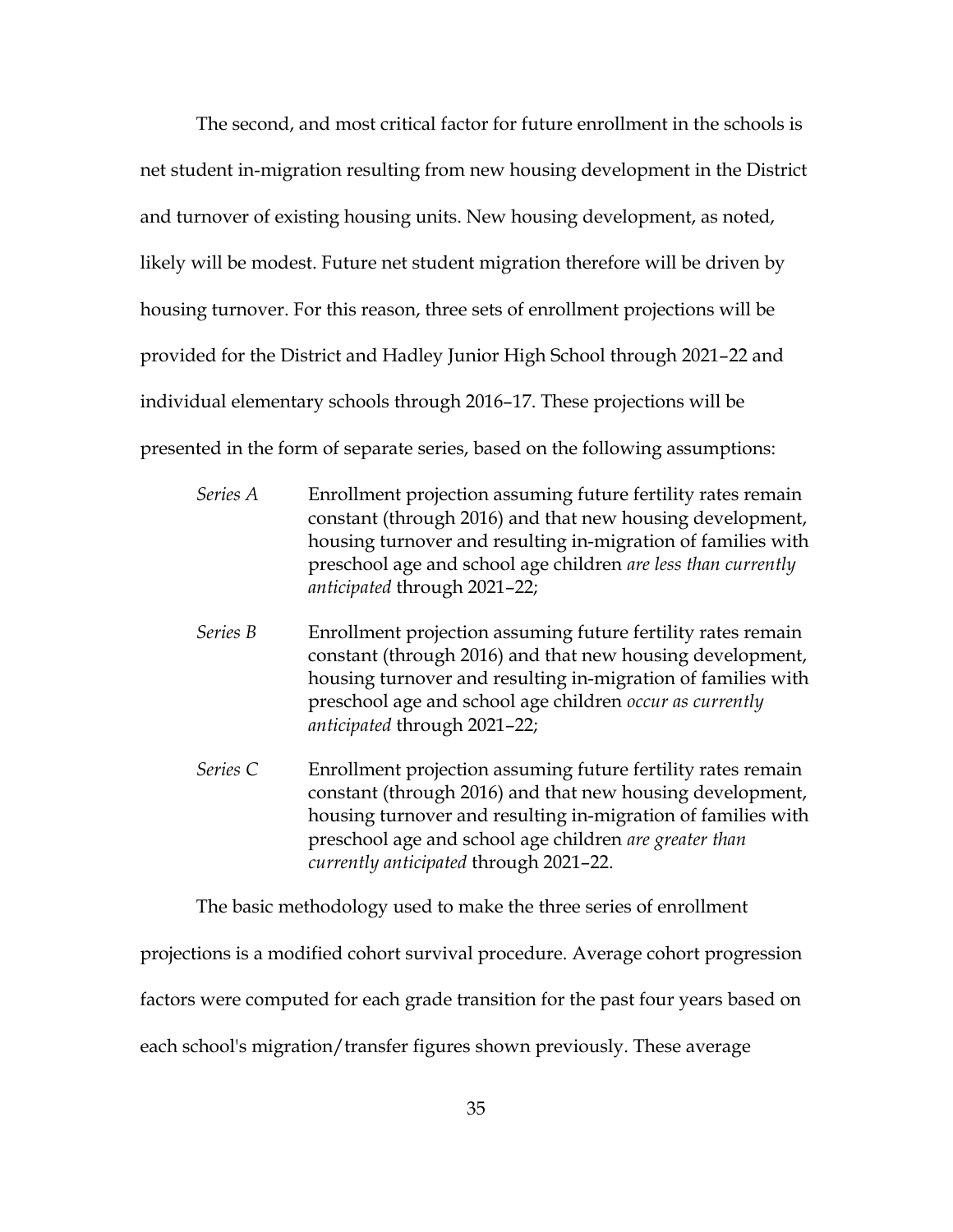progression factors were adjusted for outliers in any given year and then applied to compute baseline enrollment projections (via conventional cohort survival techniques) for the District. The sizes of future entering kindergarten classes were estimated using trends in resident birth registration data, student migration patterns, and anticipated new housing development and housing turnover during the coming decade.

The next step was to adjust projected enrollment each year in grades 1 though 8 for possible alterations in housing development and turnover. To obtain the Series B modified enrollment projections, it was assumed that the Churchill area would see modest new development and the other areas even less and that housing turnover would mirror that of the past four years in all four elementary school attendance areas. Series A projections were made using similar methods but with student in-migration resulting from any new development and from housing turnover deflated by approximately 15 percent. Series C assumes a 15 percent increase in the amount of future in-migration of families with preschool and school age children to the District from greater new housing development and housing turnover than currently anticipated.

Early childhood and pre-kindergarten special education classes are extremely difficult to forecast. My experience with numerous districts in the Chicago suburban area suggests that such enrollment change is not correlated with any school district attribute. For the present projections, it will be assumed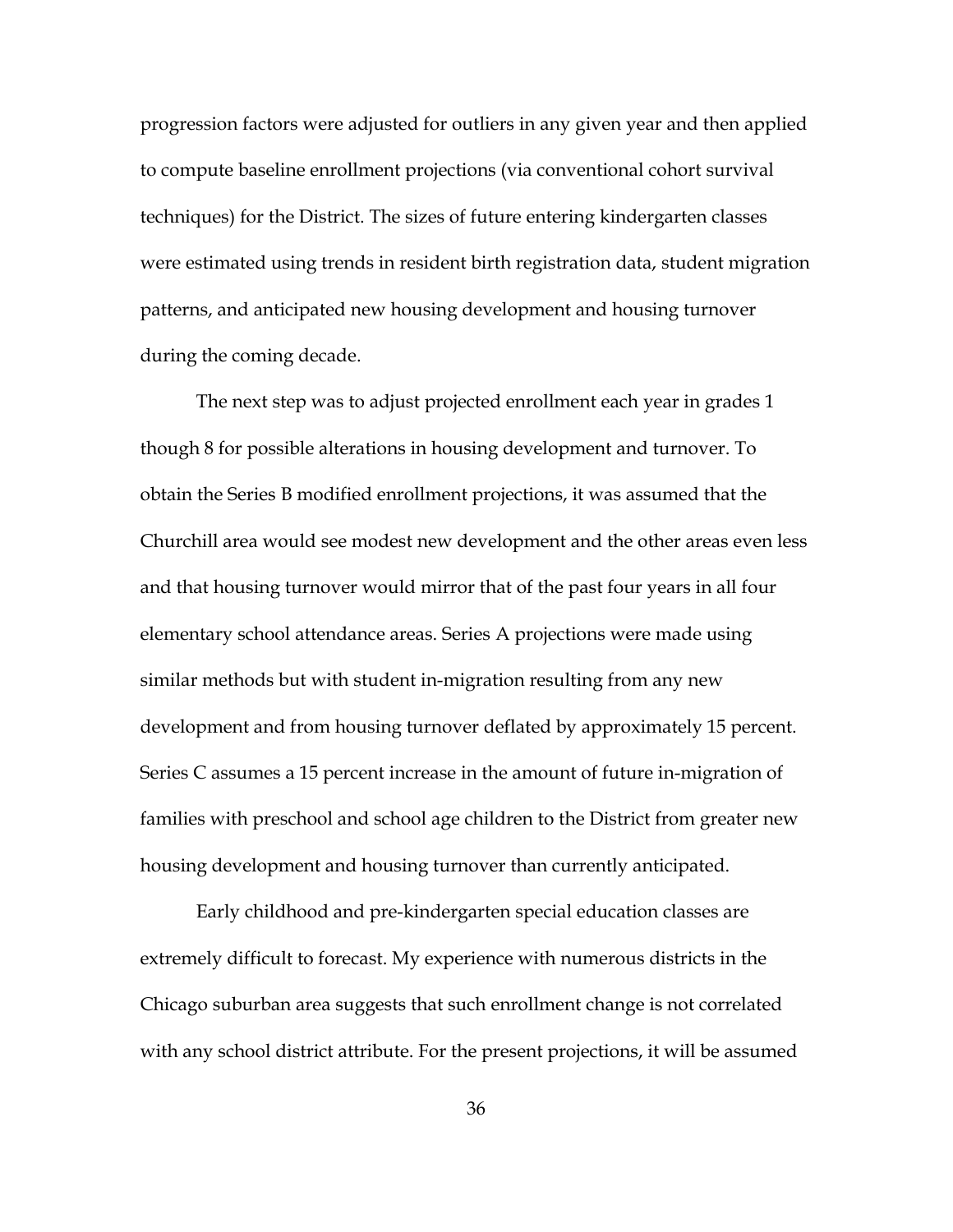that pre-K enrollments will roughly track kindergarten and overall enrollment trends.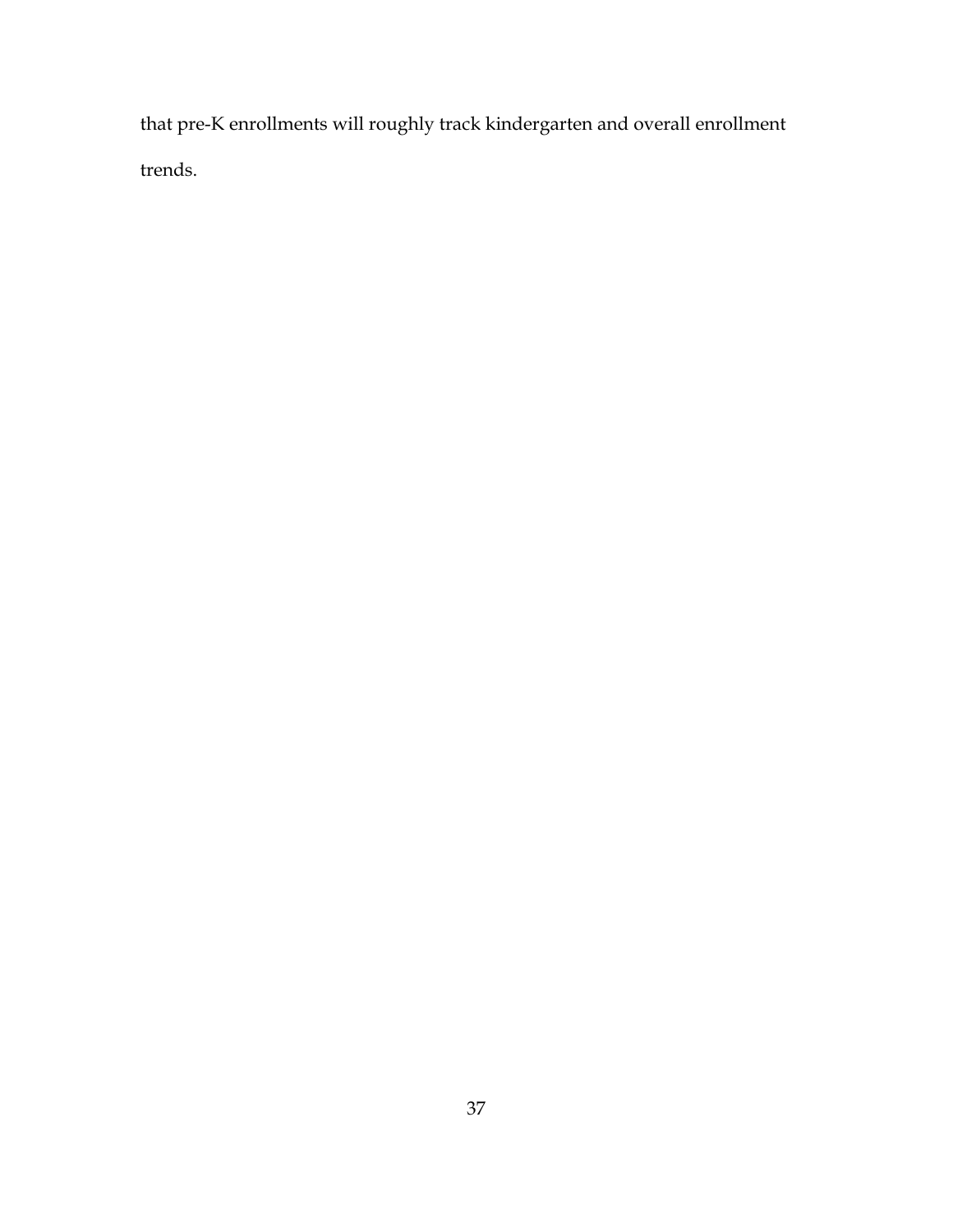# Births to Residents of Glen Ellyn School District 41

| Year | Glen<br>Ellyn | Carol<br>Stream | Glendale<br>Heights | Lombard | Wheaton |
|------|---------------|-----------------|---------------------|---------|---------|
| 1990 | 405           | 879             | 563                 | 654     | 822     |
| 1991 | 434           | 888             | 571                 | 658     | 766     |
| 1992 | 450           | 908             | 555                 | 639     | 803     |
| 1993 | 427           | 855             | 526                 | 696     | 819     |
| 1994 | 469           | 848             | 570                 | 697     | 806     |
| 1995 | 507           | 879             | 578                 | 633     | 836     |
| 1996 | 505           | 791             | 572                 | 763     | 804     |
| 1997 | 492           | 808             | 515                 | 661     | 722     |
| 1998 | 473           | 720             | 541                 | 640     | 742     |
| 1999 | 471           | 644             | 558                 | 604     | 729     |
| 2000 | 452           | 691             | 566                 | 609     | 711     |
| 2001 | 447           | 665             | 628                 | 673     | 678     |
| 2002 | 416           | 568             | 601                 | 585     | 650     |
| 2003 | 414           | 629             | 607                 | 569     | 688     |
| 2004 | 386           | 558             | 583                 | 590     | 625     |
| 2005 | 393           | 577             | 605                 | 599     | 623     |
| 2006 | 347           | 511             | 621                 | 587     | 623     |
| 2007 | 315           | 582             | 639                 | 575     | 593     |
| 2008 | 384           | 522             | 620                 | 617     | 570     |
| 2009 | 360           | 555             | 582                 | 580     | 558     |

Source: Illinois Department of Public Health. Automated Vital Records System.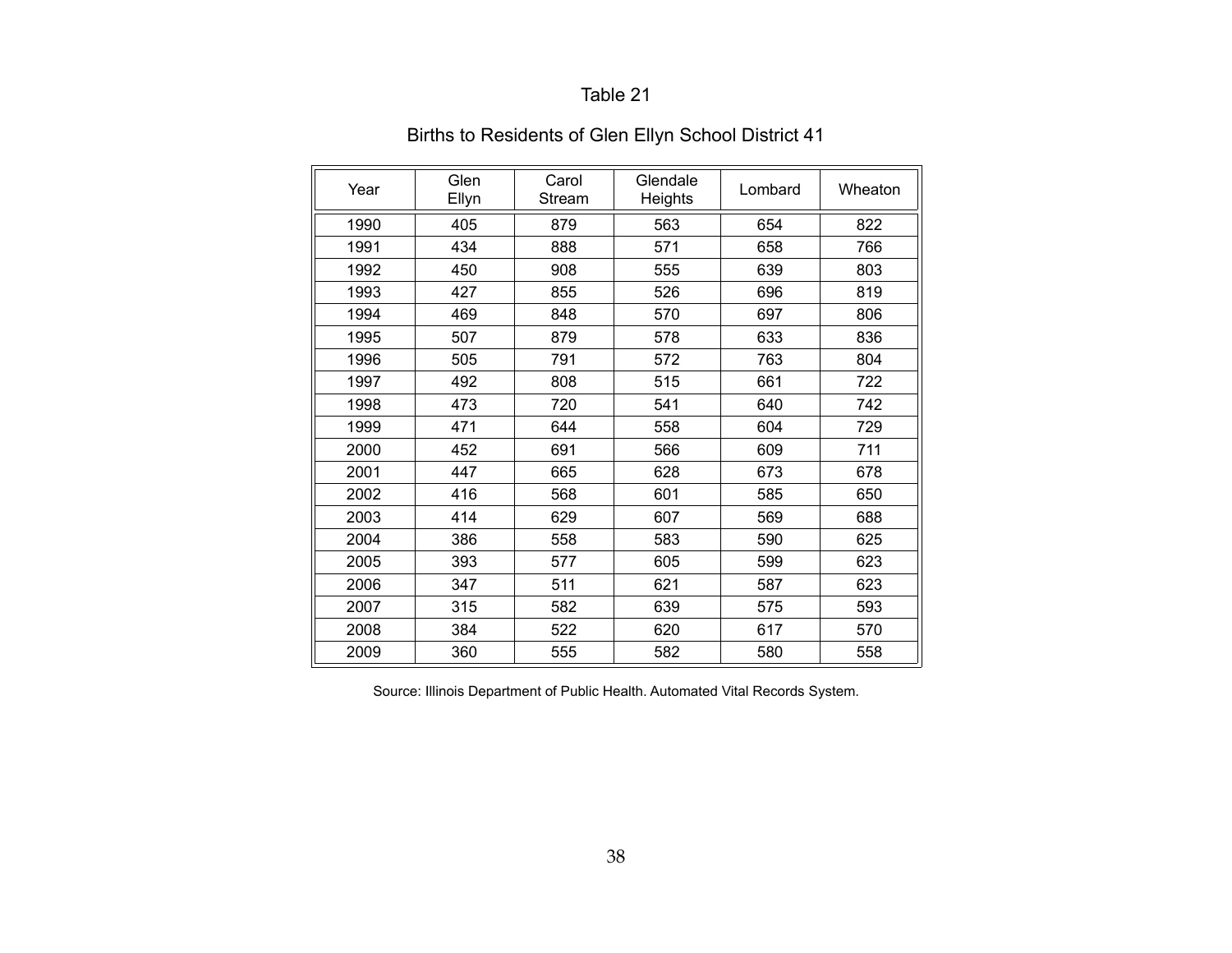|                  | Population 2000 to 2030 |                         |        |          |  |  |  |  |
|------------------|-------------------------|-------------------------|--------|----------|--|--|--|--|
| Village          | $2000$ <sup>a</sup>     | 2030 <sup>b</sup>       | Change | % Change |  |  |  |  |
| Glen Ellyn       | 26,999                  | 32,291                  | 5,292  | 19.6%    |  |  |  |  |
| Carol Stream     | 40,438                  | 41,604                  | 1,166  | 2.9%     |  |  |  |  |
| Glendale Heights | 31,765                  | 35,059                  | 3294   | 10.4%    |  |  |  |  |
| Lombard          | 42,322                  | 50,618                  | 8,296  | 19.6%    |  |  |  |  |
| Wheaton          | 55,416                  | 61,960                  | 6,544  | 11.8%    |  |  |  |  |
|                  |                         | Households 2000 to 2030 |        |          |  |  |  |  |
| Village          | 2000 <sup>a</sup>       | 2030 <sup>b</sup>       | Change | % Change |  |  |  |  |
| Glen Ellyn       | 10,207                  | 12,303                  | 2,096  | 20.5%    |  |  |  |  |
| Carol Stream     | 13,872                  | 14,765                  | 893    | 6.4%     |  |  |  |  |
| Glendale Heights | 10,791                  | 11,661                  | 870    | 8.1%     |  |  |  |  |
| Lombard          | 16,487                  | 20,527                  | 4,040  | 24.5%    |  |  |  |  |
| Wheaton          | 19,377                  | 19,653                  | 276    | 1.4%     |  |  |  |  |

## Population and Household Forecasts for Villages Served by Glen Ellyn School District 41: 2000 to 2030 and 2010 to 2040

|                         |                     | Population 2010 to 2040 |        |          |  |  |  |  |
|-------------------------|---------------------|-------------------------|--------|----------|--|--|--|--|
| Village                 | $2010$ <sup>c</sup> | $2040^\circ$            | Change | % Change |  |  |  |  |
| Glen Ellyn              | 33,042              | 38,489                  | 5,447  | 16.5%    |  |  |  |  |
| Carol Stream            | 42,844              | 48,441                  | 5,596  | 13.1%    |  |  |  |  |
| Glendale Heights        | 35,030              | 41,162                  | 6,132  | 17.5%    |  |  |  |  |
| Lombard                 | 49,320              | 58,883                  | 9,563  | 19.4%    |  |  |  |  |
| Wheaton                 | 59,289              | 63,864                  | 4,575  | $7.7\%$  |  |  |  |  |
|                         |                     | Households 2010 to 2040 |        |          |  |  |  |  |
| Village                 | $2010^{\circ}$      | $2040^\circ$            | Change | % Change |  |  |  |  |
| Glen Ellyn              | 12,537              | 14,710                  | 2,173  | 17.3%    |  |  |  |  |
| Carol Stream            | 14,211              | 16,048                  | 1,837  | 12.9%    |  |  |  |  |
| <b>Glendale Heights</b> | 11,718              | 13,310                  | 1,592  | 13.6%    |  |  |  |  |
| Lombard                 | 19,280              | 22,588                  | 3,308  | 17.2%    |  |  |  |  |
| Wheaton                 | 22,008              | 24,052                  | 2,044  | 9.3%     |  |  |  |  |

Source: <sup>a</sup>U.S. Bureau of the Census. Decennial Census of Population ad Housing, 2000. <sup>b</sup>Northeastern Illinois Planning Commission. 2030 Forecasts of Population, Households and Employment by County and Municipality. September 27, 2006.U.S. °Chicago Metropolitan Agency for Planning. 2040 Forecast of Population, Households and Employment, adopted on 13 October 2010.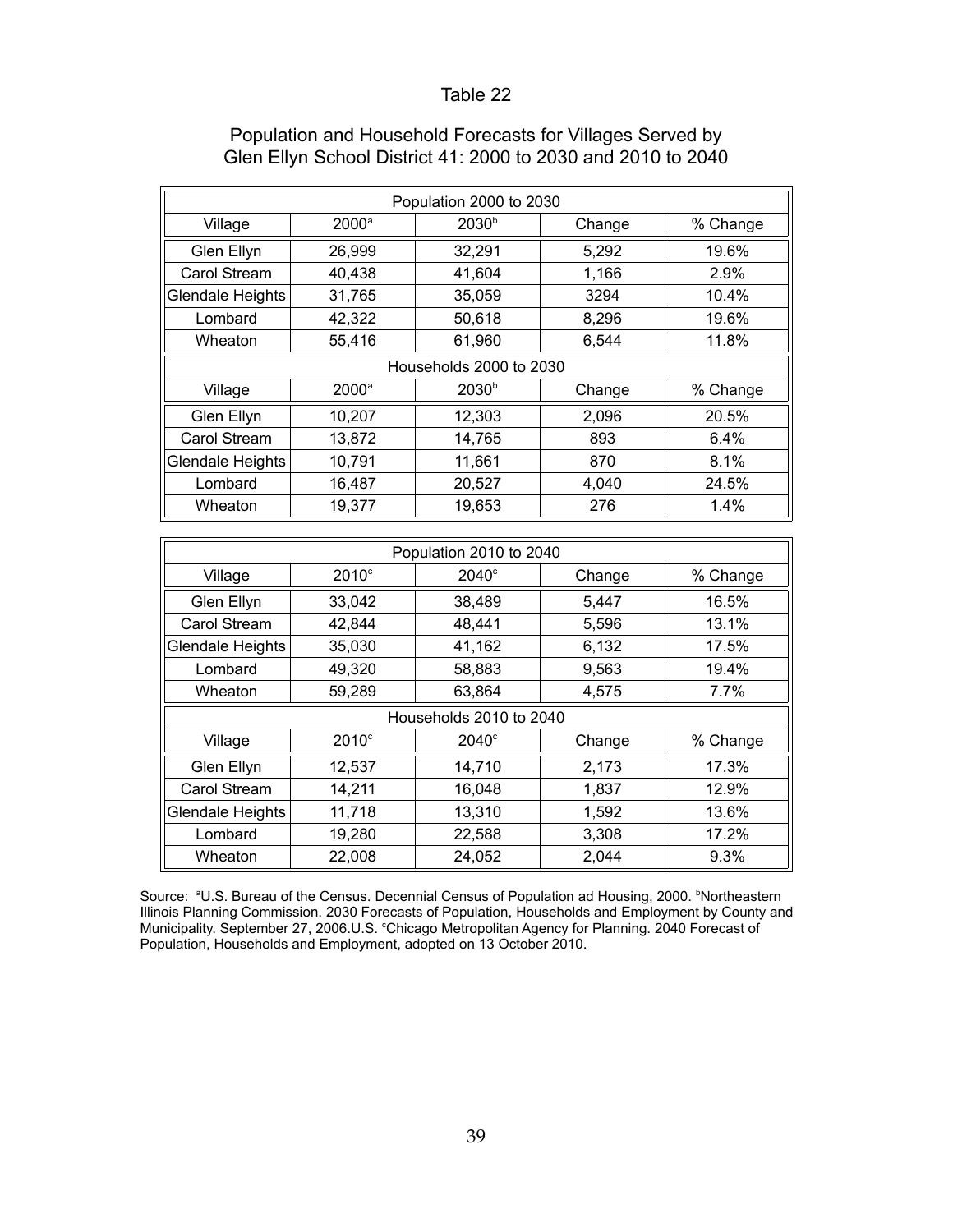## **Enrollment Projections**

Tables 23 through 34 provide the grade by grade and year by year projections through school year 2016-17 for each of the four elementary schools under the Series A, Series B, and Series C assumptions. Because the precise annual projected number for every school by grade may be observed in their respective tables, I will comment only on projected total enrollment at each school, focusing on Series B, which I believe is the most likely.

If housing turnover and family in-migration occur as anticipated in each elementary school attendance area, the Series B projections show that Abraham Lincoln, currently at 615 students, will dip slightly next year to 610 then climb to 637 students in school year 2015-16. Benjamin Franklin School is projected to decline from 586 students at present to 531 students in 2014–15 then edge back up to 545 student in 2016–17. Churchill is projected to jump to 671 students next year from its current 633 enrollment. Churchill will rise again in 2013-14 to 685 students and after a modest dip climb to 690 students in 2016-17.

Churchill has been experiencing bouncing kindergarten enrollments in recent years which makes predicting its future kindergarten counts extremely risky. This attendance area has also experienced a greater influx of Hispanic and Asian students. Its Hispanic resident growth, in particular, has the potential to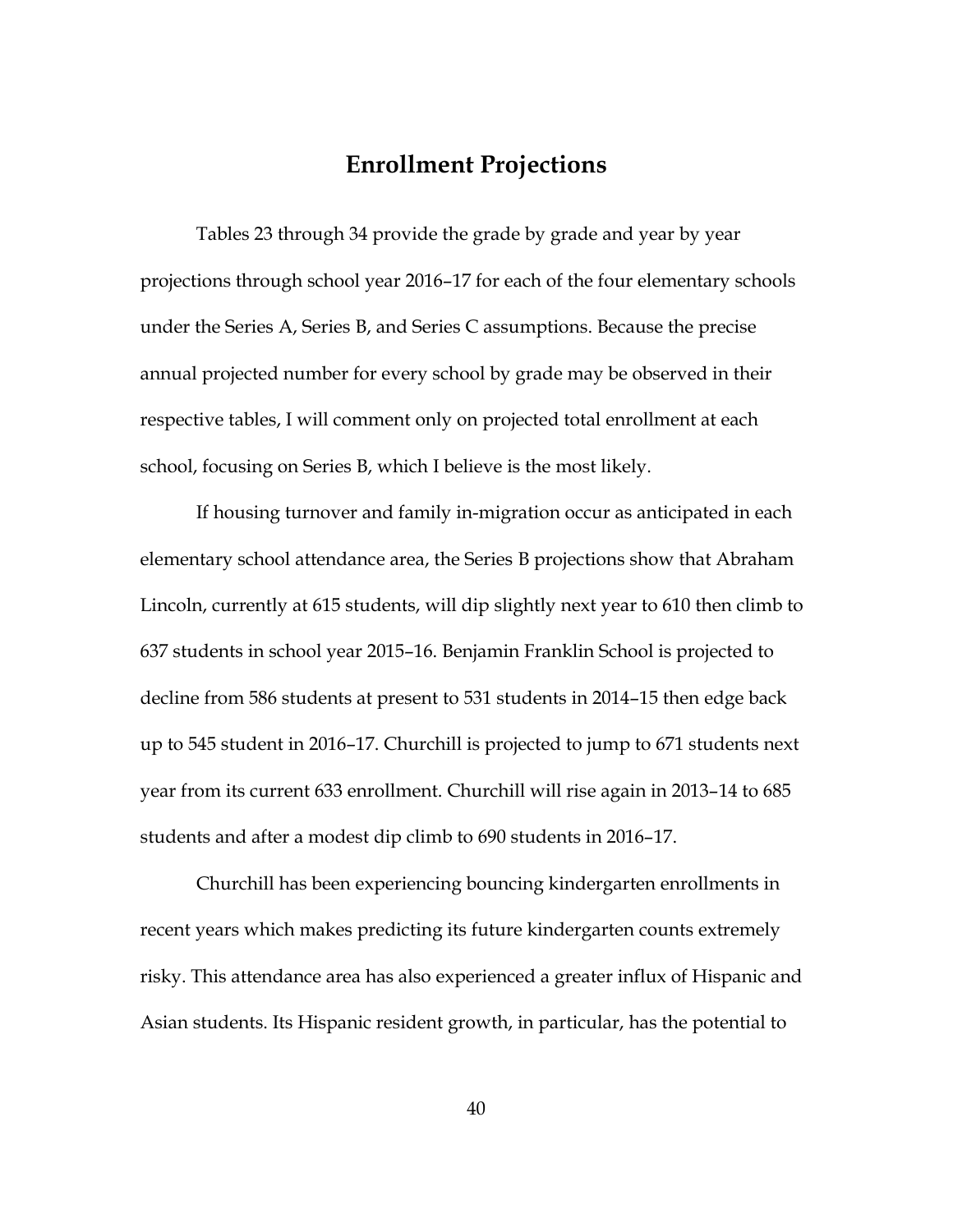push future enrollment at Churchill above Series B. Appendix B shows the trends in race/ethnicity for the District and individual schools between 1999 and  $2011.$ 

The District's fourth elementary school, Forest Glen, should decline next year to 575 from 590 at present. Its enrollment should then stabilize through  $2016 - 17.$ 

Under the most likely Series B assumptions, enrollment at the Hadley Junior High School will rise next year to 1,233 students from 1,211 this past fall, then fluctuate around 1,200 students for the following four years. Hadley's enrollment will then dip to 1,149 students in 2018–19 before rebounding back to 1,208 students in 2021–22 (see Table 36). If housing turnover and student inmigration slow below that currently anticipated, Series A projections (Table 35) show that Hadley's total enrollment will still rise to 1,215 students next year, then decline to 1,078 students in 2016–17 and stabilize at just under that number through 2021–22. Under accelerated family in-migration assumptions (Series C, Table 37), enrollment at Hadley will climb to 1,352 students in 2021–22.

A professional caveat should be noted regarding enrollment projections beyond school year 2016–17. At the junior high school level, projections for the next five years can be made with more confidence than the five years following 2016–17, since most students who will enter the junior high school through 2016-17 are already enrolled in the elementary feeder schools. Afterward, we are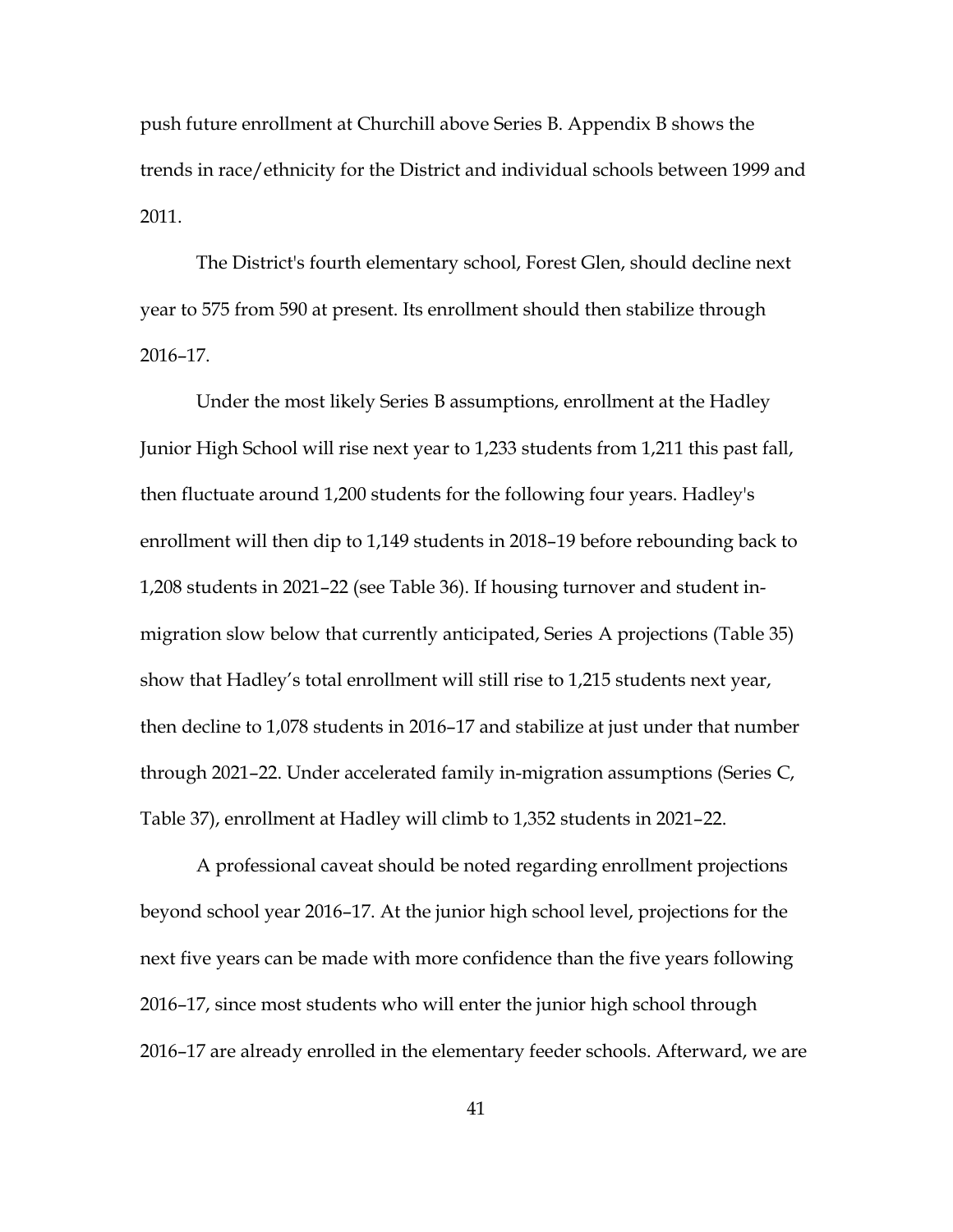projecting many students yet to even register in District 41 elementary schools. For the elementary schools themselves, projections beyond 2016-17 would include students yet to be even conceived. It is for this reason that I projected individual elementary schools only to 2016–17. Projections thereafter are provided, however, for the aggregate elementary school enrollment in District 41.

Another caveat is the difficulty of estimating future kindergarten enrollments in elementary schools such as Churchill and Lincoln where kindergarten enrollments have fluctuated substantially in recent years. In these cases, I have smoothed the fluctuations and used best professional judgment in making future kindergarten class size estimates.

Tables 38, 39, and 40 present, respectively, the Series A, Series B, and Series C projections, by year and by grade, for the District as a whole through school year 2021-22. It should be noted that these district-wide projections were made independently of the individual elementary school projections, so the sums of schools will not match the district totals, though they will be quite close for Series B. Series A and Series C projections at the district level will be, respectively, higher and lower that the Series A and Series C sums for the elementary schools since it is assumed that not all schools will simultaneously follow Series A or Series C.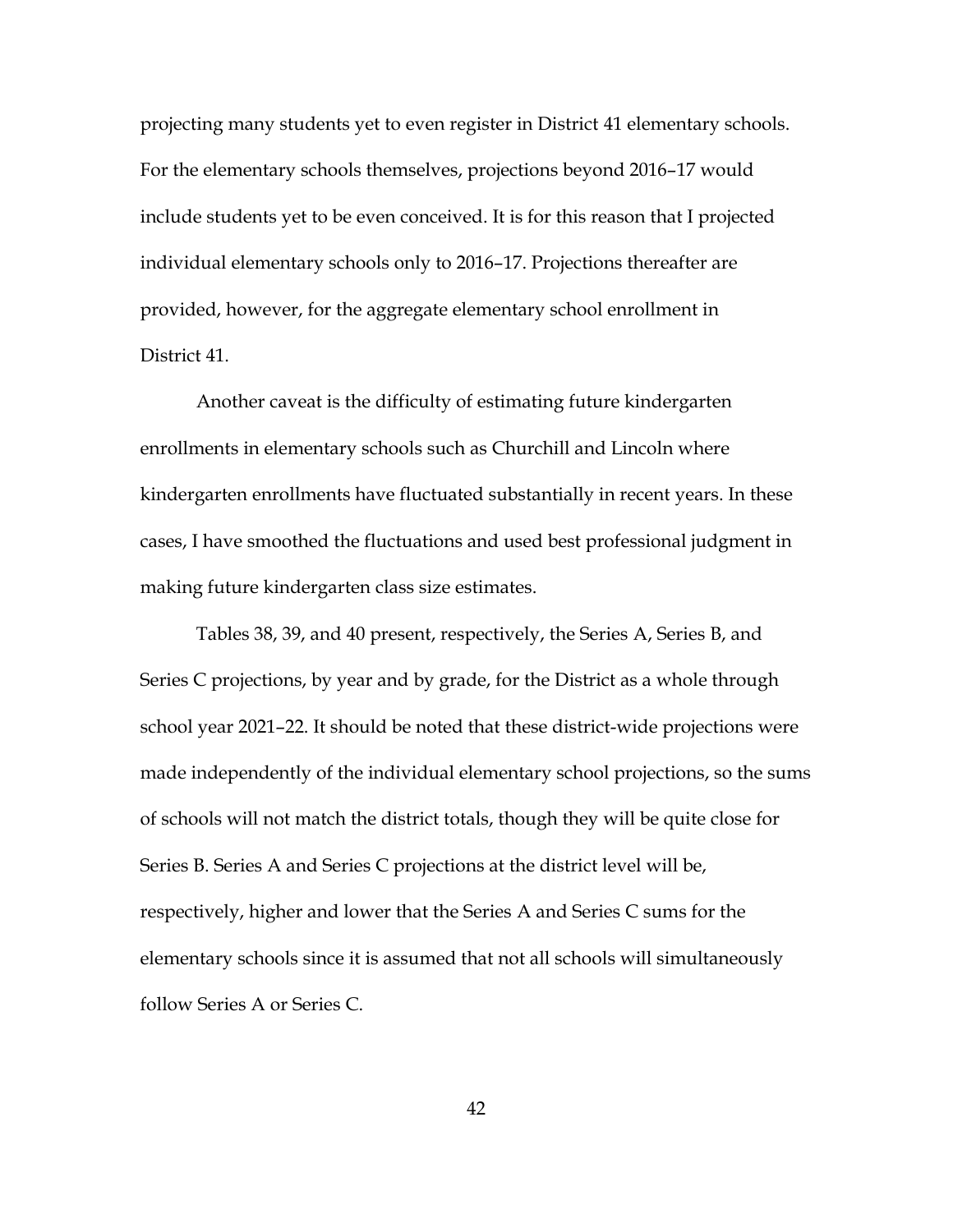If future housing turnover and student in-migration are less than anticipated, Table 38 reveals that total District enrollment (including ECE and pre-K) will decline from 3,635 this year to 3,317 students in 2018–19 before stabilizing slightly above this number. While the Series A projections may be considered too conservative by many, they should not be dismissed out of hand. If we slip back into a recession or if mortgage interest rates climb considerably, Series A could become reality.

Should new housing development, housing turnover and resulting student in-migration occur as we anticipate, the Series B projections presented in Table 39 show that total District enrollment will remain stable near its current 3,635 count through 2018–19. After that year, total enrollment will slowly grow, reaching 3,695 students in 2021–22. To repeat, it is my professional judgment that Series B is the most likely set of projections for the District as well as for the individual schools.

If the future new housing development, housing turnover and resulting student in-migration exceed current expectations, Series C projections presented in Table 40 show total District enrollment climbing to 4,047 students in 2021–22. This accelerated growth projection is the absolute maximum number of students that can possibly be foreseen for District 41.

Figure 1 charts the actual and projected total District 41 enrollments between 1992-93 and 2021-22 under the Series A, Series B, and Series C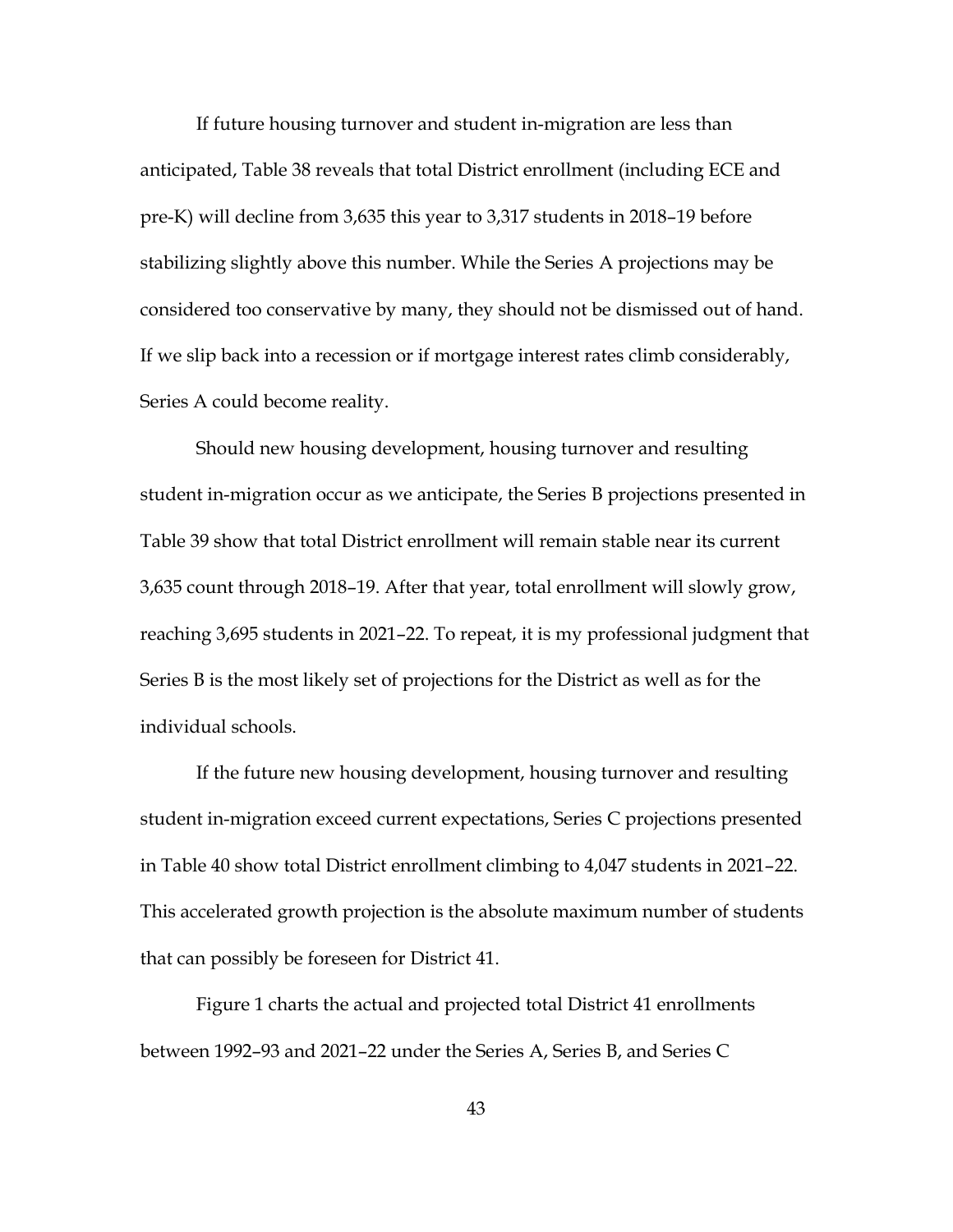assumptions. Figures 2 and 3 provide analogous historical enrollment trends and the Series A, Series B, and Series C projections for total elementary school (grades K-5) and junior high school (grades 6-8) through school year 2021-22.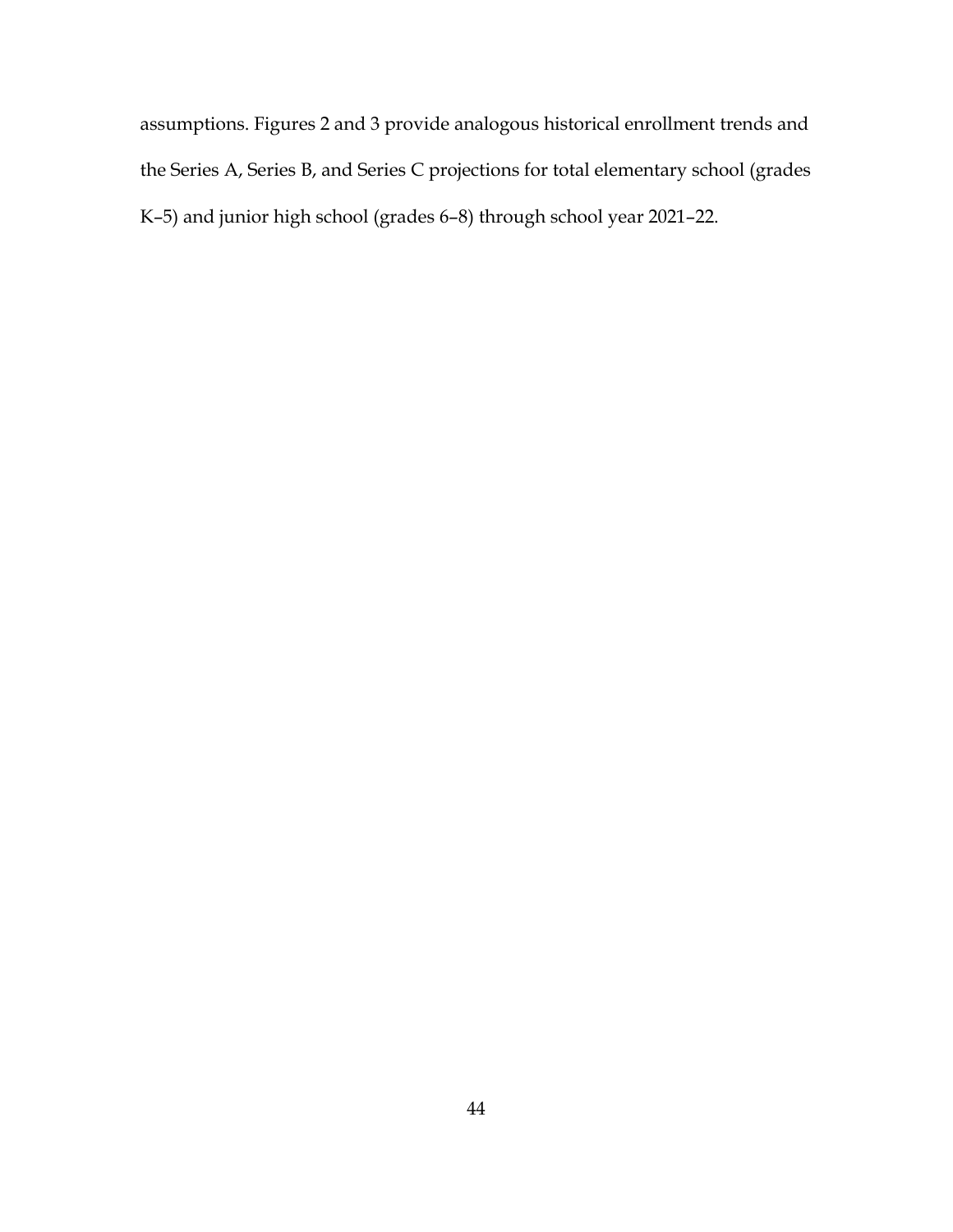## **Concluding Remarks**

As I noted in my prior report, no demographer has a crystal ball. In this report, I have assembled the best information presently available and applied professional techniques and judgment to project enrollment for District 41 schools. These projections should be monitored and updated regularly to ensure that policy decisions are based on the latest and most reliable figures. At this time, it is my hope that the projections and other demographic information contained in this report will be helpful to the District 41 Board of Education, administrators, teachers, and concerned citizens as plans are made for future space and staff needs for District 41 schools.

> John D. Kasarda, Ph.D. Chapel Hill, North Carolina February 2012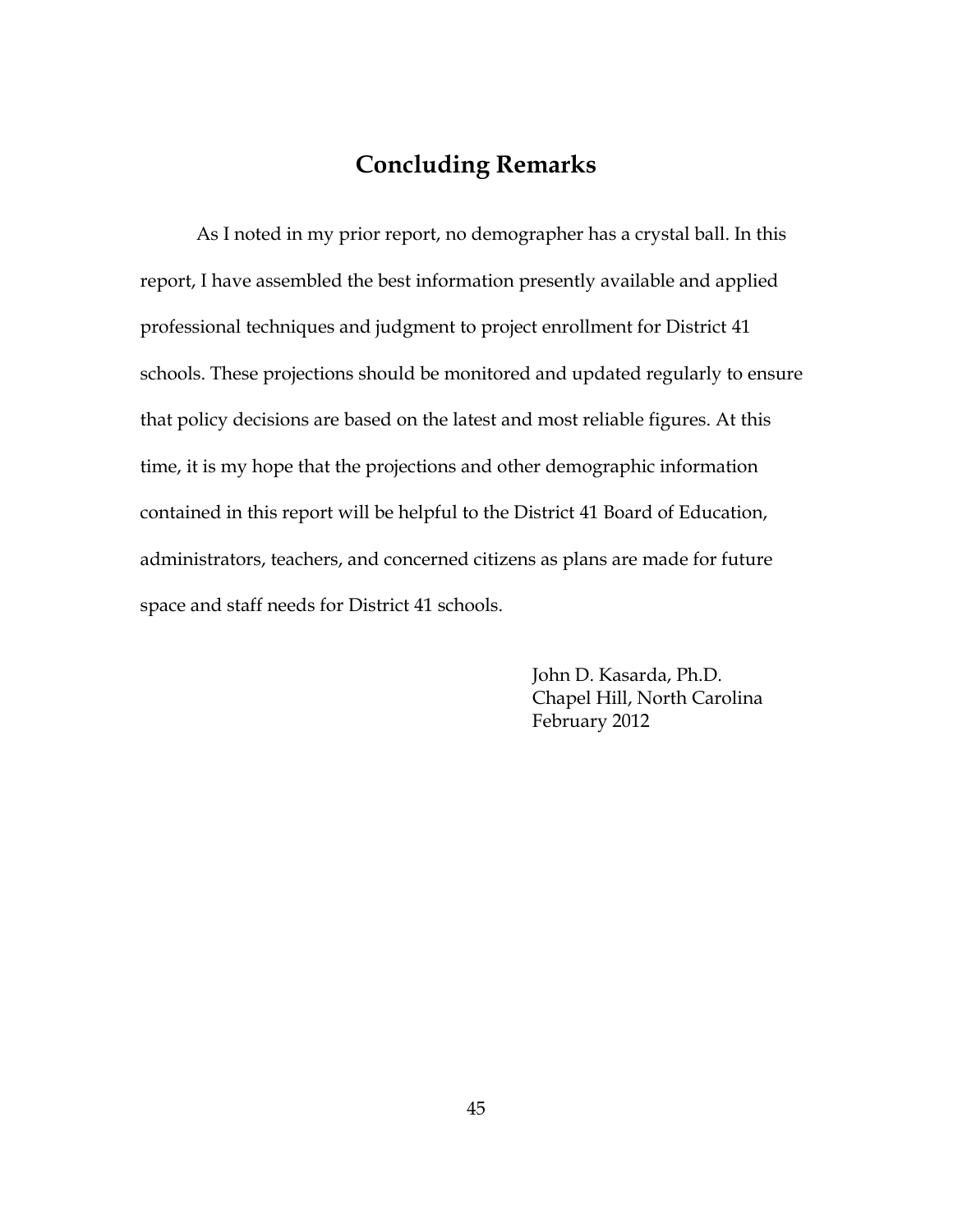Enrollment Projection Assuming Future Fertility Rates Remain Constant (through 2016) and both Turnover of Existing Housing Units and Future New Residential Development *Are Less than Anticipated* through 2016–12

|                | Series A Projection |             |             |         |          |         |  |  |
|----------------|---------------------|-------------|-------------|---------|----------|---------|--|--|
| Grade          | $2011 - 12$         | $2012 - 13$ | $2013 - 14$ | 2014-15 | 2015-16  | 2016-17 |  |  |
| Κ              | 92                  | 88          | 90          | 91      | 88       | 89      |  |  |
| 1              | 109                 | 98          | 94          | 96      | 97       | 94      |  |  |
| $\overline{2}$ | 94                  | 109         | 98          | 94      | 96       | 97      |  |  |
| 3              | 116                 | 94          | 109         | 98      | 94       | 96      |  |  |
| 4              | 94                  | 112         | 90          | 105     | 94       | 90      |  |  |
| 5              | 110                 | 90          | 108         | 86      | 101      | 90      |  |  |
| $K-5$          | 615                 | 591         | 589         | 570     | 570      | 556     |  |  |
| <b>ECE</b>     | 0                   | 0           | 0           | 0       | $\Omega$ | 0       |  |  |
| Pre-K          | 0                   | $\Omega$    | 0           | 0       | $\Omega$ | 0       |  |  |
| Total          | 615                 | 591         | 589         | 570     | 570      | 556     |  |  |

## Abraham Lincoln Elementary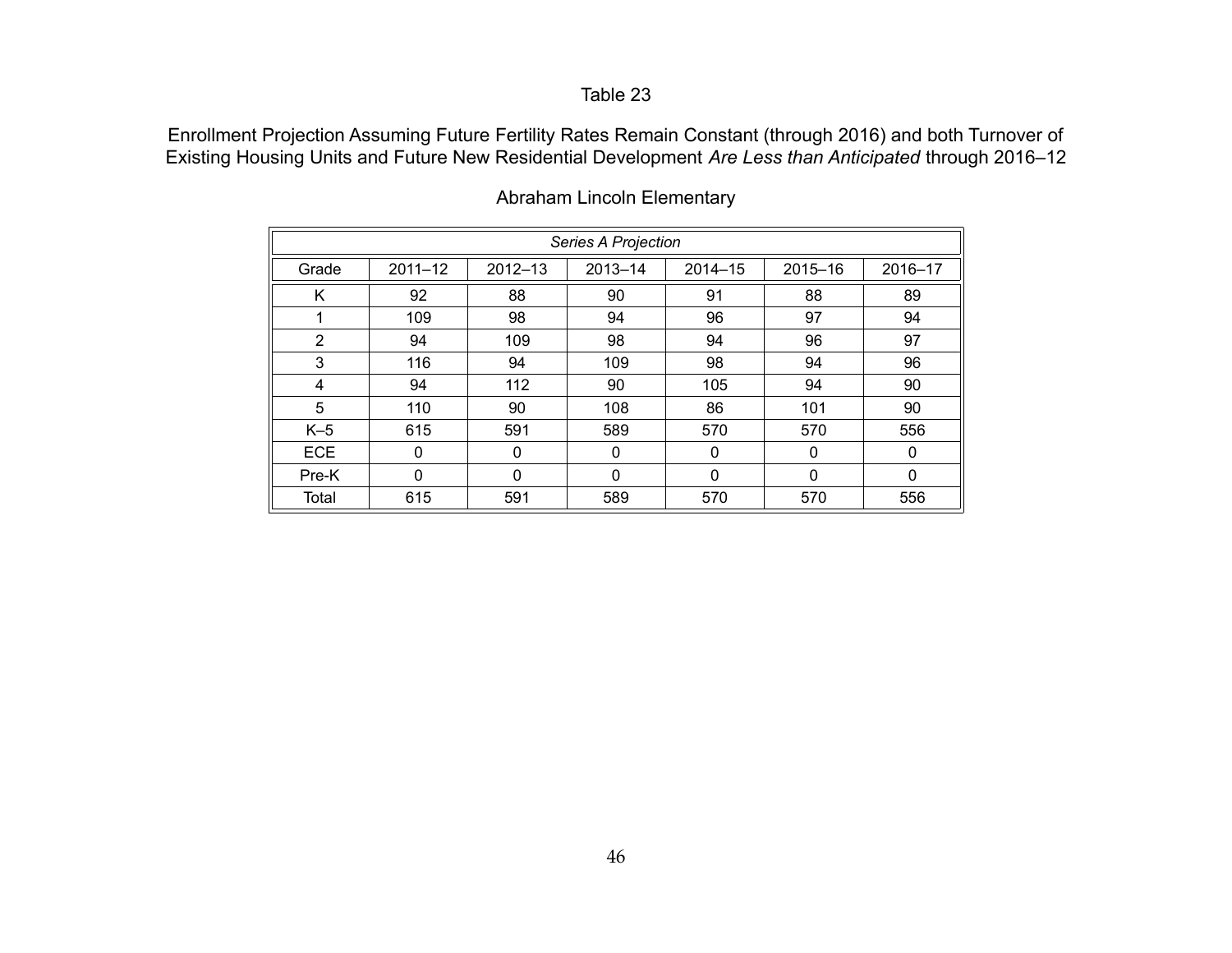Enrollment Projection Assuming Future Fertility Rates Remain Constant (through 2016) and both Turnover of Existing Housing Units and Future New Residential Development *Occur as Anticipated* through 2016–12

|                | Series B Projection |             |             |             |          |         |  |  |
|----------------|---------------------|-------------|-------------|-------------|----------|---------|--|--|
| Grade          | $2011 - 12$         | $2012 - 13$ | $2013 - 14$ | $2014 - 15$ | 2015-16  | 2016-17 |  |  |
| Κ              | 92                  | 95          | 98          | 99          | 97       | 99      |  |  |
| 1              | 109                 | 101         | 104         | 107         | 108      | 106     |  |  |
| $\overline{2}$ | 94                  | 111         | 103         | 106         | 109      | 110     |  |  |
| 3              | 116                 | 97          | 114         | 106         | 109      | 112     |  |  |
| 4              | 94                  | 114         | 95          | 112         | 104      | 107     |  |  |
| 5              | 110                 | 92          | 112         | 93          | 110      | 102     |  |  |
| $K-5$          | 615                 | 610         | 626         | 623         | 637      | 636     |  |  |
| <b>ECE</b>     | 0                   | 0           | 0           | 0           | $\Omega$ | 0       |  |  |
| Pre-K          | 0                   | $\Omega$    | 0           | 0           | $\Omega$ | 0       |  |  |
| Total          | 615                 | 610         | 626         | 623         | 637      | 636     |  |  |

## Abraham Lincoln Elementary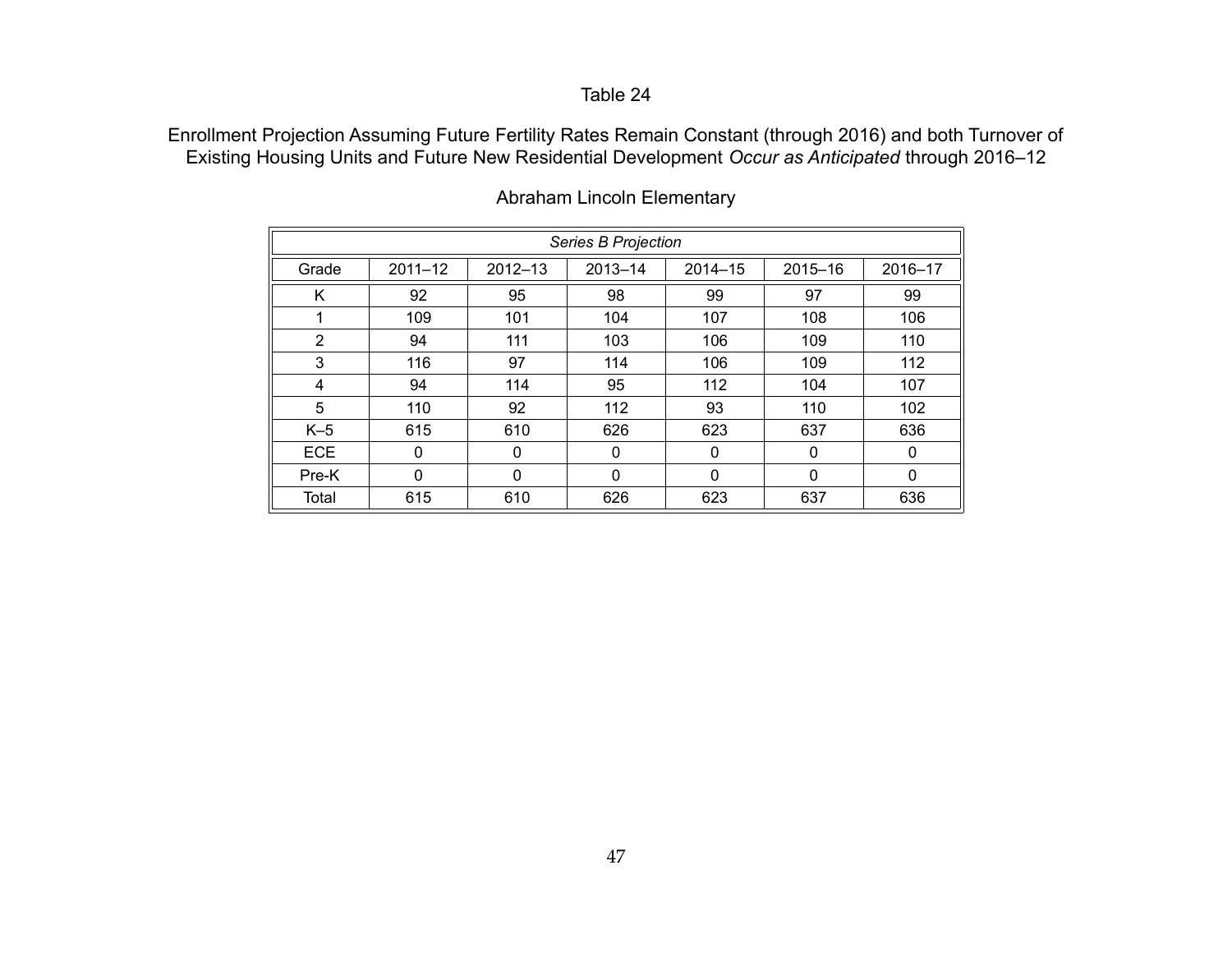Enrollment Projection Assuming Future Fertility Rates Remain Constant (through 2016) and both Turnover of Existing Housing Units and Future New Residential Development *Are Greater than Anticipated* through 2016–17

|            | Series C Projection |             |             |             |          |         |  |  |
|------------|---------------------|-------------|-------------|-------------|----------|---------|--|--|
| Grade      | $2011 - 12$         | $2012 - 13$ | $2013 - 14$ | $2014 - 15$ | 2015-16  | 2016-17 |  |  |
| K          | 92                  | 101         | 103         | 105         | 103      | 105     |  |  |
|            | 109                 | 104         | 113         | 115         | 117      | 115     |  |  |
| 2          | 94                  | 113         | 108         | 117         | 119      | 121     |  |  |
| 3          | 116                 | 99          | 118         | 113         | 122      | 124     |  |  |
| 4          | 94                  | 116         | 99          | 118         | 113      | 122     |  |  |
| 5          | 110                 | 95          | 117         | 100         | 119      | 114     |  |  |
| $K-5$      | 615                 | 628         | 658         | 668         | 693      | 701     |  |  |
| <b>ECE</b> | 0                   | $\Omega$    | 0           | 0           | $\Omega$ | 0       |  |  |
| Pre-K      | 0                   | $\Omega$    | 0           | 0           | $\Omega$ | 0       |  |  |
| Total      | 615                 | 628         | 658         | 668         | 693      | 701     |  |  |

## Abraham Lincoln Elementary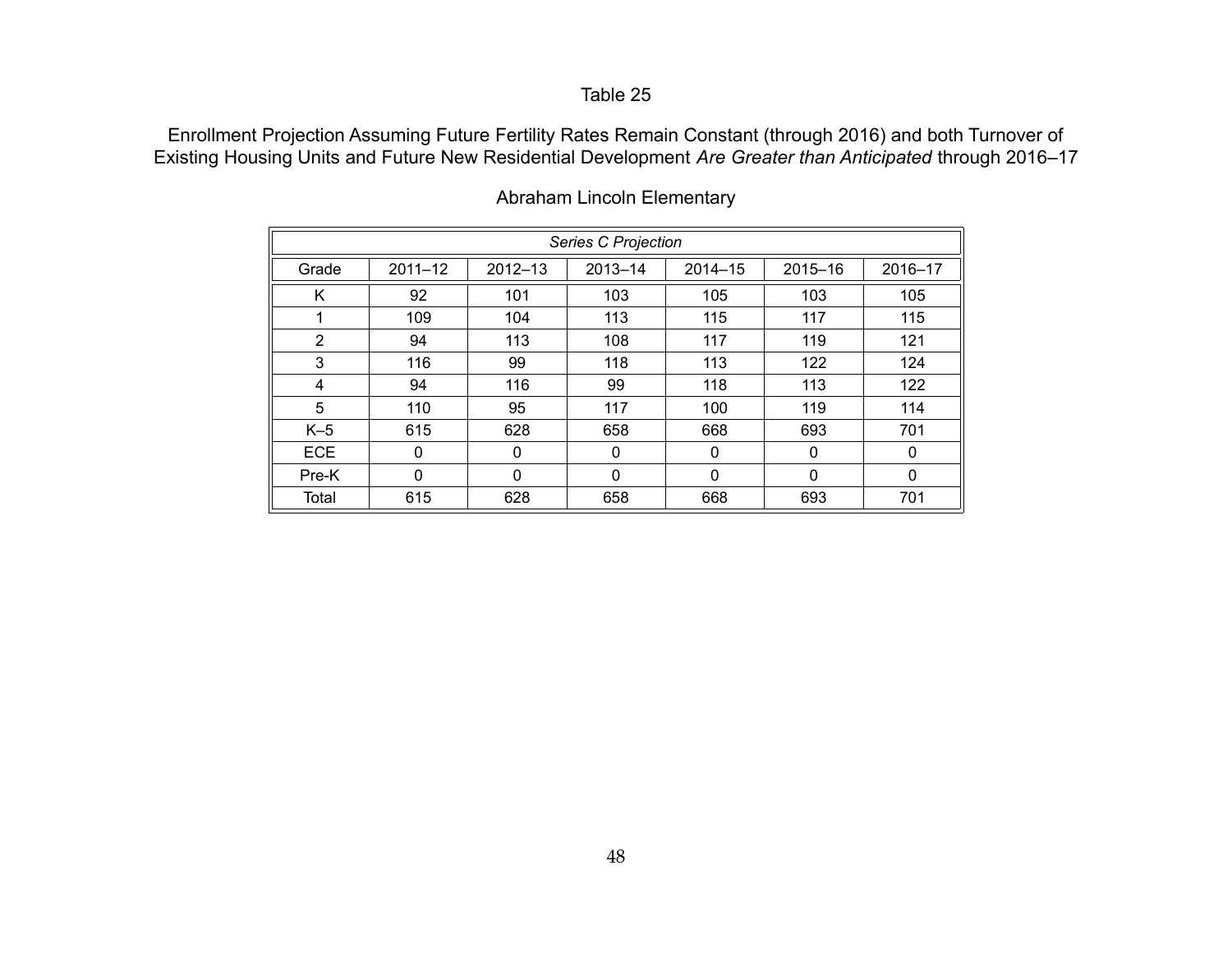Enrollment Projection Assuming Future Fertility Rates Remain Constant (through 2016) and both Turnover of Existing Housing Units and Future New Residential Development *Are Less than Anticipated* through 2016–12

|            | Series A Projection |             |             |             |          |         |  |  |
|------------|---------------------|-------------|-------------|-------------|----------|---------|--|--|
| Grade      | $2011 - 12$         | $2012 - 13$ | $2013 - 14$ | $2014 - 15$ | 2015-16  | 2016-17 |  |  |
| Κ          | 81                  | 78          | 82          | 78          | 80       | 79      |  |  |
|            | 78                  | 84          | 81          | 85          | 81       | 83      |  |  |
| 2          | 91                  | 78          | 84          | 81          | 85       | 81      |  |  |
| 3          | 107                 | 87          | 74          | 80          | 77       | 81      |  |  |
| 4          | 98                  | 110         | 90          | 77          | 83       | 80      |  |  |
| 5          | 131                 | 97          | 109         | 89          | 76       | 82      |  |  |
| $K-5$      | 586                 | 534         | 520         | 490         | 482      | 486     |  |  |
| <b>ECE</b> | 0                   | $\Omega$    | 0           | 0           | $\Omega$ | 0       |  |  |
| Pre-K      | $\Omega$            | $\Omega$    | $\Omega$    | 0           | $\Omega$ | 0       |  |  |
| Total      | 586                 | 534         | 520         | 490         | 482      | 486     |  |  |

## Benjamin Franklin Elementary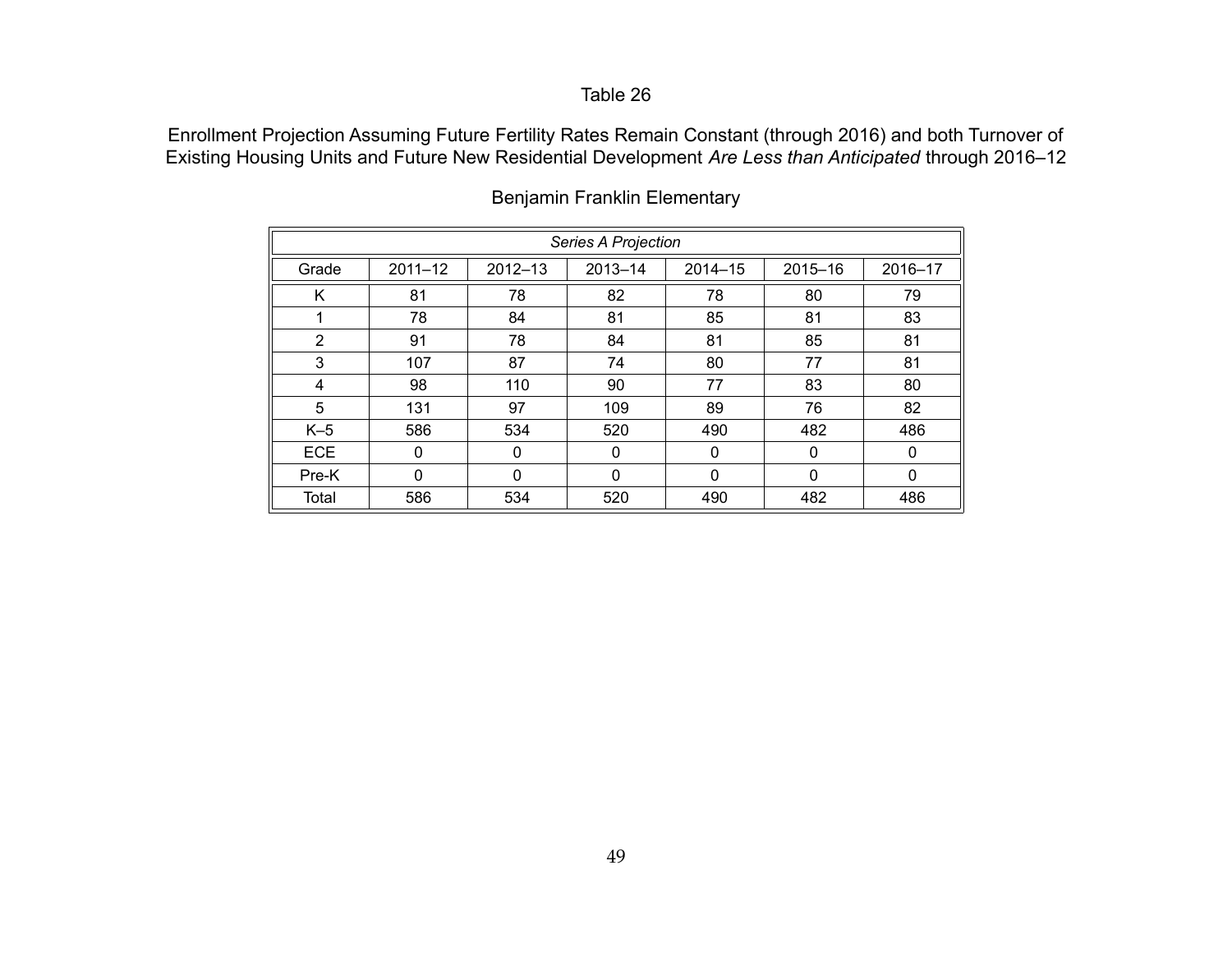Enrollment Projection Assuming Future Fertility Rates Remain Constant (through 2016) and both Turnover of Existing Housing Units and Future New Residential Development *Occur as Anticipated* through 2016–12

|            | <b>Series B Projection</b> |             |              |         |          |         |  |  |
|------------|----------------------------|-------------|--------------|---------|----------|---------|--|--|
| Grade      | $2011 - 12$                | $2012 - 13$ | 2013-14      | 2014-15 | 2015-16  | 2016-17 |  |  |
| K          | 81                         | 83          | 86           | 83      | 85       | 84      |  |  |
| 1          | 78                         | 87          | 89           | 92      | 89       | 91      |  |  |
| 2          | 91                         | 80          | 89           | 91      | 94       | 91      |  |  |
| 3          | 107                        | 89          | 78           | 87      | 89       | 92      |  |  |
| 4          | 98                         | 112         | 94           | 83      | 92       | 94      |  |  |
| 5          | 131                        | 99          | 113          | 95      | 84       | 93      |  |  |
| $K-5$      | 586                        | 550         | 549          | 531     | 533      | 545     |  |  |
| <b>ECE</b> | 0                          | $\Omega$    | 0            | 0       | $\Omega$ | 0       |  |  |
| Pre-K      | 0                          | $\Omega$    | $\mathbf{0}$ | 0       | $\Omega$ | 0       |  |  |
| Total      | 586                        | 550         | 549          | 531     | 533      | 545     |  |  |

## Benjamin Franklin Elementary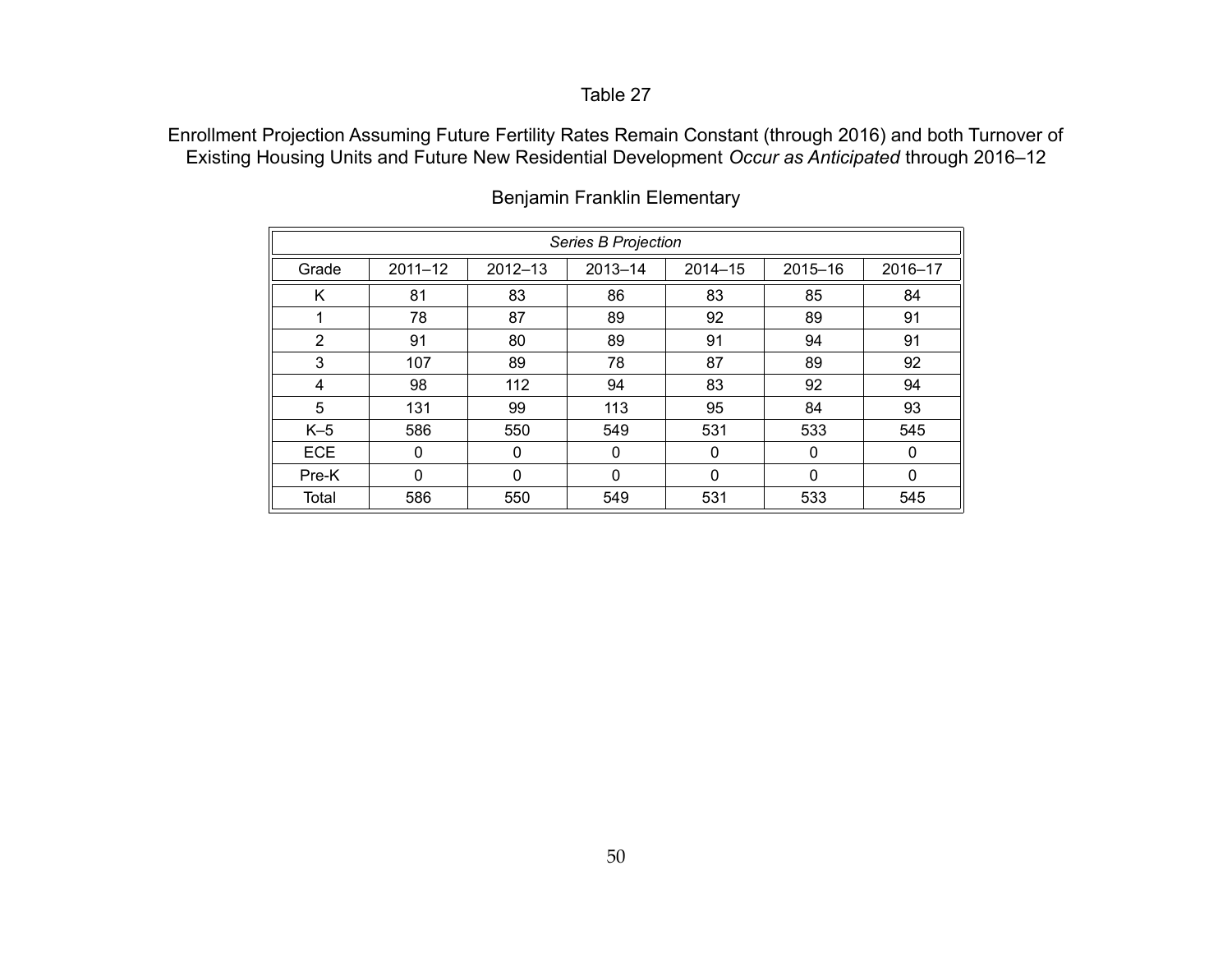Enrollment Projection Assuming Future Fertility Rates Remain Constant (through 2016) and both Turnover of Existing Housing Units and Future New Residential Development *Are Greater than Anticipated* through 2016–17

|                | Series C Projection |             |             |              |          |         |  |  |
|----------------|---------------------|-------------|-------------|--------------|----------|---------|--|--|
| Grade          | $2011 - 12$         | $2012 - 13$ | $2013 - 14$ | $2014 - 15$  | 2015-16  | 2016-17 |  |  |
| K              | 81                  | 88          | 90          | 87           | 90       | 89      |  |  |
|                | 78                  | 90          | 97          | 99           | 96       | 99      |  |  |
| $\overline{2}$ | 91                  | 82          | 94          | 101          | 103      | 100     |  |  |
| 3              | 107                 | 91          | 82          | 94           | 101      | 103     |  |  |
| 4              | 98                  | 114         | 98          | 89           | 101      | 108     |  |  |
| 5              | 131                 | 101         | 117         | 101          | 92       | 104     |  |  |
| $K-5$          | 586                 | 566         | 578         | 571          | 583      | 603     |  |  |
| <b>ECE</b>     | $\mathbf{0}$        | 0           | 0           | 0            | 0        | 0       |  |  |
| Pre-K          | 0                   | $\Omega$    | $\Omega$    | $\mathbf{0}$ | $\Omega$ | 0       |  |  |
| Total          | 586                 | 566         | 578         | 571          | 583      | 603     |  |  |

## Benjamin Franklin Elementary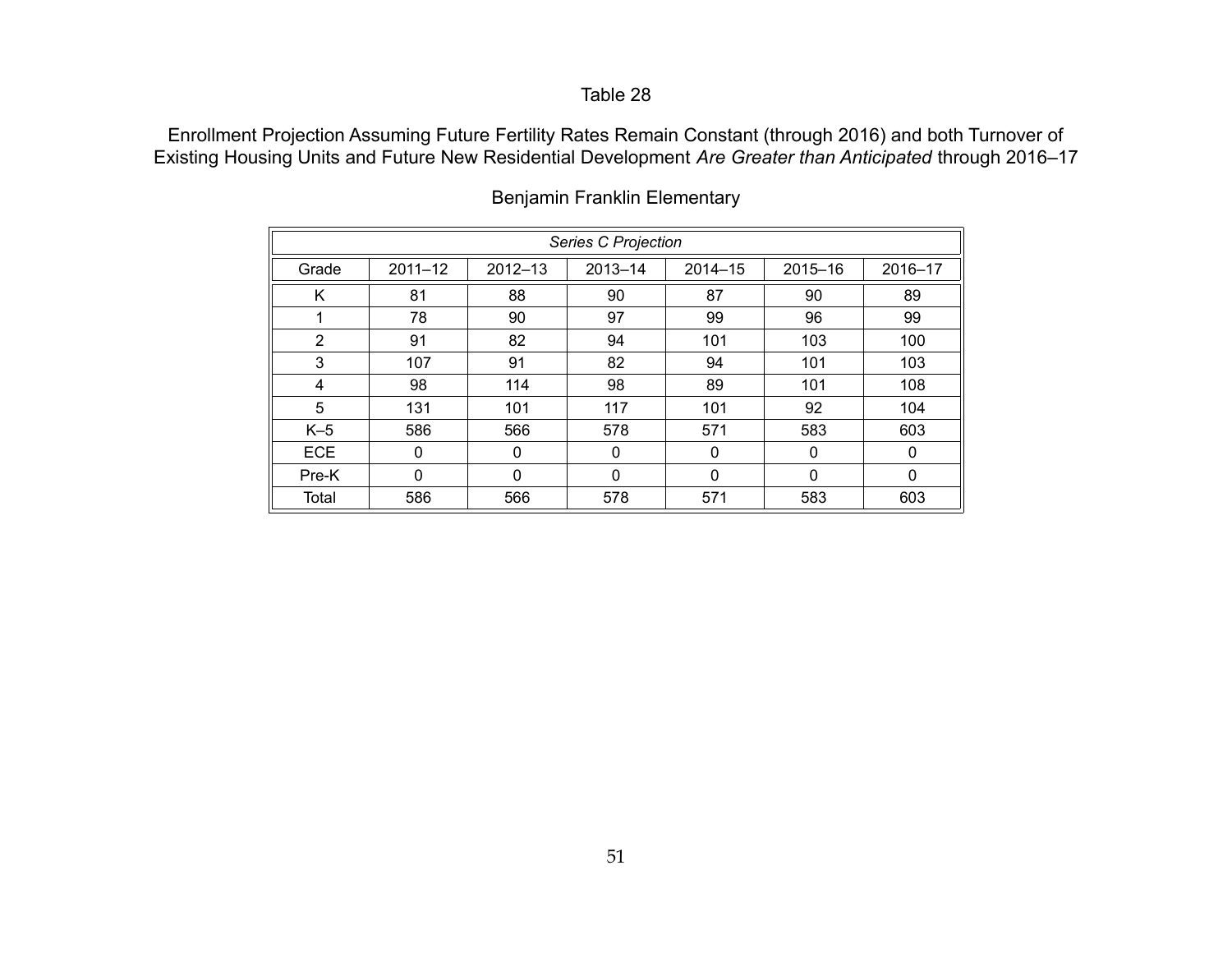Enrollment Projection Assuming Future Fertility Rates Remain Constant (through 2016) and both Turnover of Existing Housing Units and Future New Residential Development *Are Less than Anticipated* through 2016–12

|                | Series A Projection |             |             |             |             |         |  |  |
|----------------|---------------------|-------------|-------------|-------------|-------------|---------|--|--|
| Grade          | $2011 - 12$         | $2012 - 13$ | $2013 - 14$ | $2014 - 15$ | 2015-16     | 2016-17 |  |  |
| K              | 120                 | 92          | 96          | 95          | 100         | 96      |  |  |
|                | 84                  | 119         | 91          | 95          | 94          | 99      |  |  |
| $\overline{2}$ | 116                 | 81          | 116         | 88          | 92          | 91      |  |  |
| 3              | 117                 | 115         | 80          | 115         | 87          | 91      |  |  |
| 4              | 92                  | 113         | 111         | 76          | 111         | 83      |  |  |
| 5              | 66                  | 92          | 113         | 111         | 76          | 111     |  |  |
| $K-5$          | 595                 | 612         | 607         | 580         | 560         | 571     |  |  |
| <b>ECE</b>     | $\mathbf{0}$        | 0           | 0           | 0           | $\mathbf 0$ | 0       |  |  |
| Pre-K          | 38                  | 34          | 34          | 35          | 34          | 35      |  |  |
| Total          | 633                 | 646         | 641         | 615         | 594         | 606     |  |  |

## Churchill Elementary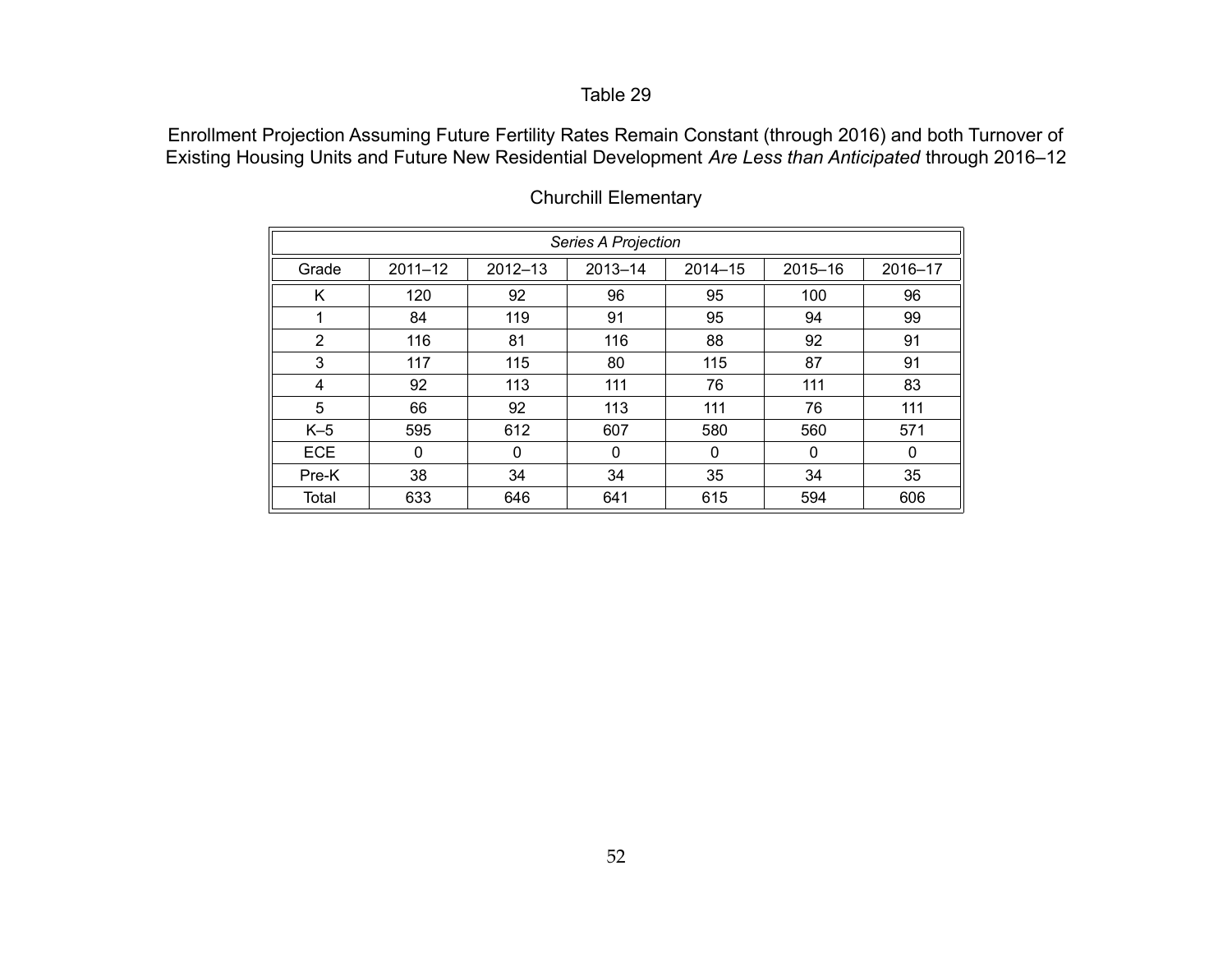Enrollment Projection Assuming Future Fertility Rates Remain Constant (through 2016) and both Turnover of Existing Housing Units and Future New Residential Development *Occur as Anticipated* through 2016–12

|            | <b>Series B Projection</b> |             |             |         |          |         |  |  |
|------------|----------------------------|-------------|-------------|---------|----------|---------|--|--|
| Grade      | $2011 - 12$                | $2012 - 13$ | $2013 - 14$ | 2014-15 | 2015-16  | 2016-17 |  |  |
| K          | 120                        | 98          | 103         | 102     | 107      | 101     |  |  |
|            | 84                         | 124         | 102         | 107     | 106      | 111     |  |  |
| 2          | 116                        | 83          | 123         | 101     | 106      | 105     |  |  |
| 3          | 117                        | 117         | 84          | 124     | 102      | 107     |  |  |
| 4          | 92                         | 116         | 116         | 83      | 123      | 101     |  |  |
| 5          | 66                         | 95          | 119         | 119     | 86       | 126     |  |  |
| $K-5$      | 595                        | 633         | 647         | 636     | 630      | 651     |  |  |
| <b>ECE</b> | 0                          | $\mathbf 0$ | $\Omega$    | 0       | $\Omega$ | 0       |  |  |
| Pre-K      | 38                         | 38          | 38          | 40      | 38       | 39      |  |  |
| Total      | 633                        | 671         | 685         | 676     | 668      | 690     |  |  |

## Churchill Elementary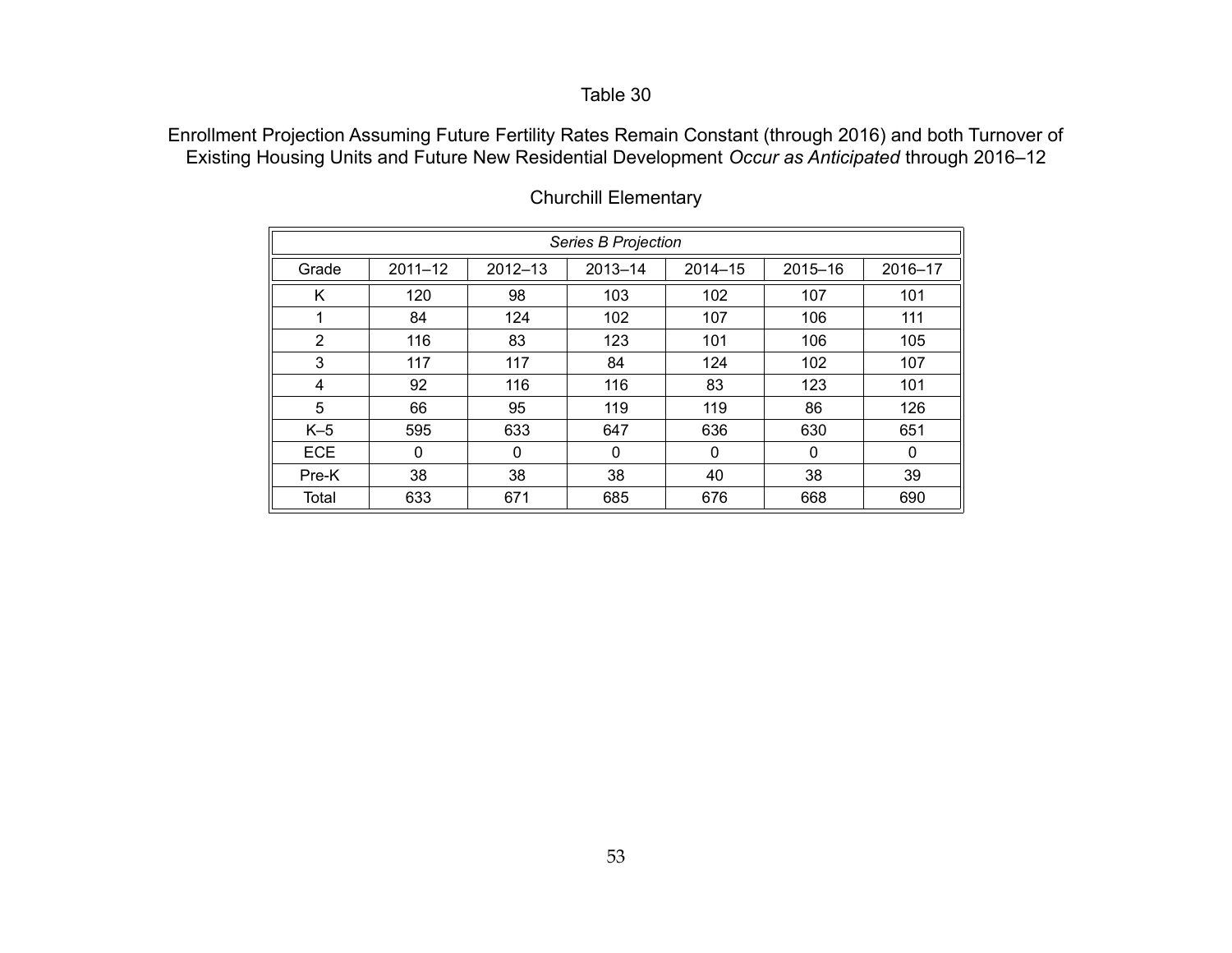Enrollment Projection Assuming Future Fertility Rates Remain Constant (through 2016) and both Turnover of Existing Housing Units and Future New Residential Development *Are Greater than Anticipated* through 2016–17

|            | Series C Projection |             |             |             |          |         |  |  |
|------------|---------------------|-------------|-------------|-------------|----------|---------|--|--|
| Grade      | $2011 - 12$         | $2012 - 13$ | $2013 - 14$ | $2014 - 15$ | 2015-16  | 2016-17 |  |  |
| K          | 120                 | 112         | 116         | 115         | 122      | 118     |  |  |
| 1          | 84                  | 128         | 120         | 124         | 123      | 130     |  |  |
| 2          | 116                 | 86          | 130         | 122         | 126      | 125     |  |  |
| 3          | 117                 | 119         | 89          | 133         | 125      | 129     |  |  |
| 4          | 92                  | 118         | 120         | 90          | 134      | 126     |  |  |
| 5          | 66                  | 97          | 123         | 125         | 95       | 139     |  |  |
| $K-5$      | 595                 | 660         | 698         | 709         | 725      | 767     |  |  |
| <b>ECE</b> | $\Omega$            | 0           | $\Omega$    | 0           | $\Omega$ | 0       |  |  |
| Pre-K      | 38                  | 45          | 45          | 48          | 46       | 47      |  |  |
| Total      | 633                 | 705         | 743         | 757         | 771      | 814     |  |  |

## Churchill Elementary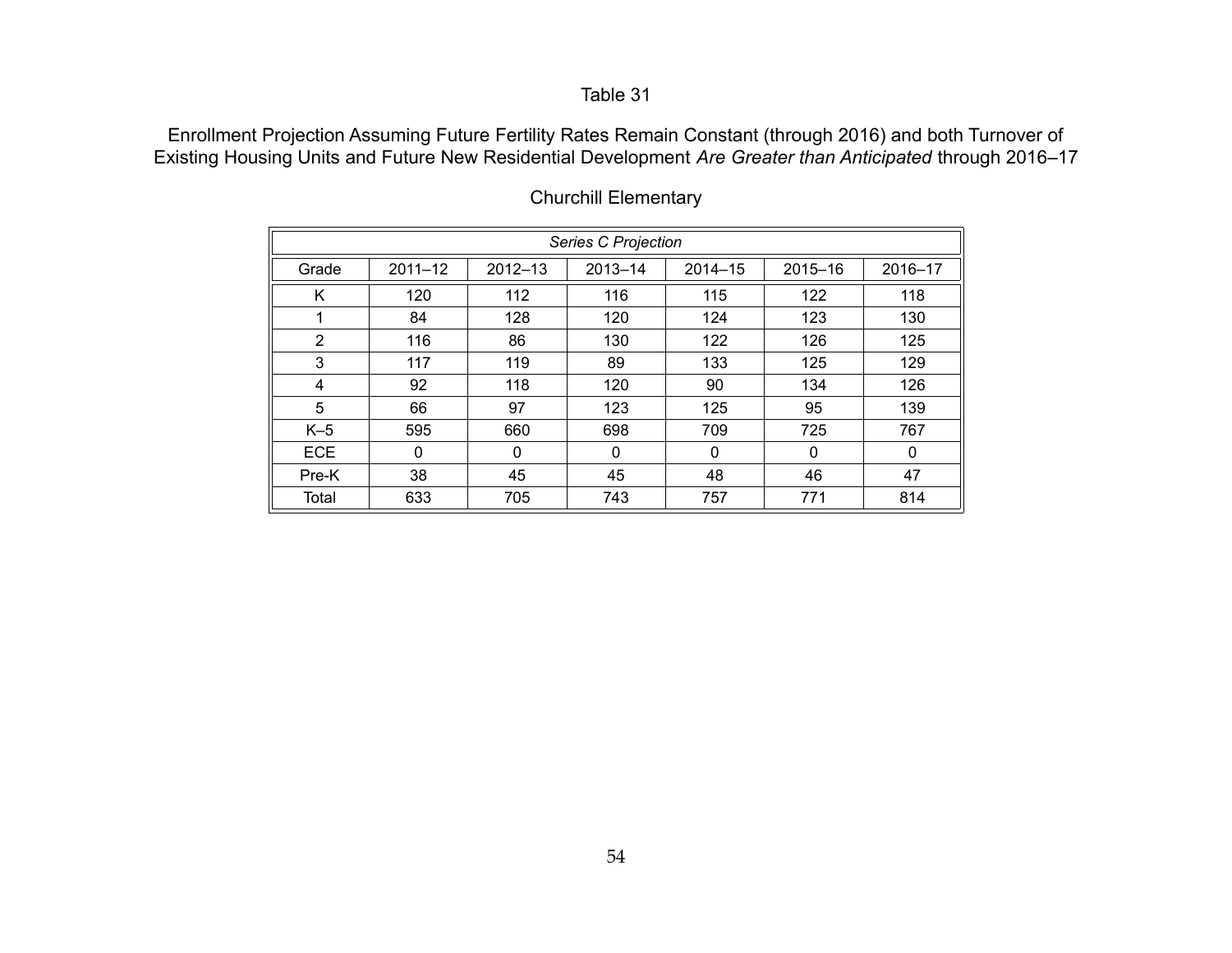Enrollment Projection Assuming Future Fertility Rates Remain Constant (through 2016) and both Turnover of Existing Housing Units and Future New Residential Development *Are Less than Anticipated* through 2016–12

|                | Series A Projection |             |             |             |         |         |  |  |  |  |  |  |  |
|----------------|---------------------|-------------|-------------|-------------|---------|---------|--|--|--|--|--|--|--|
| Grade          | $2011 - 12$         | $2012 - 13$ | $2013 - 14$ | $2014 - 15$ | 2015-16 | 2016-17 |  |  |  |  |  |  |  |
| K              | 71                  | 70          | 70          | 68          | 72      | 69      |  |  |  |  |  |  |  |
| 1              | 78                  | 72          | 71          | 71          | 69      | 73      |  |  |  |  |  |  |  |
| $\overline{2}$ | 91                  | 77          | 71          | 70          | 70      | 68      |  |  |  |  |  |  |  |
| 3              | 82                  | 93          | 79          | 73          | 72      | 72      |  |  |  |  |  |  |  |
| 4              | 81                  | 83          | 94          | 80          | 74      | 73      |  |  |  |  |  |  |  |
| 5              | 106                 | 79          | 81          | 92          | 78      | 72      |  |  |  |  |  |  |  |
| $K-5$          | 509                 | 474         | 466         | 454         | 435     | 427     |  |  |  |  |  |  |  |
| <b>ECE</b>     | 32                  | 36          | 35          | 37          | 35      | 36      |  |  |  |  |  |  |  |
| Pre-K          | 49                  | 42          | 41          | 43          | 41      | 42      |  |  |  |  |  |  |  |
| Total          | 590                 | 552         | 542         | 534         | 511     | 505     |  |  |  |  |  |  |  |

## Forest Glen Elementary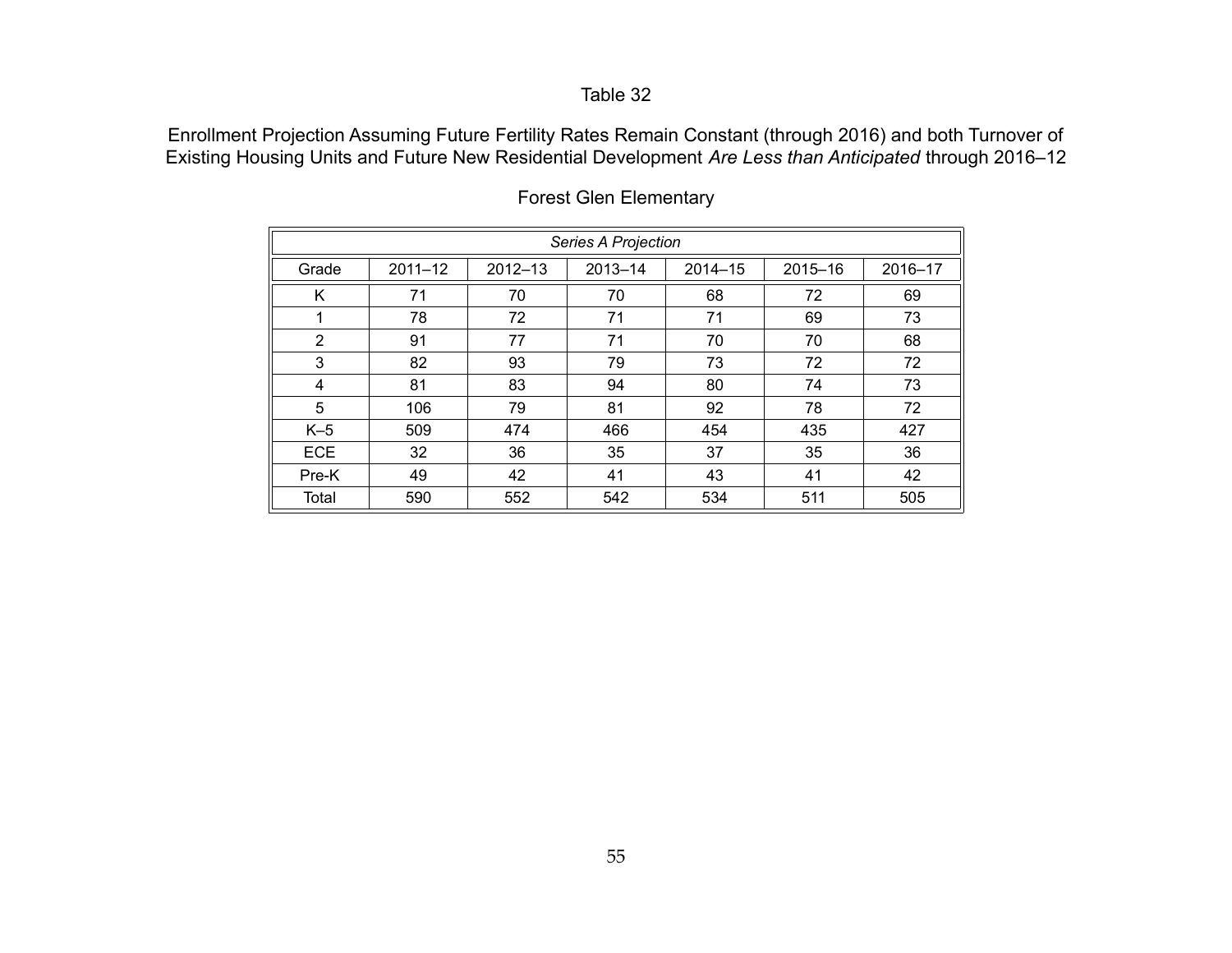Enrollment Projection Assuming Future Fertility Rates Remain Constant (through 2016) and both Turnover of Existing Housing Units and Future New Residential Development *Occur as Anticipated* through 2016–12

|                | <b>Series B Projection</b> |             |             |             |         |         |  |  |  |  |  |  |  |
|----------------|----------------------------|-------------|-------------|-------------|---------|---------|--|--|--|--|--|--|--|
| Grade          | $2011 - 12$                | $2012 - 13$ | $2013 - 14$ | $2014 - 15$ | 2015-16 | 2016-17 |  |  |  |  |  |  |  |
| Κ              | 71                         | 73          | 75          | 73          | 77      | 74      |  |  |  |  |  |  |  |
| 1              | 78                         | 75          | 77          | 79          | 77      | 81      |  |  |  |  |  |  |  |
| $\overline{2}$ | 91                         | 79          | 76          | 78          | 80      | 78      |  |  |  |  |  |  |  |
| 3              | 82                         | 95          | 83          | 80          | 82      | 84      |  |  |  |  |  |  |  |
| 4              | 81                         | 85          | 98          | 86          | 83      | 85      |  |  |  |  |  |  |  |
| 5              | 106                        | 81          | 85          | 98          | 86      | 83      |  |  |  |  |  |  |  |
| $K-5$          | 509                        | 488         | 494         | 494         | 485     | 485     |  |  |  |  |  |  |  |
| <b>ECE</b>     | 32                         | 40          | 39          | 41          | 40      | 40      |  |  |  |  |  |  |  |
| Pre-K          | 49                         | 47          | 46          | 48          | 47      | 47      |  |  |  |  |  |  |  |
| Total          | 590                        | 575         | 579         | 583         | 572     | 572     |  |  |  |  |  |  |  |

## Forest Glen Elementary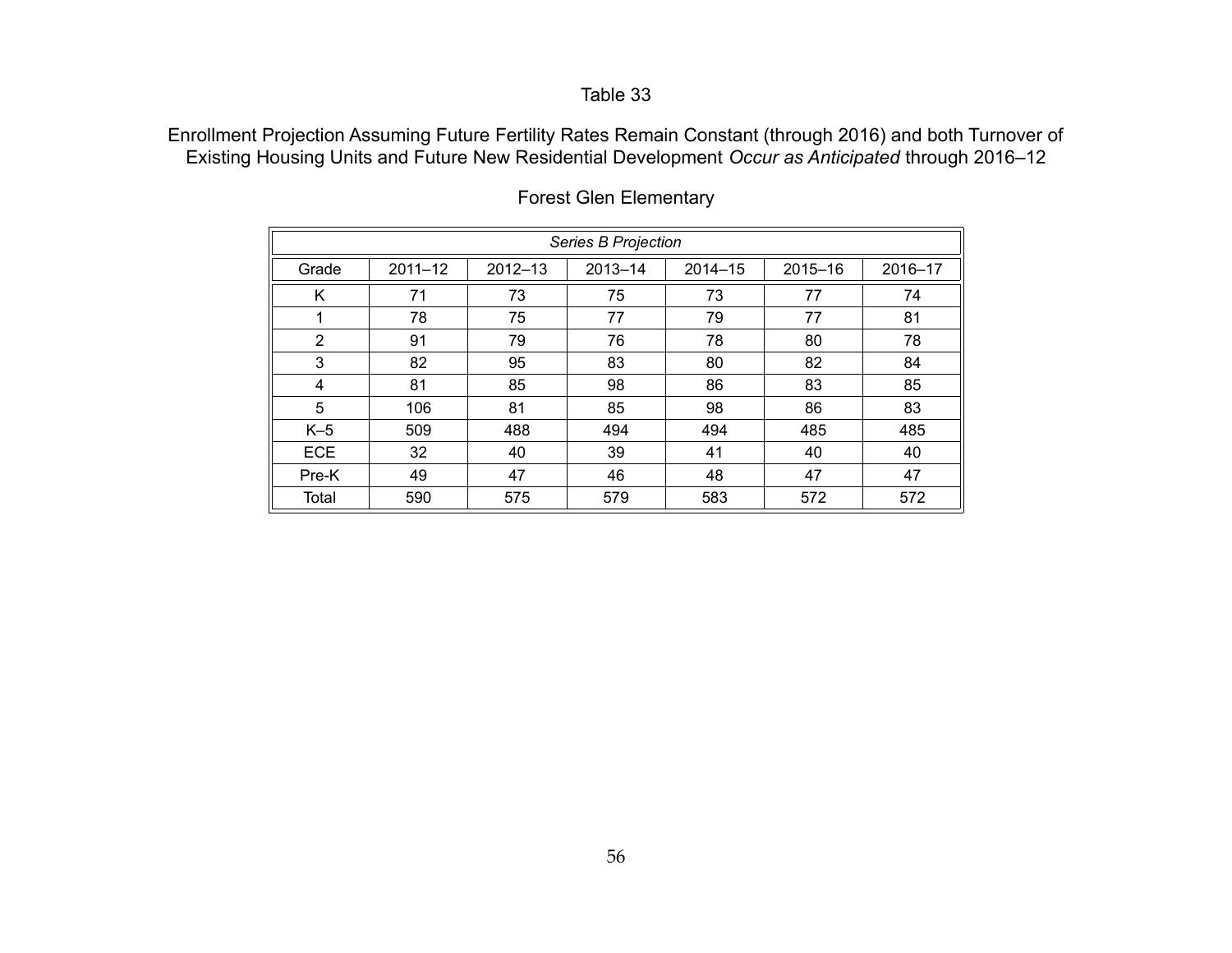Enrollment Projection Assuming Future Fertility Rates Remain Constant (through 2016) and both Turnover of Existing Housing Units and Future New Residential Development *Are Greater than Anticipated* through 2016–17

|            | Series C Projection |             |         |             |         |         |  |  |  |  |  |  |  |  |
|------------|---------------------|-------------|---------|-------------|---------|---------|--|--|--|--|--|--|--|--|
| Grade      | $2011 - 12$         | $2012 - 13$ | 2013-14 | $2014 - 15$ | 2015-16 | 2016-17 |  |  |  |  |  |  |  |  |
| Κ          | 71                  | 72          | 79      | 78          | 82      | 80      |  |  |  |  |  |  |  |  |
| 1          | 78                  | 78          | 79      | 86          | 85      | 89      |  |  |  |  |  |  |  |  |
| 2          | 91                  | 81          | 81      | 82          | 89      | 88      |  |  |  |  |  |  |  |  |
| 3          | 82                  | 97          | 87      | 87          | 88      | 95      |  |  |  |  |  |  |  |  |
| 4          | 81                  | 87          | 102     | 92          | 92      | 93      |  |  |  |  |  |  |  |  |
| 5          | 106                 | 83          | 89      | 104         | 94      | 94      |  |  |  |  |  |  |  |  |
| $K-5$      | 509                 | 498         | 517     | 529         | 530     | 539     |  |  |  |  |  |  |  |  |
| <b>ECE</b> | 32                  | 44          | 44      | 46          | 45      | 46      |  |  |  |  |  |  |  |  |
| Pre-K      | 49                  | 52          | 51      | 54          | 53      | 53      |  |  |  |  |  |  |  |  |
| Total      | 590                 | 594         | 612     | 629         | 628     | 638     |  |  |  |  |  |  |  |  |

## Forest Glen Elementary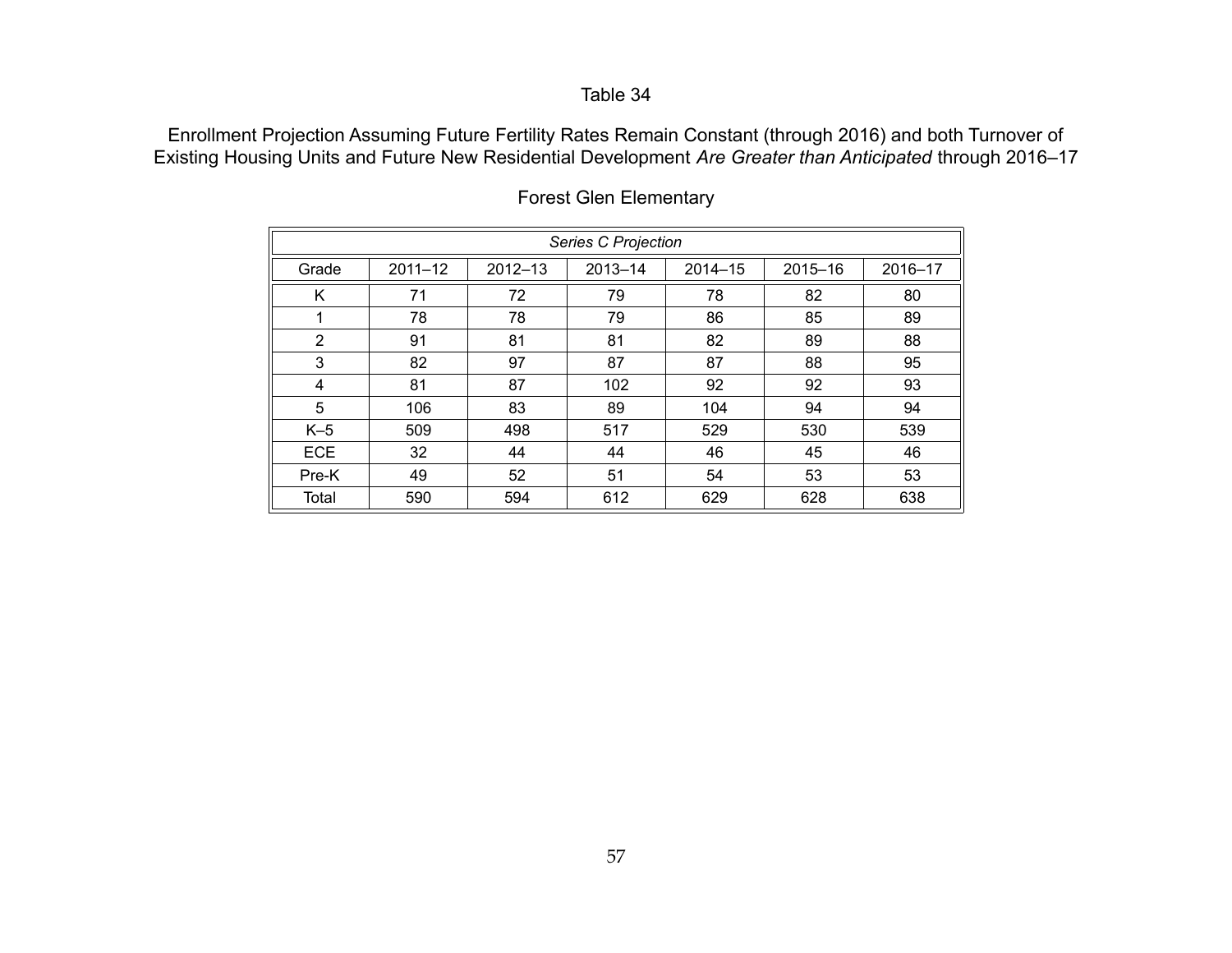Enrollment Projection Assuming Future Fertility Rates Remain Constant (through 2016) and both Turnover of Existing Housing Units and Future New Residential Development *Are Less than Anticipated* through 22021–22

|       | Series A Projection |             |             |             |         |         |             |         |         |         |             |  |  |  |
|-------|---------------------|-------------|-------------|-------------|---------|---------|-------------|---------|---------|---------|-------------|--|--|--|
| Grade | $2011 - 12$         | $2012 - 13$ | $2013 - 14$ | $2014 - 15$ | 2015-16 | 2016-17 | $2017 - 18$ | 2018-19 | 2019-20 | 2020-21 | $2021 - 22$ |  |  |  |
|       | 397                 | 411         | 358         | 412         | 382     | 337     | 369         | 347     | 361     | 352     | 363         |  |  |  |
|       | 418                 | 393         | 407         | 354         | 408     | 378     | 335         | 367     | 345     | 359     | 350         |  |  |  |
| Ω     | 396                 | 411         | 386         | 400         | 347     | 401     | 374         | 331     | 363     | 341     | 355         |  |  |  |
| Total | ,211                | ,215        | 1,151       | ,166        | 1,137   | .116    | 078         | 1,045   | 1,069   | ,052    | 068         |  |  |  |

Hadley Junior High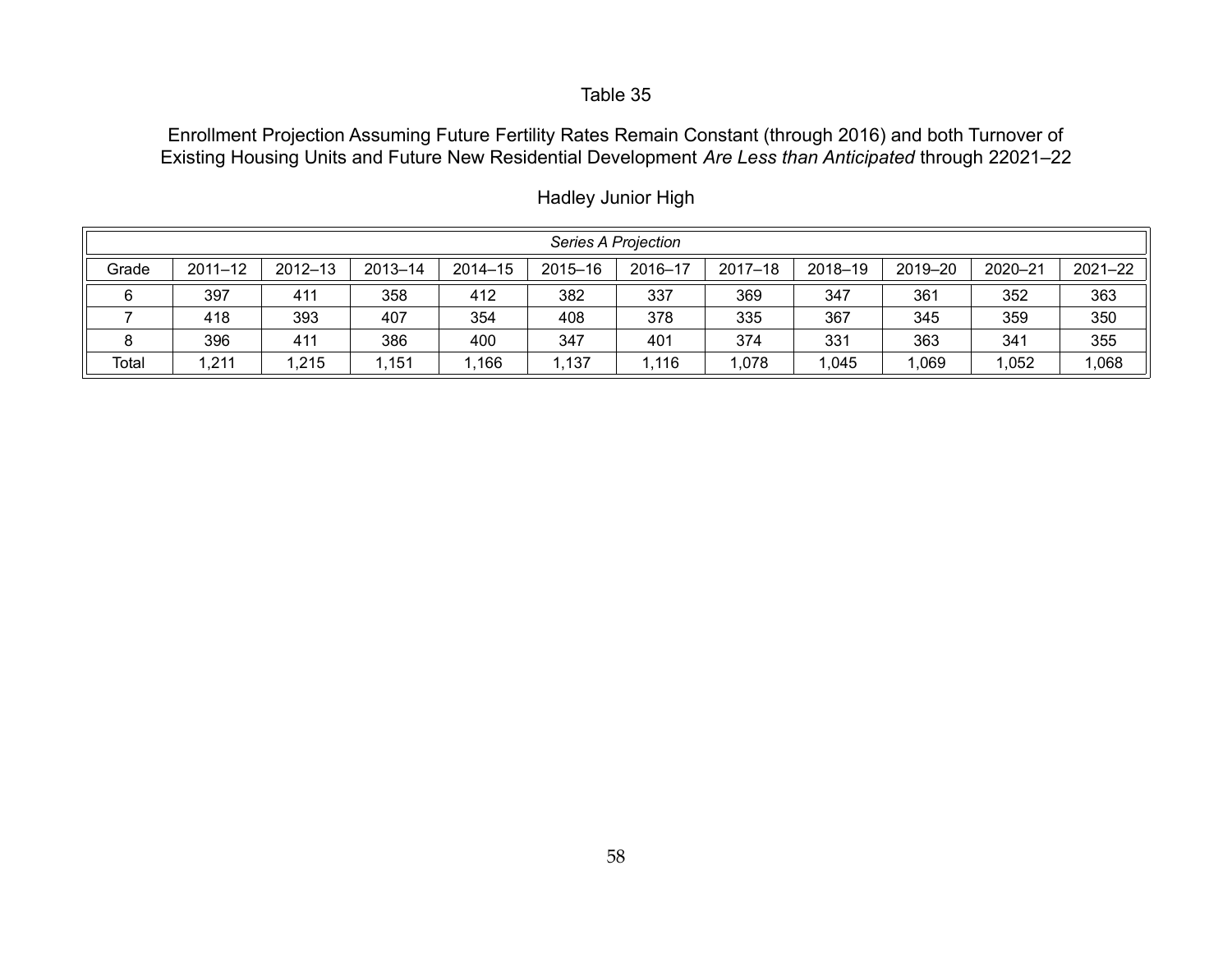Enrollment Projection Assuming Future Fertility Rates Remain Constant (through 2016) and both Turnover of Existing Housing Units and Future New Residential Development *Occur as Anticipated* through 2021–22

|       | Series B Projection |             |         |             |         |         |             |         |         |         |             |  |  |  |
|-------|---------------------|-------------|---------|-------------|---------|---------|-------------|---------|---------|---------|-------------|--|--|--|
| Grade | $2011 - 12$         | $2012 - 13$ | 2013-14 | $2014 - 15$ | 2015-16 | 2016-17 | $2017 - 18$ | 2018-19 | 2019-20 | 2020-21 | $2021 - 22$ |  |  |  |
| 6     | 397                 | 417         | 368     | 427         | 401     | 362     | 398         | 388     | 404     | 396     | 407         |  |  |  |
|       | 418                 | 399         | 419     | 370         | 429     | 403     | 363         | 399     | 389     | 405     | 397         |  |  |  |
|       | 396                 | 417         | 398     | 418         | 369     | 428     | 402         | 362     | 398     | 388     | 404         |  |  |  |
| Total | ,211                | ,233        | ,185    | 1,215       | .199    | ,193    | ,163        | ,149    | ,191    | 1,189   | 1,208       |  |  |  |

Hadley Junior High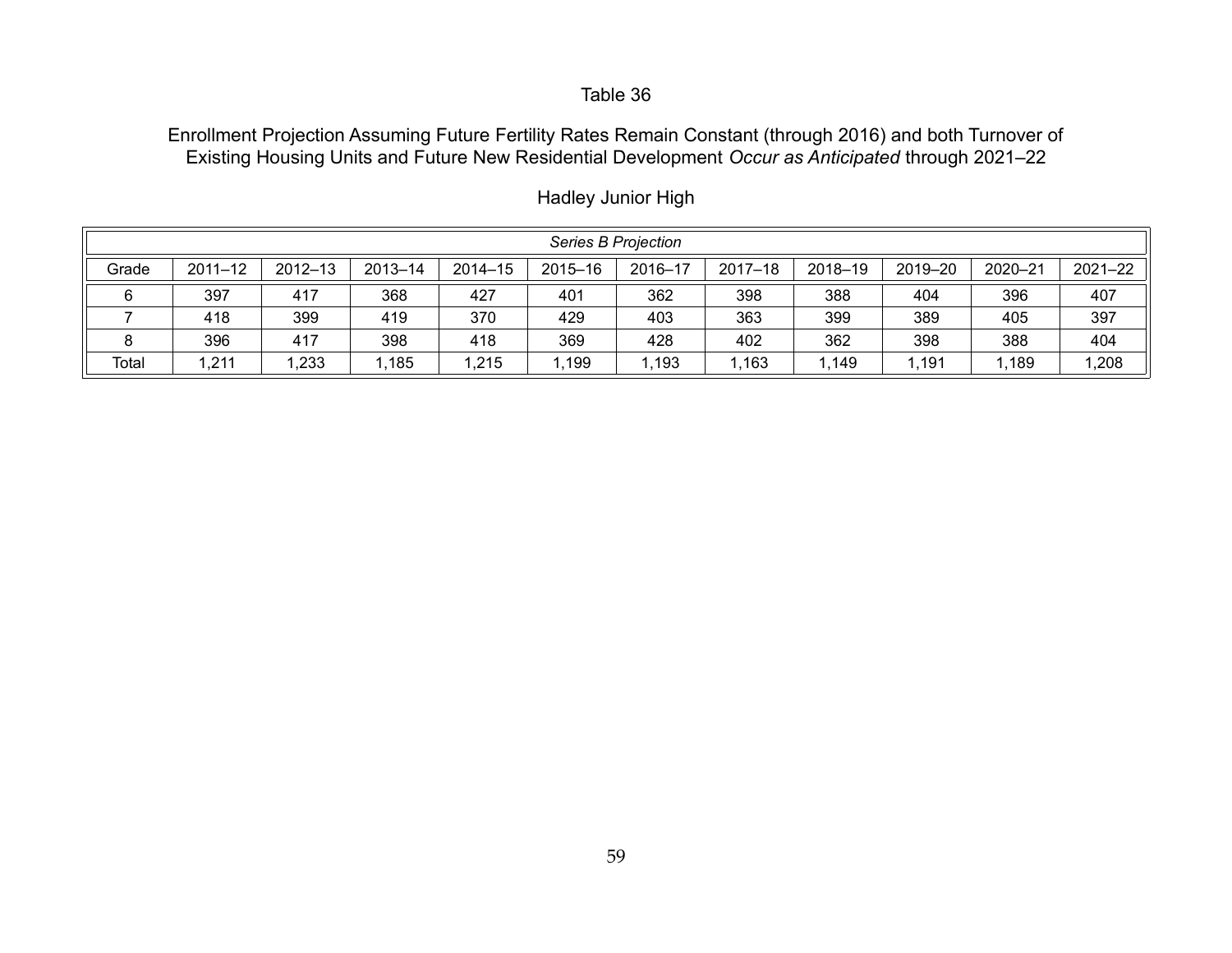Enrollment Projection Assuming Future Fertility Rates Remain Constant (through 2016) and both Turnover of Existing Housing Units and Future New Residential Development *Are Greater than Anticipated* through 2021–22

|       | Series C Projection |             |         |             |         |         |             |         |         |         |             |  |  |  |
|-------|---------------------|-------------|---------|-------------|---------|---------|-------------|---------|---------|---------|-------------|--|--|--|
| Grade | $2011 - 12$         | $2012 - 13$ | 2013-14 | $2014 - 15$ | 2015-16 | 2016-17 | $2017 - 18$ | 2018-19 | 2019-20 | 2020-21 | $2021 - 22$ |  |  |  |
| 6     | 397                 | 422         | 378     | 441         | 419     | 385     | 427         | 435     | 450     | 441     | 451         |  |  |  |
|       | 418                 | 404         | 429     | 385         | 448     | 426     | 389         | 431     | 439     | 454     | 445         |  |  |  |
|       | 396                 | 422         | 408     | 433         | 389     | 452     | 428         | 391     | 433     | 441     | 456         |  |  |  |
| Total | 211,                | ,248        | ,215    | ,259        | ,256    | 1,263   | ,244        | ,257    | ,322    | 1,336   | 1,352       |  |  |  |

Hadley Junior High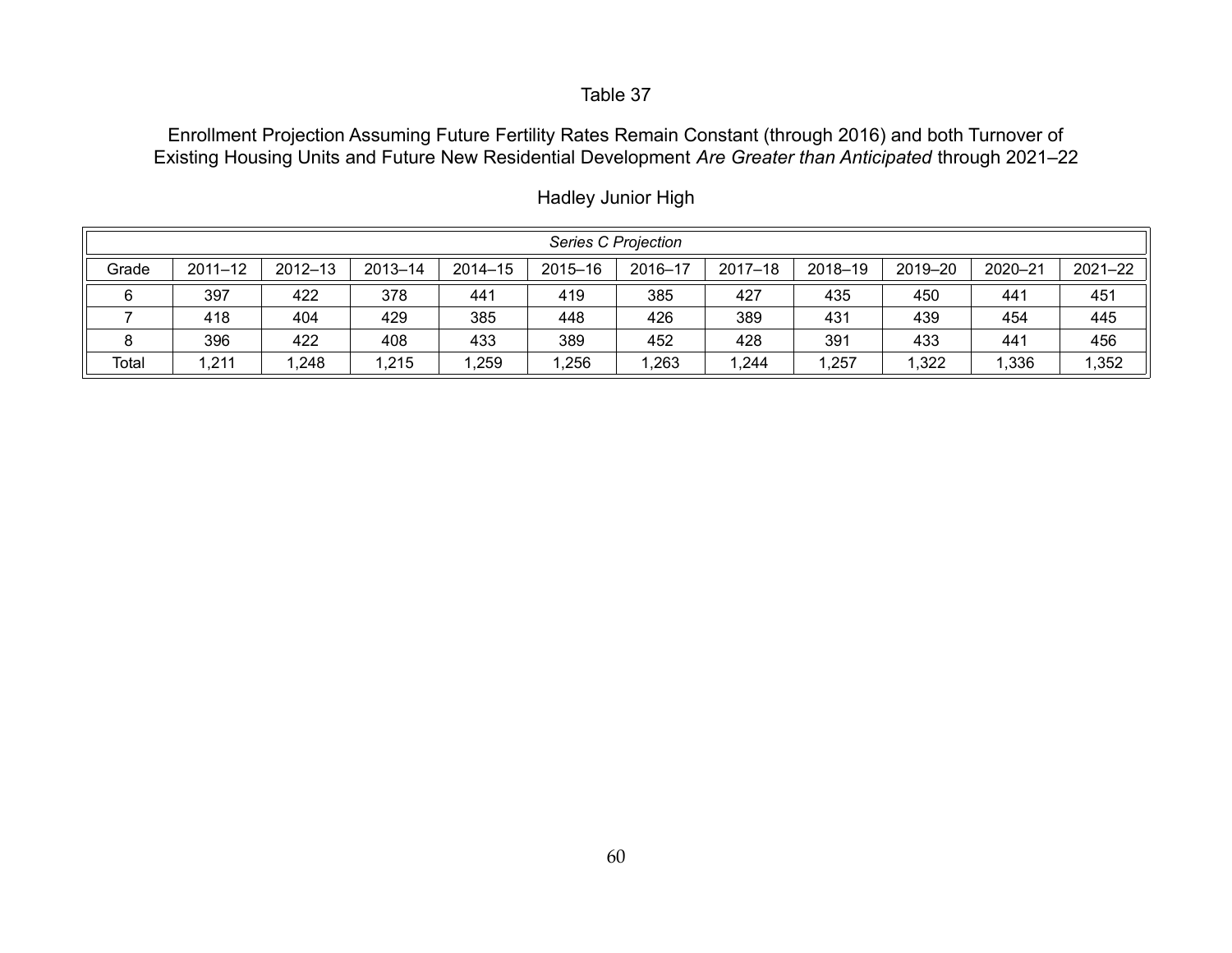Enrollment Projection Assuming Future Fertility Rates Remain Constant (through 2016) and both Turnover of Existing Housing Units and Future New Residential Development *Are Less than Anticipated* through 2021–22

|                |             |         |             |             |         | Series A Projection |             |         |         |         |         |
|----------------|-------------|---------|-------------|-------------|---------|---------------------|-------------|---------|---------|---------|---------|
| Grade          | $2011 - 12$ | 2012-13 | $2013 - 14$ | $2014 - 15$ | 2015-16 | 2016-17             | $2017 - 18$ | 2018-19 | 2019-20 | 2020-21 | 2021-22 |
| Κ              | 364         | 340     | 352         | 342         | 350     | 341                 | 351         | 343     | 345     | 348     | 345     |
|                | 349         | 380     | 356         | 368         | 358     | 366                 | 360         | 370     | 362     | 364     | 367     |
| $\overline{2}$ | 392         | 347     | 378         | 354         | 366     | 356                 | 367         | 361     | 371     | 363     | 365     |
| 3              | 422         | 392     | 347         | 378         | 354     | 366                 | 357         | 368     | 362     | 372     | 364     |
| 4              | 365         | 419     | 389         | 344         | 375     | 351                 | 365         | 356     | 367     | 361     | 371     |
| 5              | 413         | 360     | 414         | 384         | 339     | 370                 | 348         | 362     | 353     | 364     | 358     |
| 6              | 397         | 411     | 358         | 412         | 382     | 337                 | 369         | 347     | 361     | 352     | 363     |
| 7              | 418         | 393     | 407         | 354         | 408     | 378                 | 335         | 367     | 345     | 359     | 350     |
| 8              | 396         | 411     | 386         | 400         | 347     | 401                 | 374         | 331     | 363     | 341     | 355     |
| $K-5$          | 2,305       | 2,238   | 2,236       | 2,170       | 2,142   | 2,150               | 2,148       | 2,160   | 2,160   | 2,172   | 2,170   |
| $6 - 8$        | 1,211       | 1,215   | 1,151       | 1,166       | 1,137   | 1,116               | 1,078       | 1,045   | 1,069   | 1,052   | 1,068   |
| $K-8$          | 3,516       | 3,453   | 3,387       | 3,336       | 3,279   | 3,266               | 3,226       | 3,205   | 3,229   | 3,224   | 3,238   |
| <b>ECE</b>     | 32          | 36      | 35          | 36          | 35      | 36                  | 35          | 36      | 36      | 36      | 36      |
| Pre-K          | 87          | 77      | 75          | 77          | 75      | 77                  | 75          | 76      | 77      | 76      | 77      |
| Total          | 3,635       | 3,566   | 3,497       | 3,449       | 3,389   | 3,379               | 3,336       | 3,317   | 3,342   | 3,336   | 3,351   |

Glen Ellyn School District 41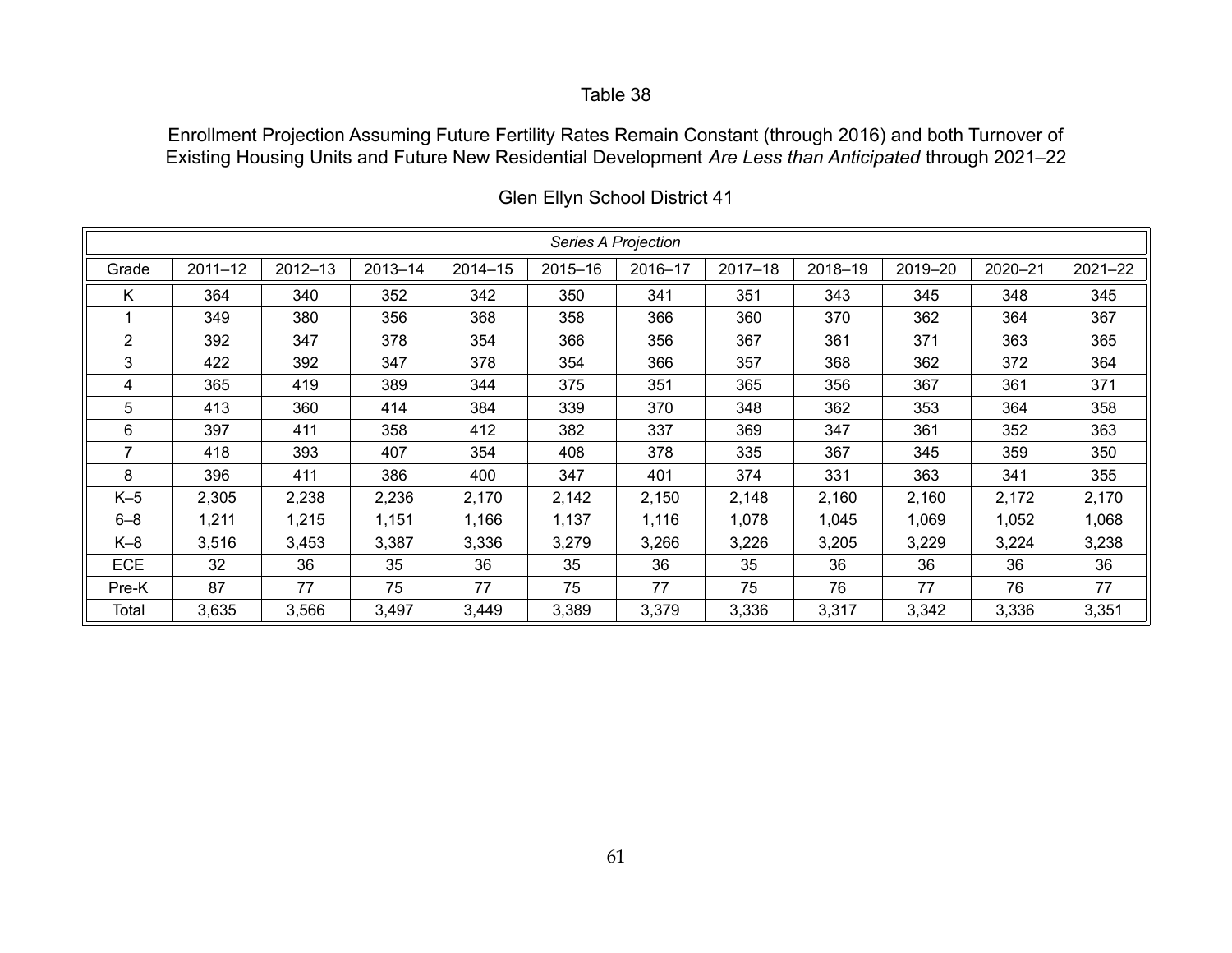Enrollment Projection Assuming Future Fertility Rates Remain Constant (through 2016) and both Turnover of Existing Housing Units and Future New Residential Development *Occur as Anticipated* through 2021–22

|            |             |         |         |             |         | Series B Projection |             |         |         |         |             |
|------------|-------------|---------|---------|-------------|---------|---------------------|-------------|---------|---------|---------|-------------|
| Grade      | $2011 - 12$ | 2012-13 | 2013-14 | $2014 - 15$ | 2015-16 | 2016-17             | $2017 - 18$ | 2018-19 | 2019-20 | 2020-21 | $2021 - 22$ |
| K          | 364         | 354     | 370     | 362         | 373     | 364                 | 375         | 367     | 369     | 373     | 371         |
|            | 349         | 386     | 376     | 392         | 384     | 395                 | 386         | 397     | 389     | 391     | 395         |
| 2          | 392         | 353     | 390     | 380         | 396     | 388                 | 399         | 390     | 401     | 393     | 395         |
| 3          | 422         | 396     | 357     | 394         | 384     | 400                 | 392         | 403     | 394     | 405     | 397         |
| 4          | 365         | 424     | 398     | 359         | 396     | 386                 | 402         | 394     | 405     | 396     | 407         |
| 5          | 413         | 364     | 423     | 397         | 358     | 395                 | 385         | 401     | 393     | 404     | 395         |
| 6          | 397         | 417     | 368     | 427         | 401     | 362                 | 398         | 388     | 404     | 396     | 407         |
| 7          | 418         | 399     | 419     | 370         | 429     | 403                 | 363         | 399     | 389     | 405     | 397         |
| 8          | 396         | 417     | 398     | 418         | 369     | 428                 | 402         | 362     | 398     | 388     | 404         |
| $K-5$      | 2,305       | 2,277   | 2,314   | 2,284       | 2,291   | 2,328               | 2,339       | 2,352   | 2,351   | 2,362   | 2,360       |
| $6 - 8$    | 1,211       | 1,233   | 1,185   | 1,215       | 1,199   | 1,193               | 1,163       | 1,149   | 1,191   | 1,189   | 1,208       |
| $K-8$      | 3,516       | 3,510   | 3,499   | 3,499       | 3,490   | 3,521               | 3,502       | 3,501   | 3,542   | 3,551   | 3,568       |
| <b>ECE</b> | 32          | 40      | 39      | 41          | 40      | 41                  | 40          | 40      | 41      | 40      | 41          |
| Pre-K      | 87          | 86      | 84      | 86          | 84      | 87                  | 85          | 85      | 86      | 86      | 86          |
| Total      | 3,635       | 3,636   | 3,622   | 3,626       | 3,614   | 3,649               | 3,627       | 3,626   | 3,669   | 3,677   | 3,695       |

Glen Ellyn School District 41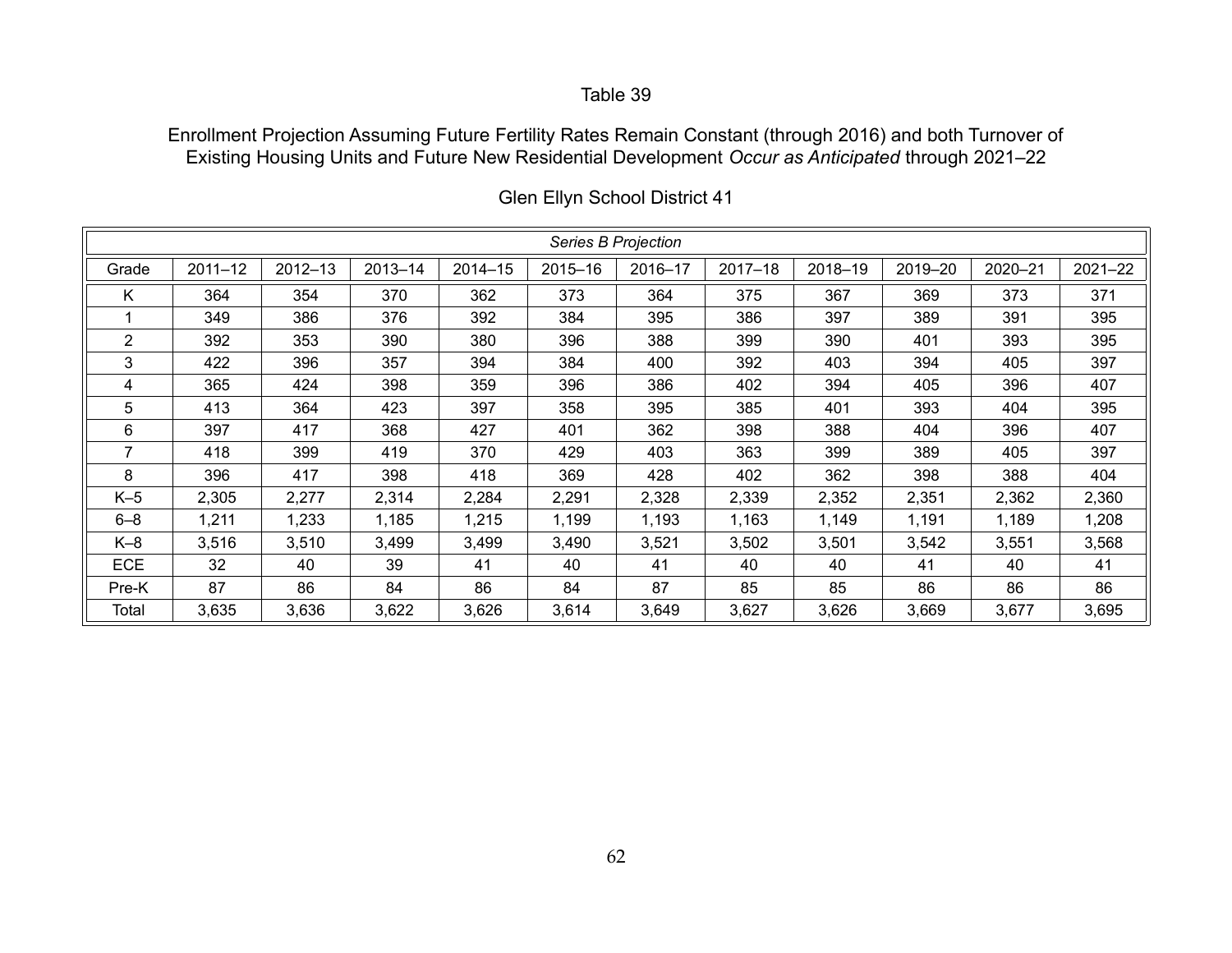Enrollment Projection Assuming Future Fertility Rates Remain Constant (through 2016) and both Turnover of Existing Housing Units and Future New Residential Development *Are Greater than Anticipated* through 22021–22

|                |             |             |             |             |         | Series C Projection |             |         |         |         |         |
|----------------|-------------|-------------|-------------|-------------|---------|---------------------|-------------|---------|---------|---------|---------|
| Grade          | $2011 - 12$ | $2012 - 13$ | $2013 - 14$ | $2014 - 15$ | 2015-16 | 2016-17             | $2017 - 18$ | 2018-19 | 2019-20 | 2020-21 | 2021-22 |
| Κ              | 364         | 374         | 390         | 382         | 394     | 386                 | 397         | 392     | 395     | 399     | 397     |
|                | 349         | 394         | 404         | 420         | 412     | 424                 | 411         | 422     | 417     | 420     | 424     |
| 2              | 392         | 358         | 403         | 413         | 429     | 421                 | 431         | 418     | 429     | 424     | 427     |
| 3              | 422         | 400         | 366         | 411         | 421     | 437                 | 428         | 438     | 425     | 436     | 431     |
| 4              | 365         | 428         | 406         | 372         | 417     | 427                 | 442         | 433     | 443     | 430     | 441     |
| 5              | 413         | 369         | 432         | 410         | 376     | 421                 | 429         | 444     | 435     | 445     | 432     |
| 6              | 397         | 422         | 378         | 441         | 419     | 385                 | 427         | 435     | 450     | 441     | 451     |
| $\overline{7}$ | 418         | 404         | 429         | 385         | 448     | 426                 | 389         | 431     | 439     | 454     | 445     |
| 8              | 396         | 422         | 408         | 433         | 389     | 452                 | 428         | 391     | 433     | 441     | 456     |
| $K-5$          | 2,305       | 2,323       | 2,401       | 2,408       | 2,449   | 2,516               | 2,538       | 2,547   | 2,544   | 2,554   | 2,552   |
| $6 - 8$        | 1,211       | 1,248       | 1,215       | 1,259       | 1,256   | 1,263               | 1,244       | 1,257   | 1,322   | 1,336   | 1,352   |
| $K-8$          | 3,516       | 3,571       | 3,616       | 3,667       | 3,705   | 3,779               | 3,782       | 3,804   | 3,866   | 3,890   | 3,904   |
| <b>ECE</b>     | 32          | 45          | 44          | 45          | 44      | 45                  | 45          | 45      | 46      | 45      | 46      |
| Pre-K          | 87          | 95          | 93          | 96          | 94      | 96                  | 95          | 96      | 97      | 96      | 97      |
| Total          | 3,635       | 3,711       | 3,753       | 3,808       | 3,843   | 3,920               | 3,922       | 3,945   | 4,009   | 4,031   | 4,047   |

Glen Ellyn School District 41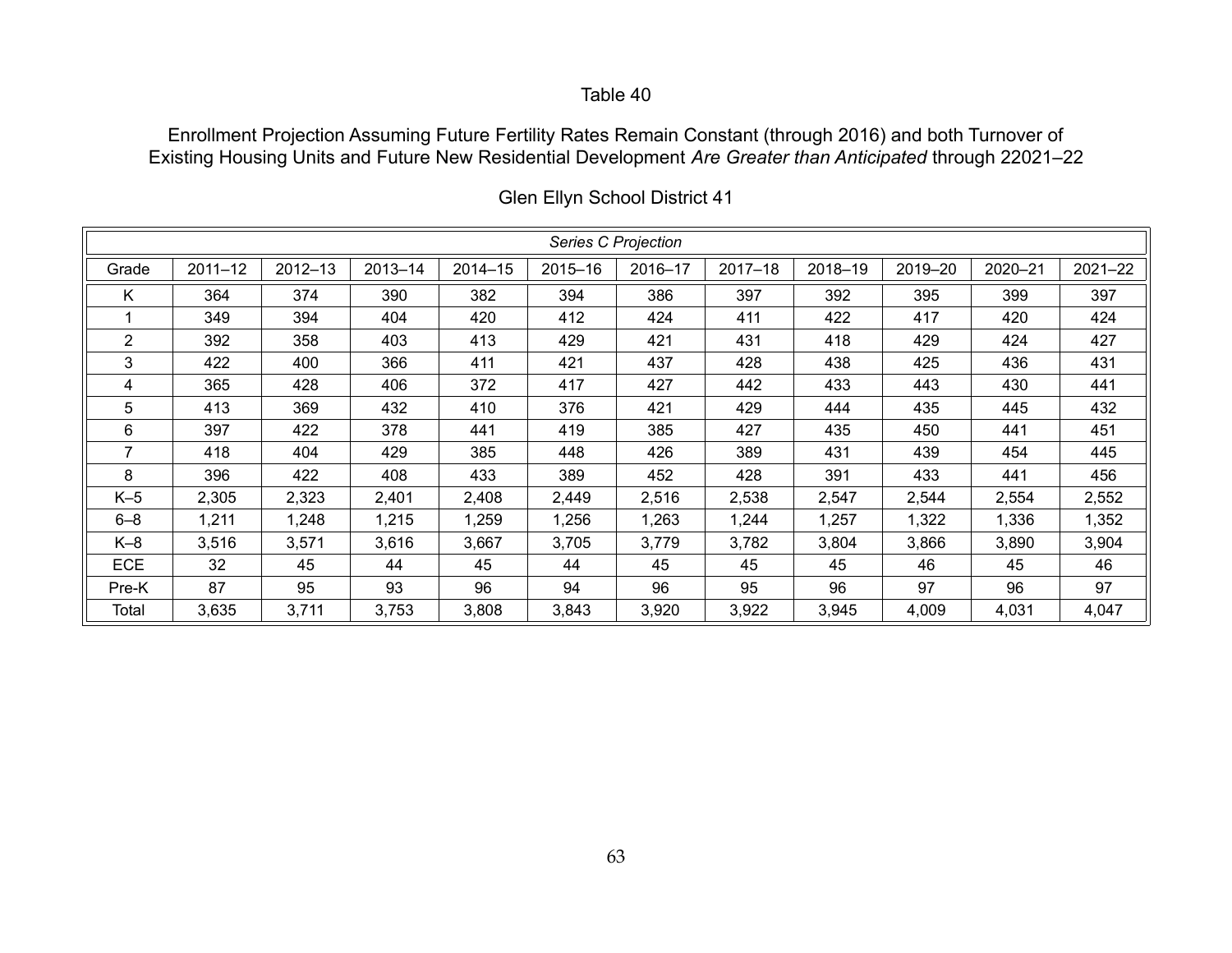

Figure 1. Total Enrollment for District 41: Historical (1992–93 to 2011–12) and Projected (2012–13 to 2021–22) under Series A, Series B, and Series C Assumptions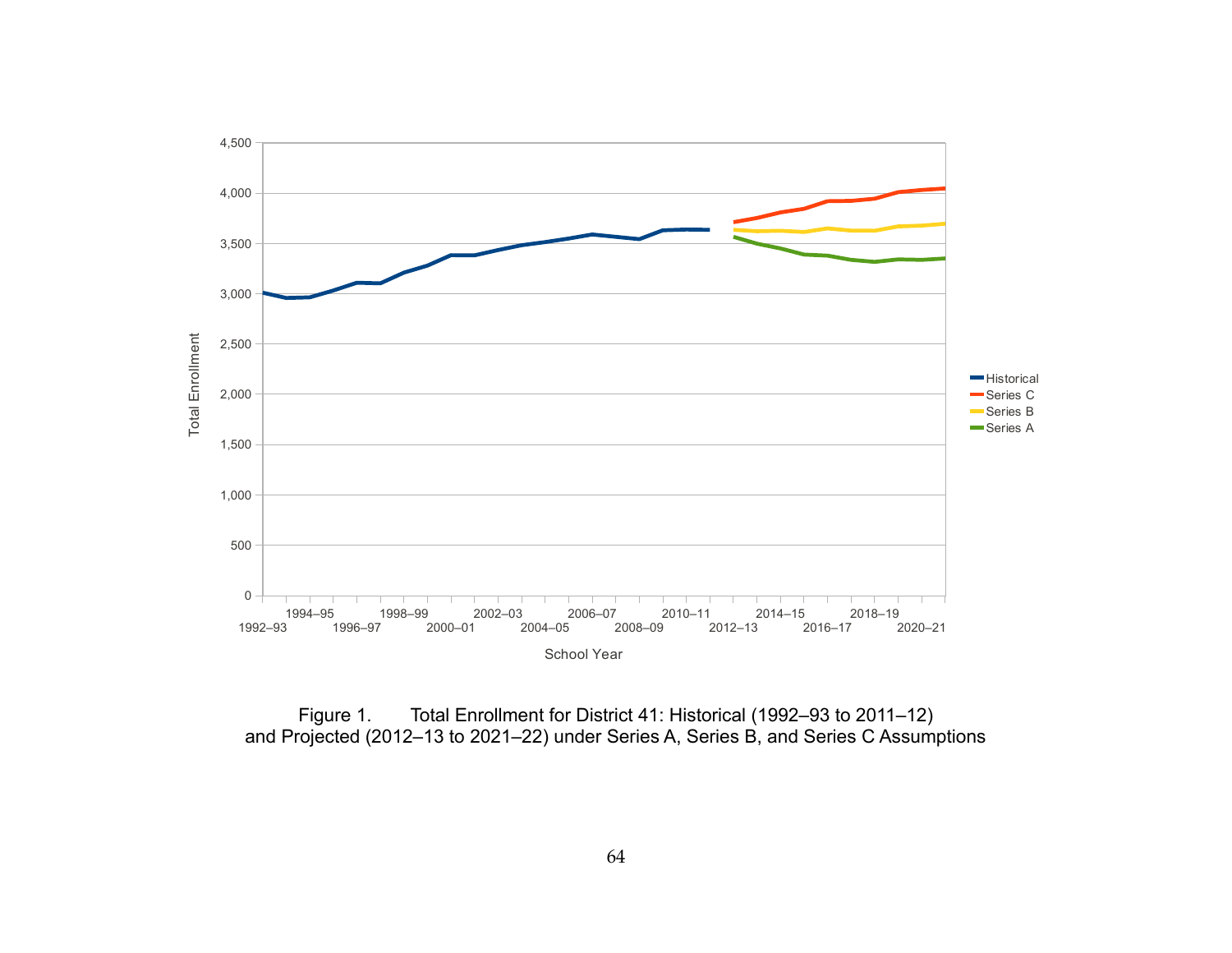

Figure 2. Total Elementary School Enrollment for District 41: Historical (1992–93 to 2011–12) and Projected (2012–13 to 2021–22) under Series A, Series B, and Series C Assumptions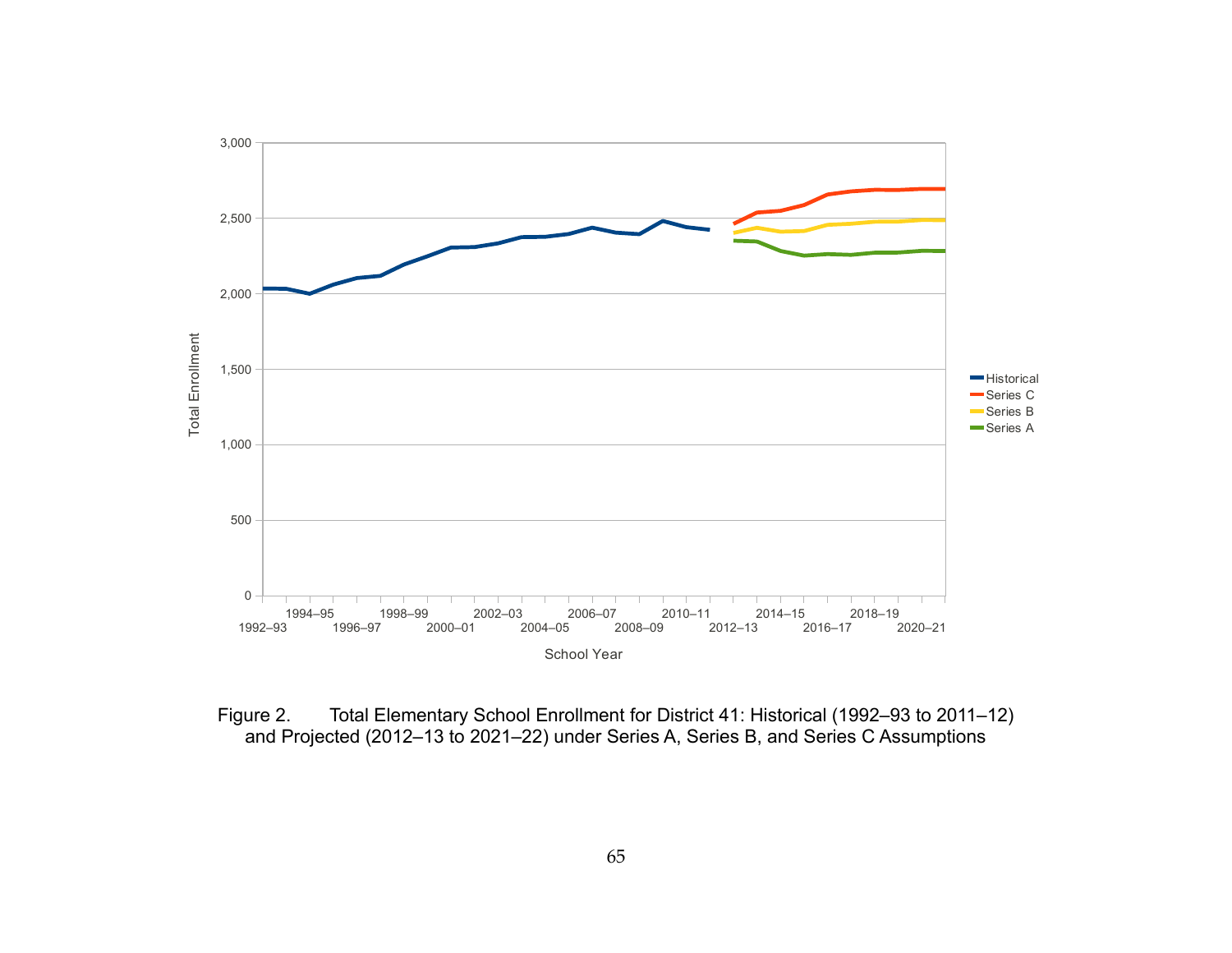

Figure 3. Total Junior High School Enrollment for District 41: Historical (1992–93 to 2011–12) and Projected (2012–13 to 2021–22) under Series A, Series B, and Series C Assumptions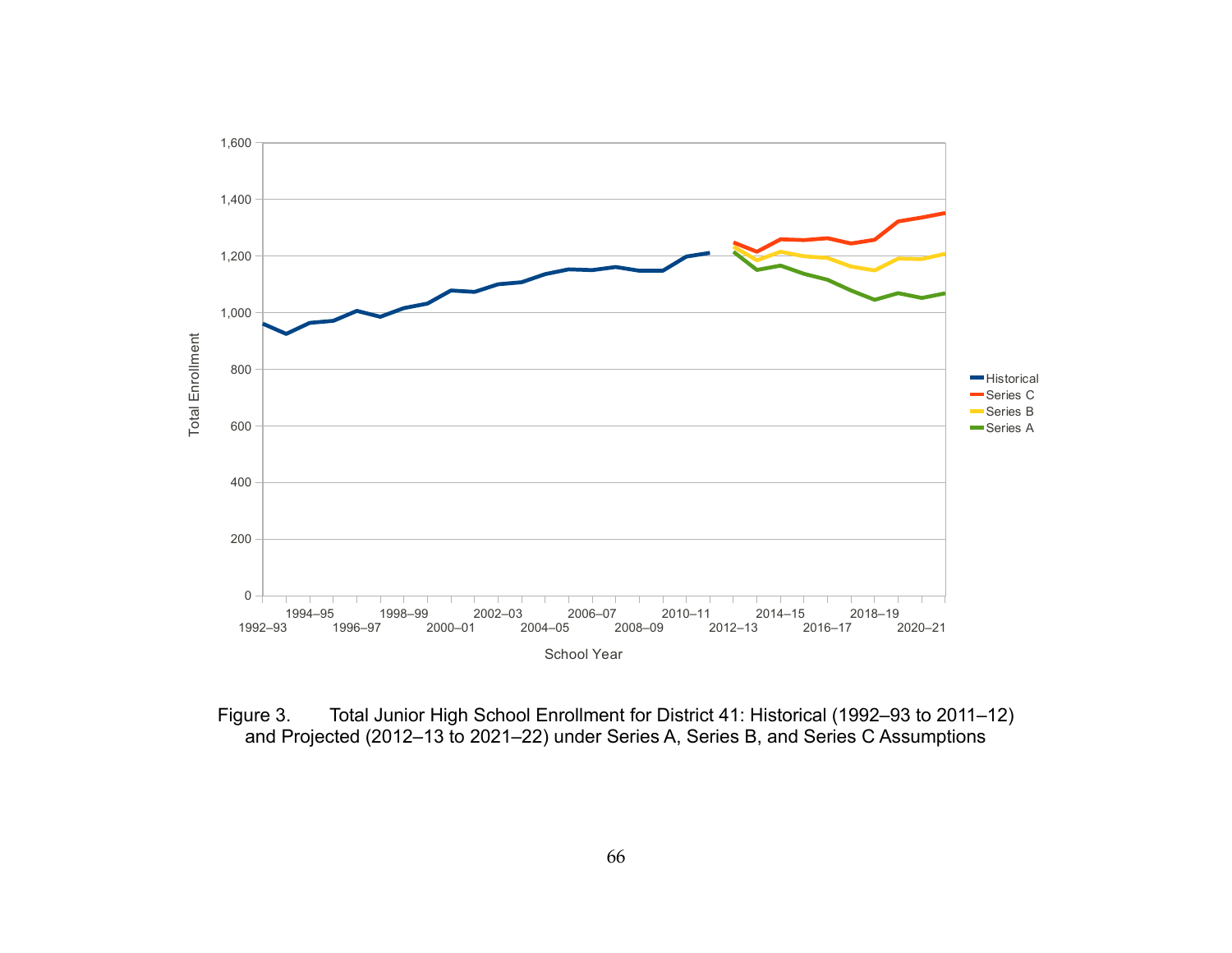**Appendix A**

**Home Sales in Municipalities Served by Glen Ellyn School District 41**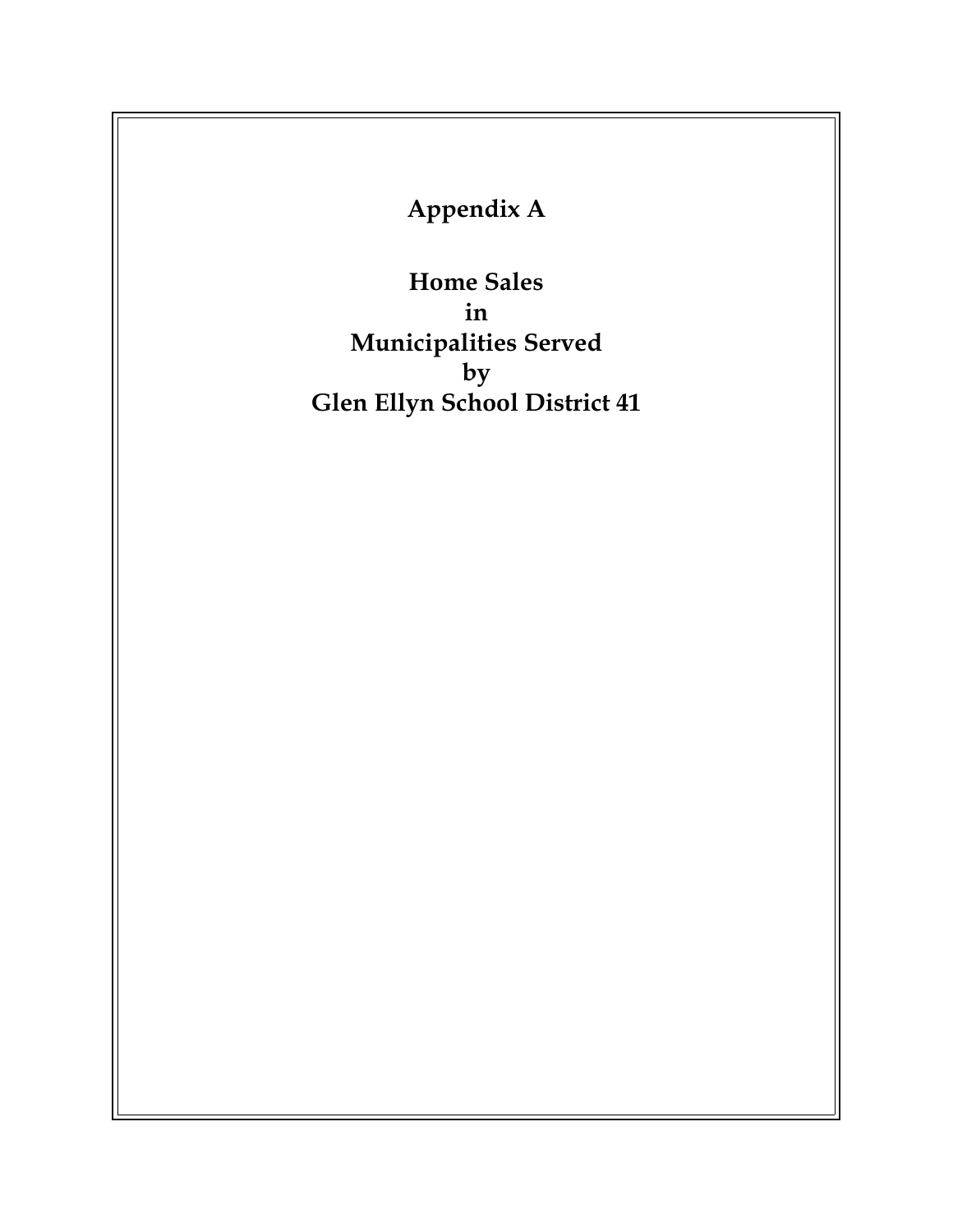## Carol Stream

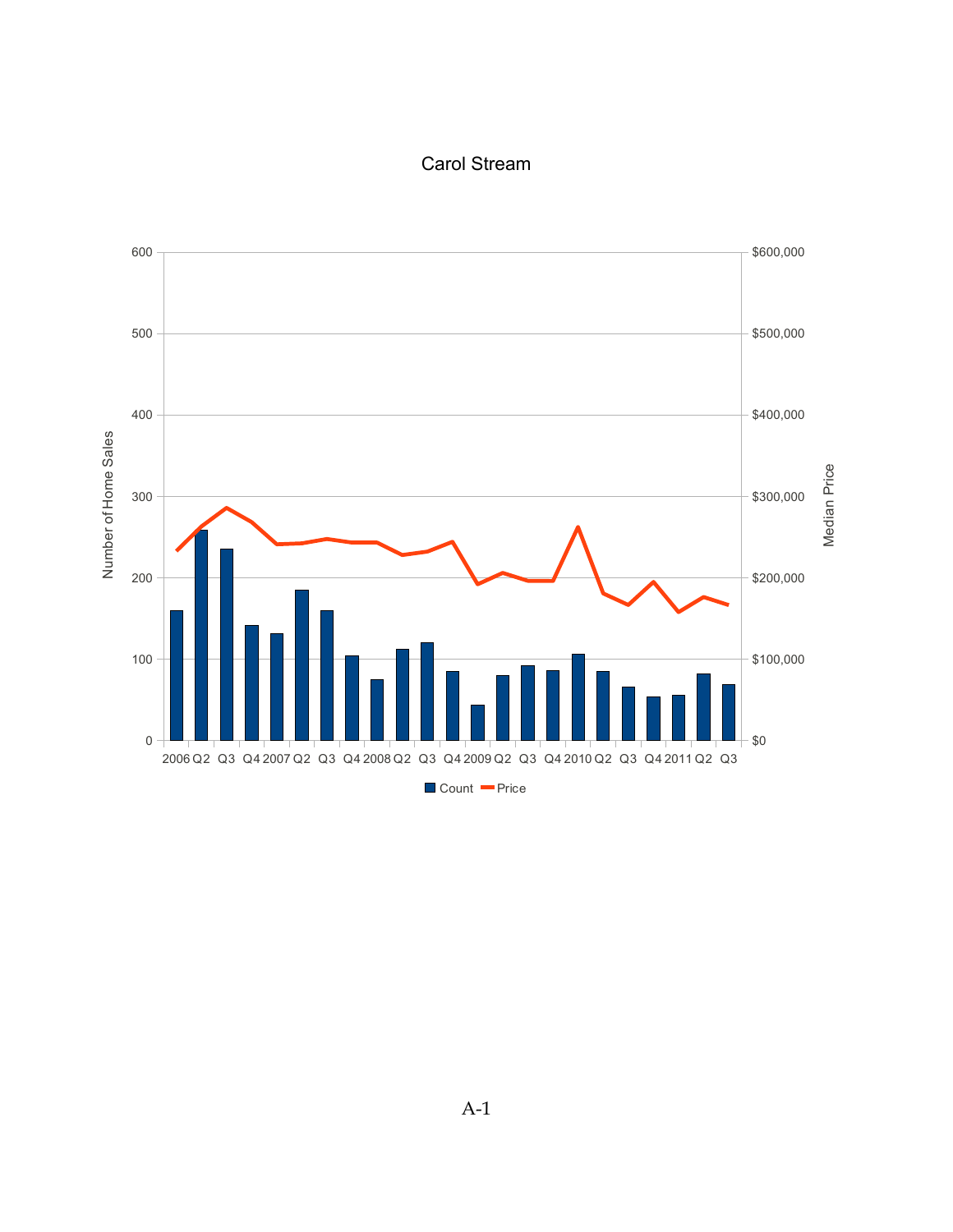# Glen Ellyn

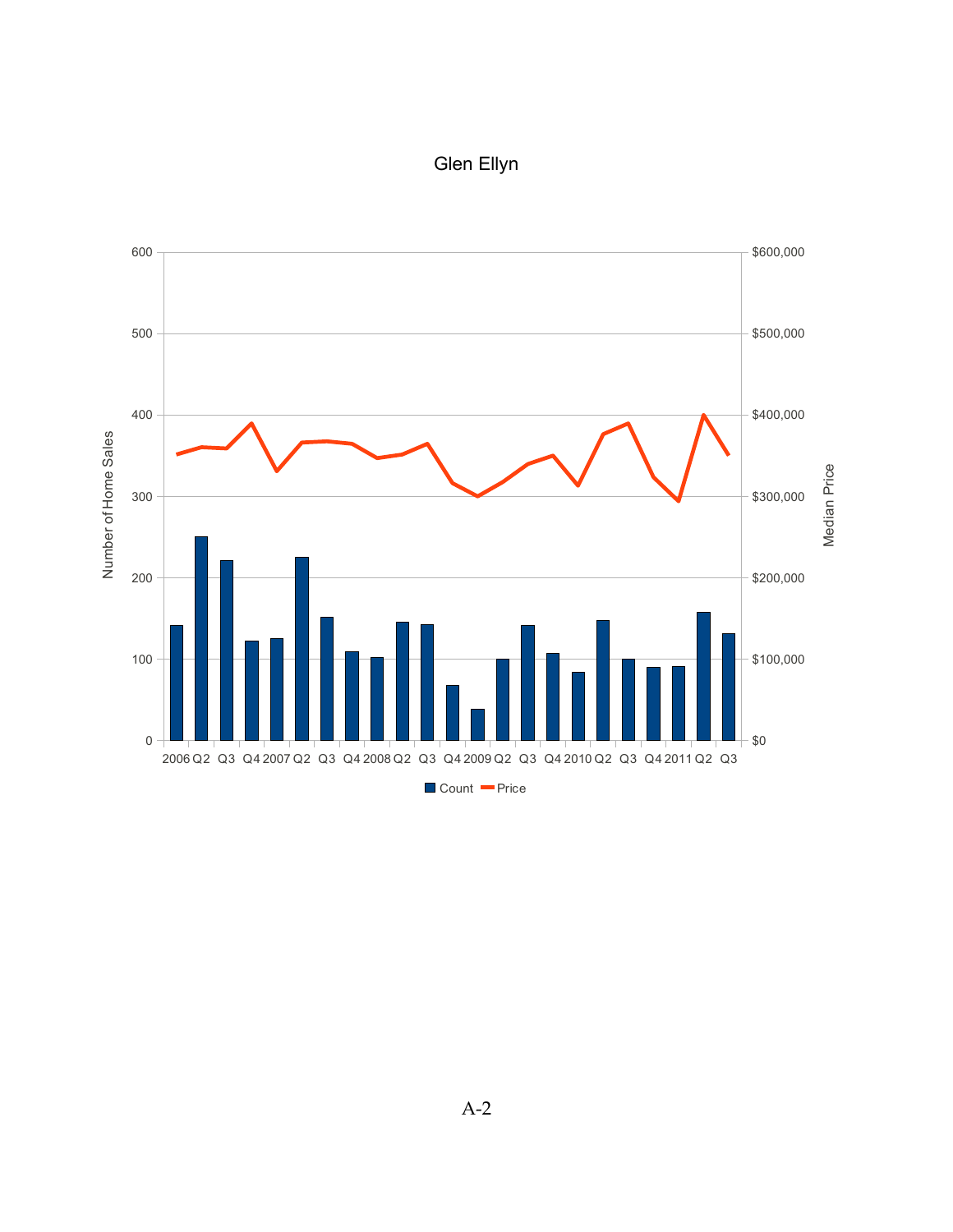## Glendale Heights

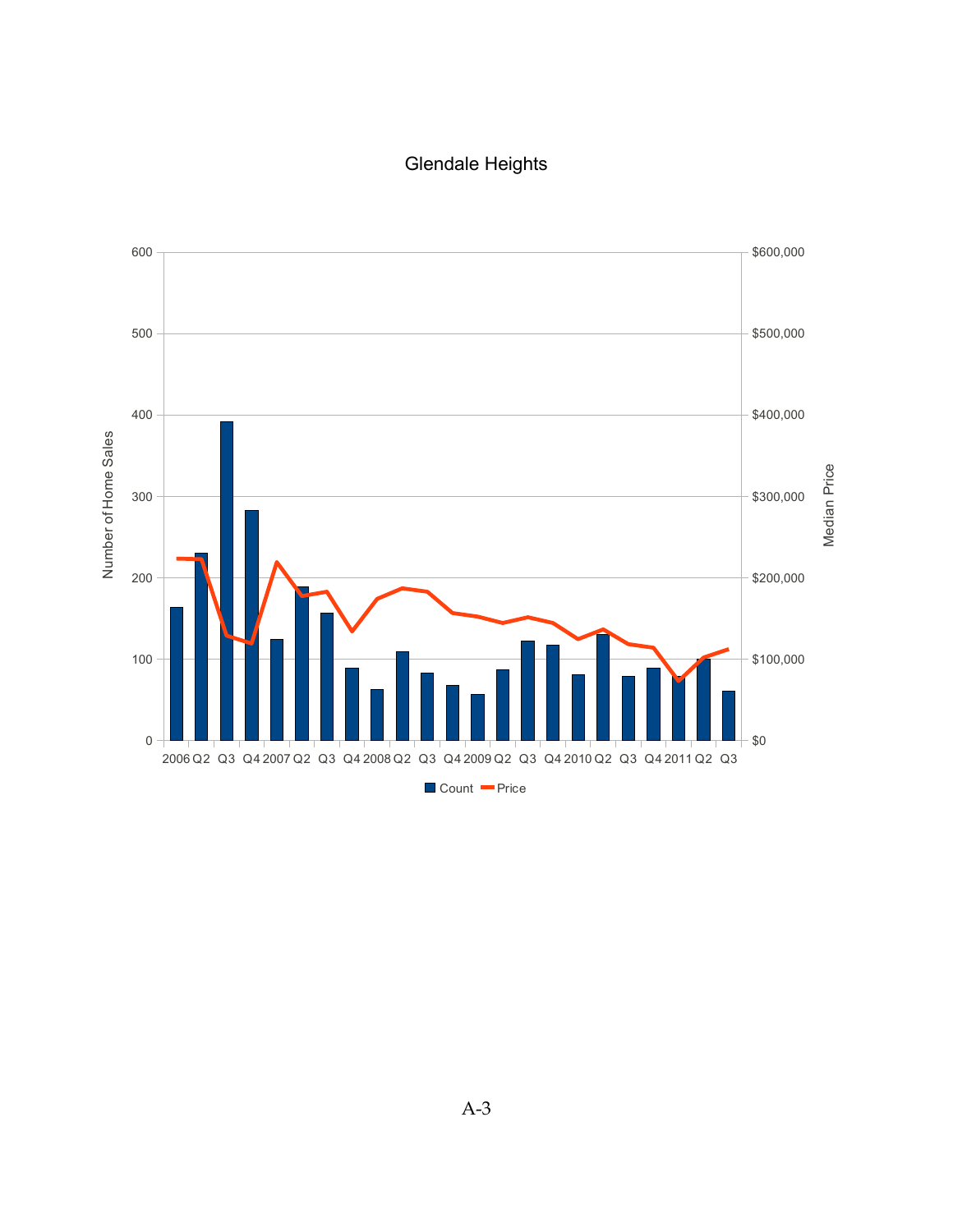

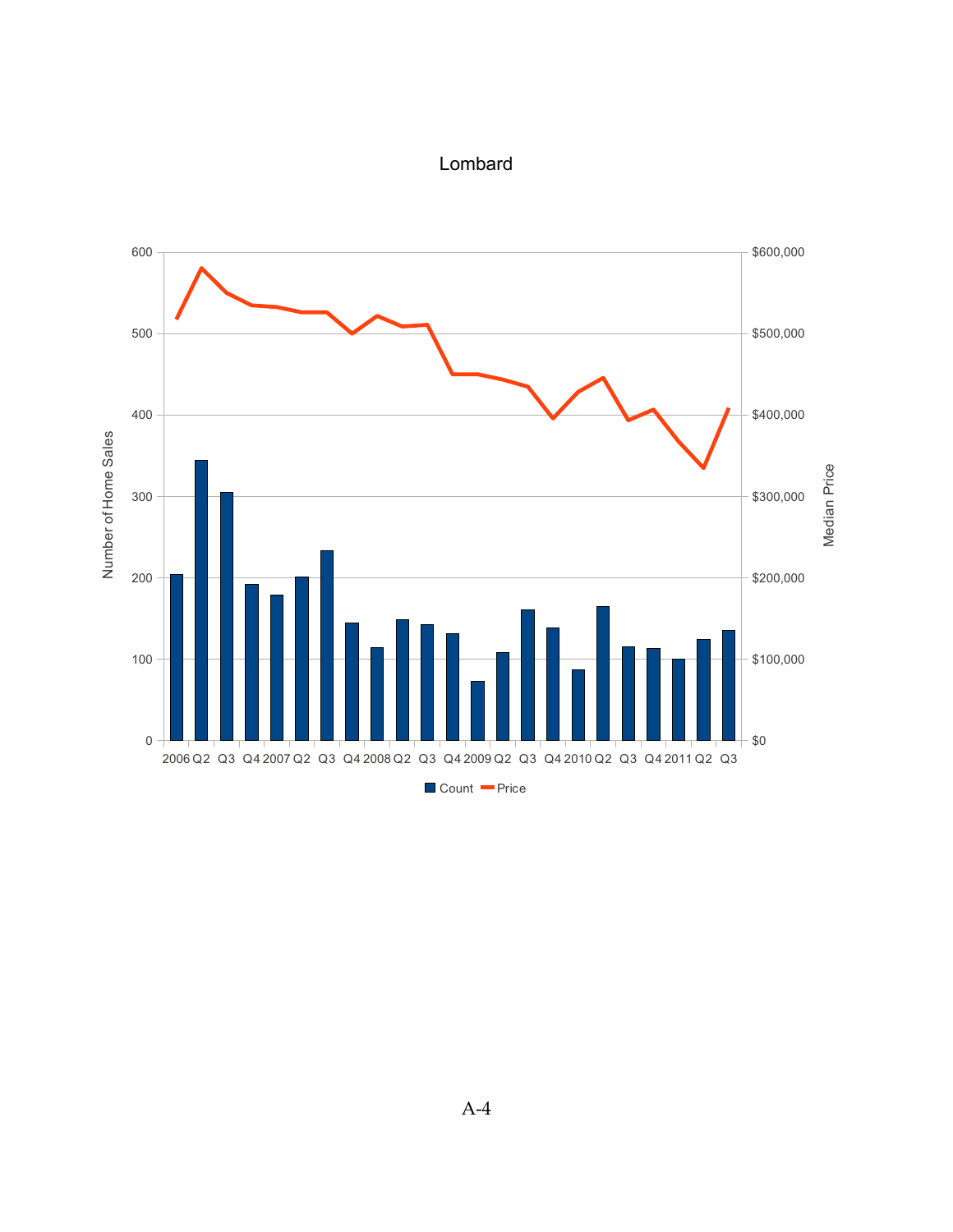#### Wheaton



Source: City-data.com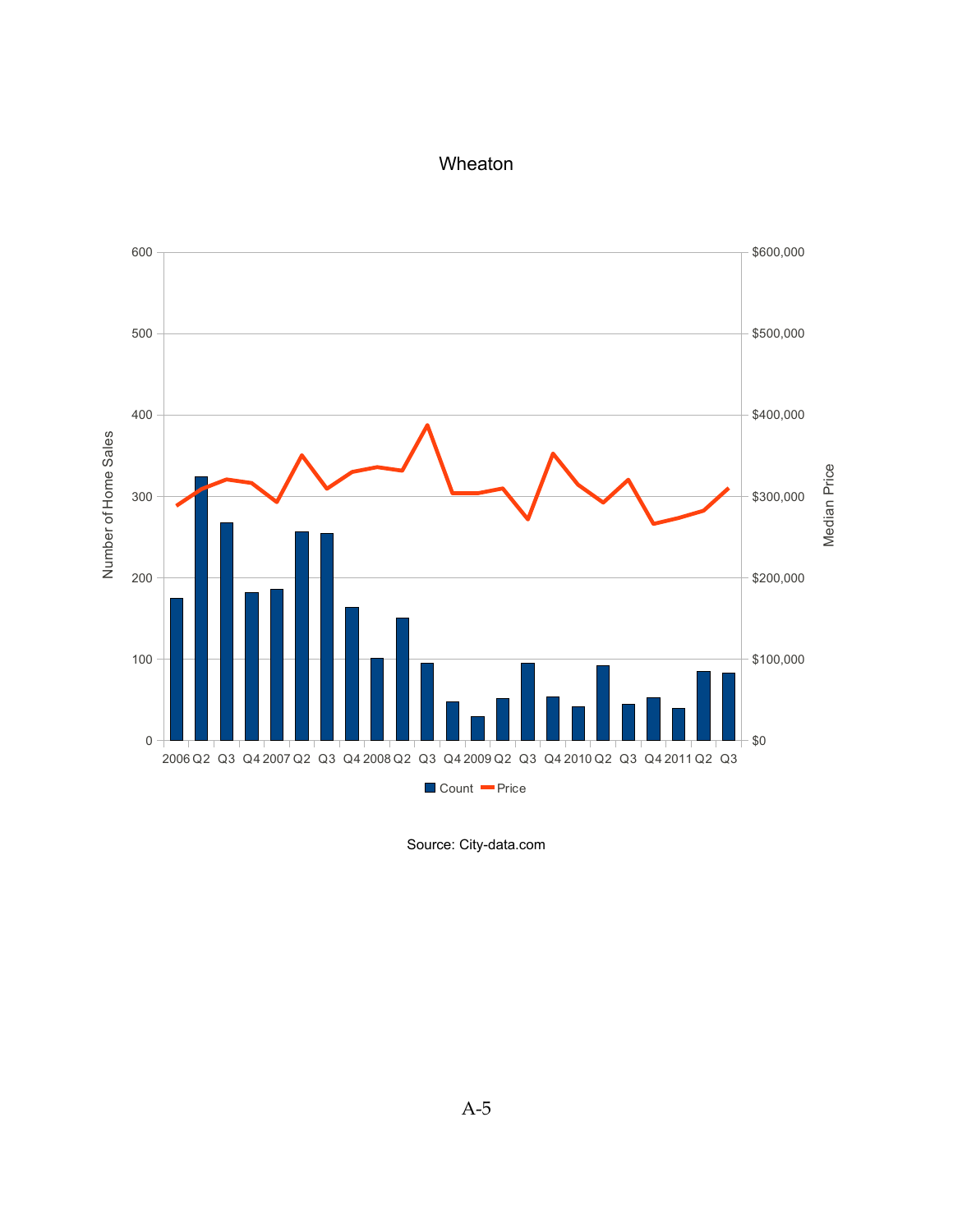**Appendix B**

**Racial/Ethnic Composition of Glen Ellyn School District 41 and Individual Schools**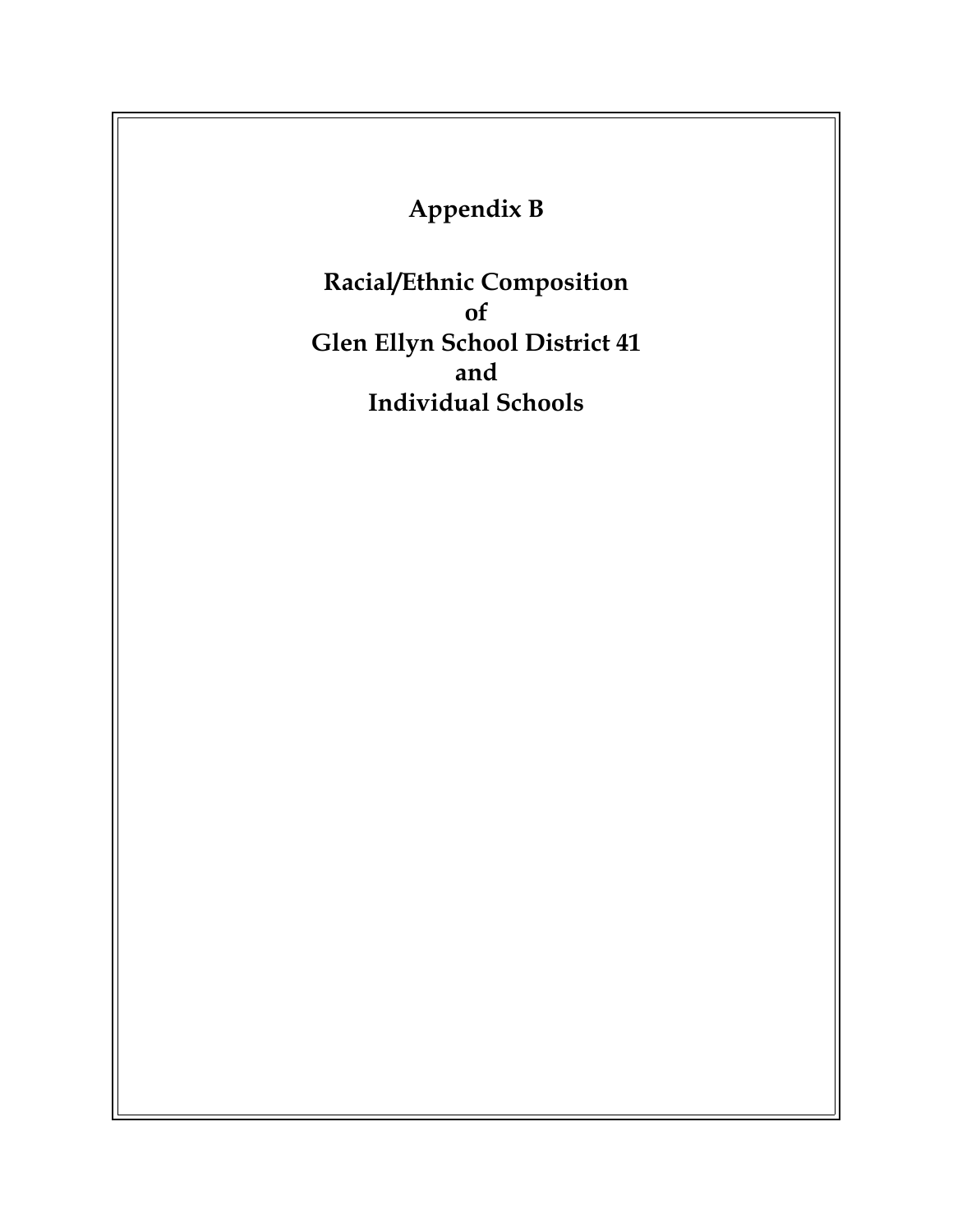| Year | American<br>Indian<br>$(\% )$ | Asian<br>$(\%)$ | <b>Black</b><br>$(\%)$ | Hispanic<br>$(\%)$ | White<br>$(\%)$ | Multi Racial<br>/Ethnicity<br>$(\% )$ |
|------|-------------------------------|-----------------|------------------------|--------------------|-----------------|---------------------------------------|
| 1999 | 0.2                           | 4.2             | 4.4                    | 3.9                | 87.3            |                                       |
| 2000 | 0.1                           | 3.9             | 4.5                    | 3.8                | 87.7            |                                       |
| 2001 | 0.1                           | 4.9             | 4.0                    | 5.1                | 85.9            |                                       |
| 2002 | 0.1                           | 5.5             | 4.0                    | 4.6                | 85.8            |                                       |
| 2003 | 0.1                           | 6.1             | 4.3                    | 5.5                | 84.0            | -                                     |
| 2004 | 0.2                           | 7.4             | 4.5                    | 6.9                | 81.0            | -                                     |
| 2005 | 0.3                           | 8.3             | 5.6                    | 6.3                | 79.5            | 0.0                                   |
| 2006 | 0.2                           | 7.8             | 5.1                    | 7.0                | 77.8            | 2.1                                   |
| 2007 | 0.2                           | 7.4             | 5.0                    | 7.6                | 76.3            | 3.5                                   |
| 2008 | 0.3                           | 7.8             | 4.0                    | 8.3                | 76.1            | 3.5                                   |
| 2009 | 0.3                           | 8.4             | 3.9                    | 8.4                | 75.2            | 3.8                                   |
| 2010 | 0.3                           | 8.7             | 3.3                    | 10.0               | 73.5            | 4.3                                   |
| 2011 | 0.2                           | 8.9             | 4.4                    | 11.8               | 71.3            | 3.3                                   |

GLEN ELLYN SD 41 Student Demographics & Characteristics – Race/Ethnicity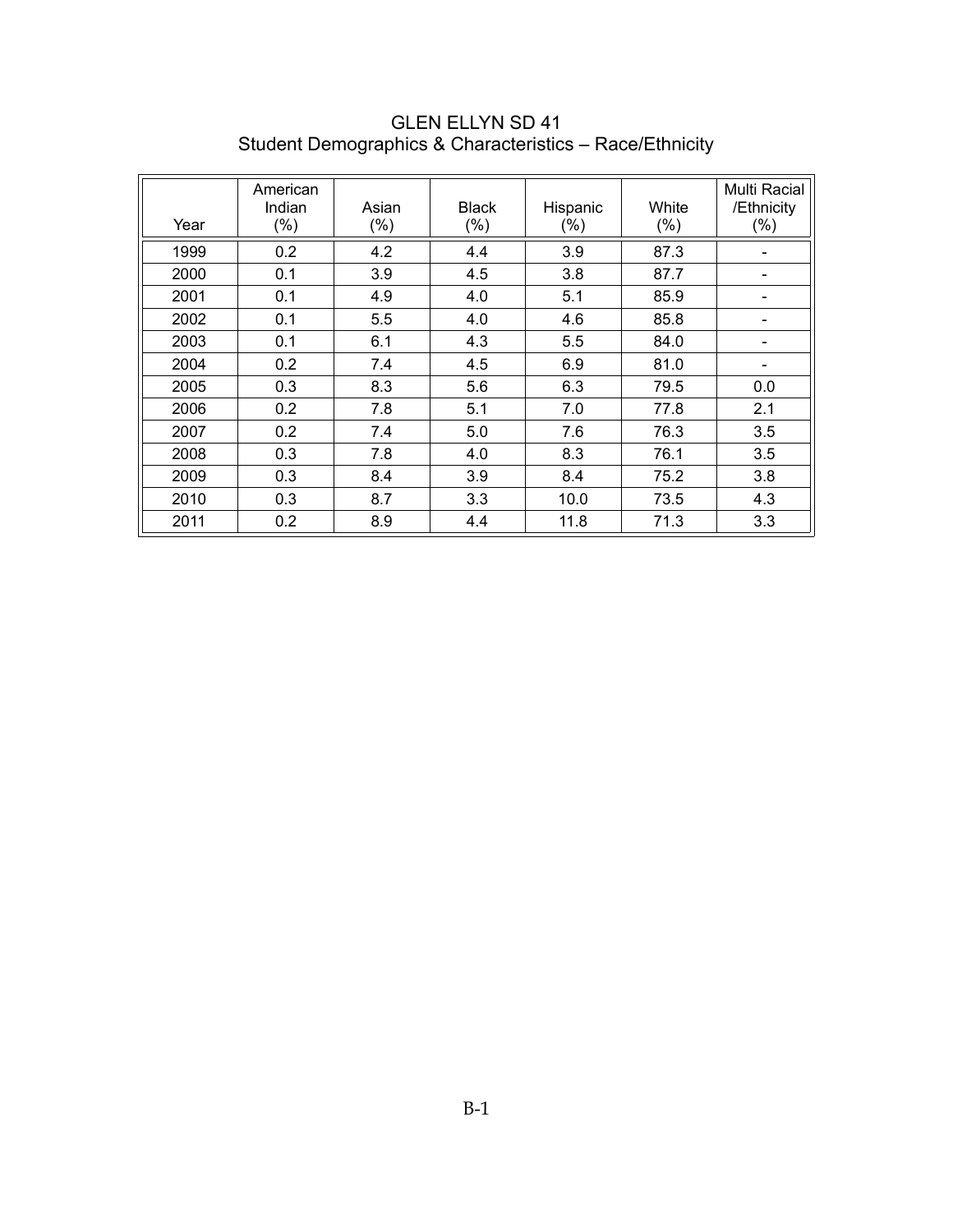| Year | American<br>Indian<br>$(\% )$ | Asian<br>$(\% )$ | <b>Black</b><br>$(\% )$ | Hispanic<br>$(\%)$ | White<br>(%) | Multi Racial<br>/Ethnicity<br>$(\% )$ |
|------|-------------------------------|------------------|-------------------------|--------------------|--------------|---------------------------------------|
| 1999 | 0.0                           | 1.6              | 3.0                     | 3.6                | 91.9         |                                       |
| 2000 | 0.0                           | 3.0              | 2.6                     | 4.2                | 90.3         |                                       |
| 2001 | 0.0                           | 5.2              | 2.7                     | 9.0                | 83.1         |                                       |
| 2002 | 0.0                           | 3.3              | 2.3                     | 5.4                | 89.0         |                                       |
| 2003 | 0.0                           | 7.4              | 2.2                     | 9.3                | 81.0         |                                       |
| 2004 | 0.0                           | 9.1              | 1.5                     | 9.7                | 79.7         | -                                     |
| 2005 | 0.3                           | 10.0             | 7.8                     | 2.5                | 79.3         | 0.0                                   |
| 2006 | 0.2                           | 7.5              | 5.7                     | 4.6                | 80.1         | 2.0                                   |
| 2007 | 0.3                           | 7.5              | 6.1                     | 5.5                | 77.3         | 3.2                                   |
| 2008 | 0.2                           | 6.1              | 4.8                     | 5.0                | 80.9         | 3.0                                   |
| 2009 | 0.8                           | 7.3              | 5.3                     | 4.5                | 78.6         | 3.6                                   |
| 2010 | 0.9                           | 8.6              | 3.4                     | 5.9                | 76.9         | 4.3                                   |
| 2011 | 0.1                           | 11.4             | 6.0                     | 8.7                | 70.8         | 3.0                                   |

#### ABRAHAM LINCOLN ELEM SCHOOL - GLEN ELLYN SD 41 Student Demographics & Characteristics – Race/Ethnicity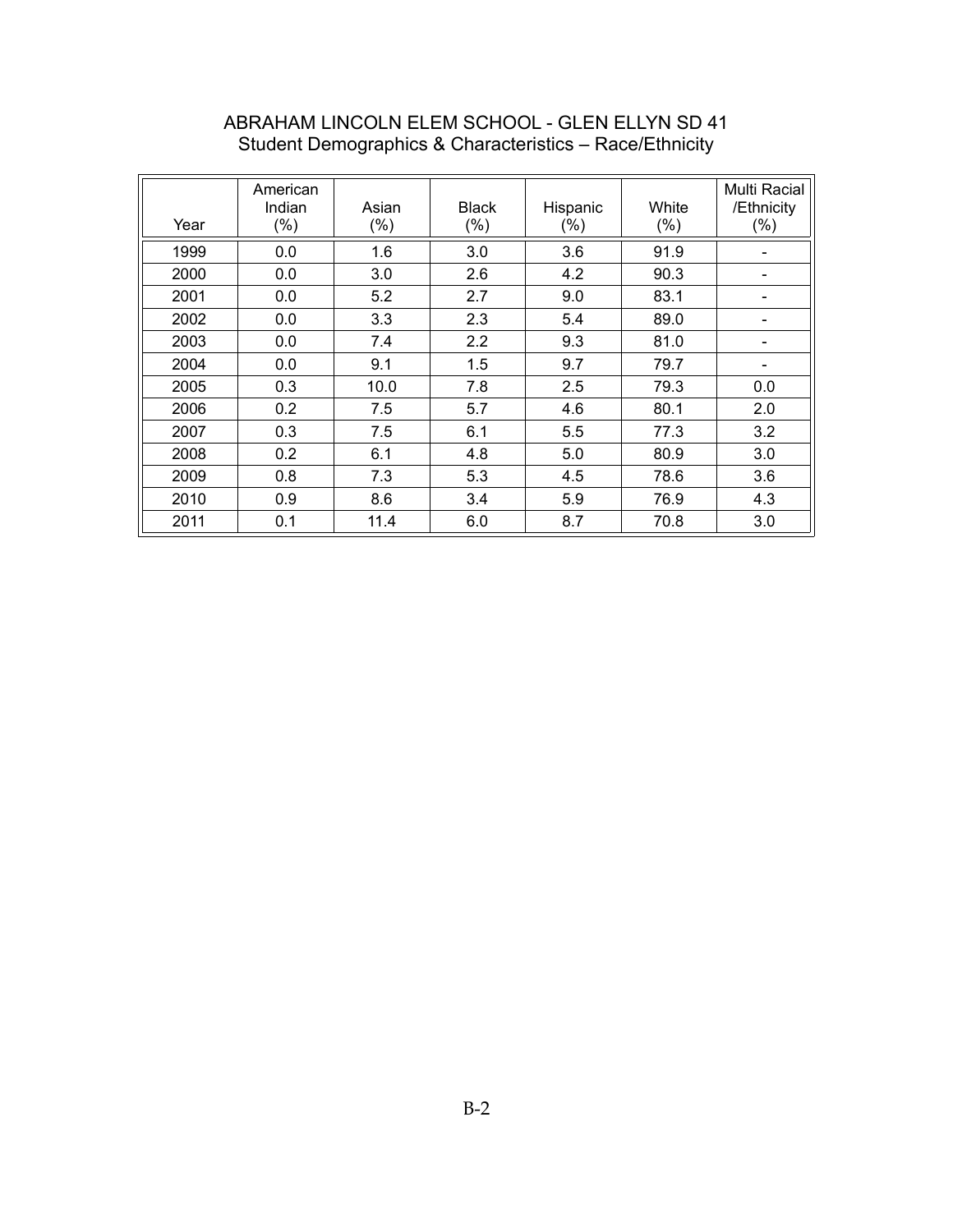| Year | American<br>Indian<br>$(\% )$ | Asian<br>$(\% )$ | <b>Black</b><br>$(\% )$ | Hispanic<br>$(\%)$ | White<br>$(\% )$ | Multi Racial<br>/Ethnicity<br>$(\% )$ |
|------|-------------------------------|------------------|-------------------------|--------------------|------------------|---------------------------------------|
| 1999 | 0.5                           | 1.5              | 0.8                     | 1.0                | 96.2             |                                       |
| 2000 | 0.0                           | 1.3              | 0.5                     | 1.5                | 96.7             | -                                     |
| 2001 | 0.0                           | 1.3              | 1.0                     | 1.0                | 96.7             |                                       |
| 2002 | 0.2                           | 1.4              | 0.5                     | 1.5                | 96.4             | -                                     |
| 2003 | 0.3                           | 1.3              | 2.6                     | 1.0                | 94.7             |                                       |
| 2004 | 0.5                           | 1.2              | 3.6                     | 1.6                | 93.1             | -                                     |
| 2005 | 0.3                           | 1.7              | 2.2                     | 2.5                | 93.3             | 0.0                                   |
| 2006 | 0.0                           | 3.3              | 3.1                     | 5.3                | 86.4             | 2.0                                   |
| 2007 | 0.2                           | 2.2              | 4.0                     | 5.0                | 85.3             | 3.4                                   |
| 2008 | 0.3                           | 4.0              | 3.5                     | 7.0                | 80.6             | 4.6                                   |
| 2009 | 0.3                           | 2.5              | 1.3                     | 4.4                | 86.8             | 4.6                                   |
| 2010 | 0.0                           | 2.3              | 1.0                     | 4.7                | 87.2             | 4.7                                   |
| 2011 | 0.0                           | 2.6              | 2.3                     | 8.3                | 81.3             | 5.3                                   |

# BENJAMIN FRANKLIN ELEM SCHOOL - GLEN ELLYN SD 41 Student Demographics & Characteristics – Race/Ethnicity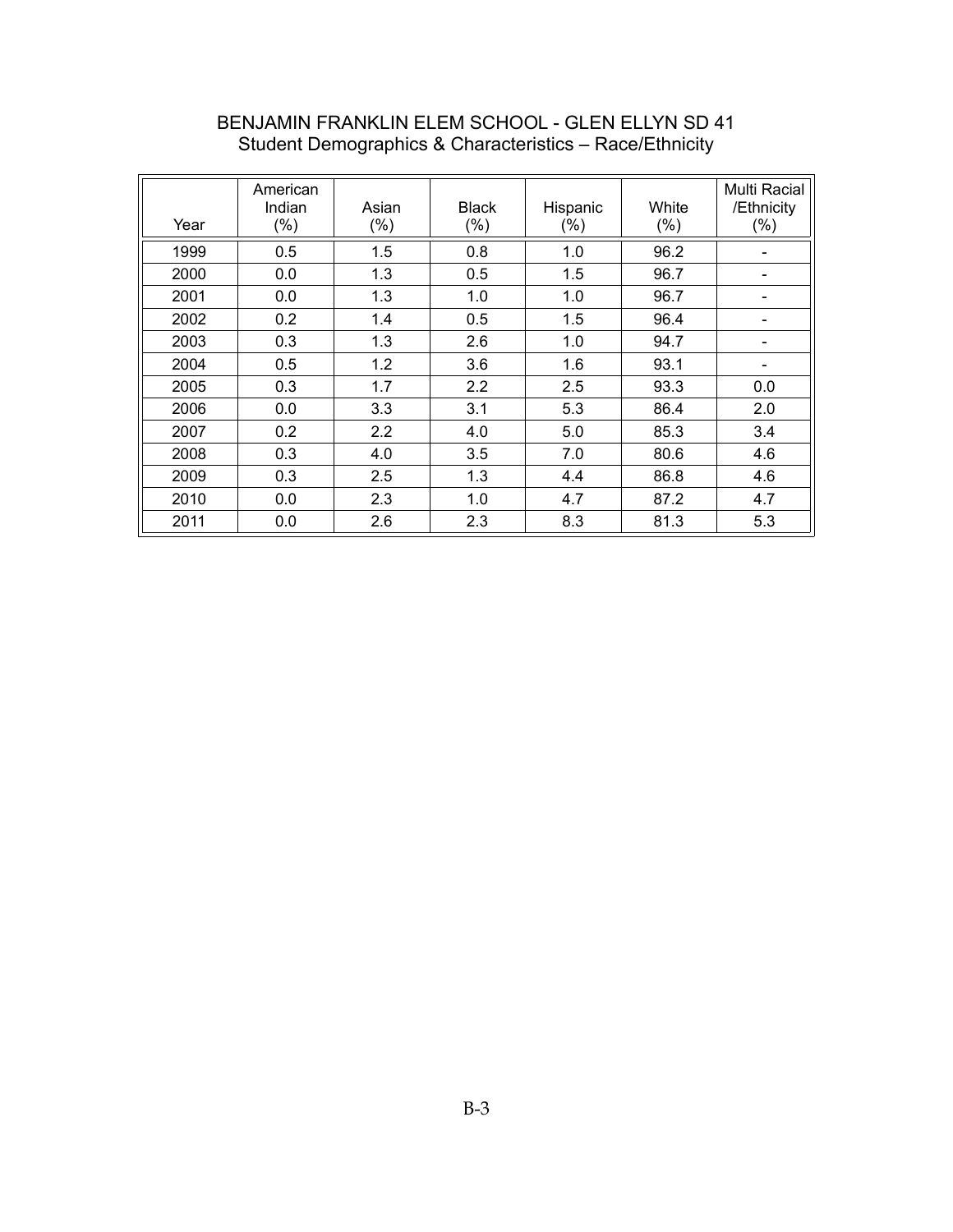# CHURCHILL ELEM SCHOOL - GLEN ELLYN SD 41 Student Demographics & Characteristics – Race/Ethnicity

| Year | American<br>Indian<br>$(\% )$ | Asian<br>$(\%)$ | <b>Black</b><br>$(\%)$ | Hispanic<br>$(\% )$ | White<br>$(\%)$ | Multi Racial<br>/Ethnicity<br>$(\% )$ |
|------|-------------------------------|-----------------|------------------------|---------------------|-----------------|---------------------------------------|
| 1999 | 0.2                           | 12.3            | 7.4                    | 8.4                 | 71.7            |                                       |
| 2000 | 0.4                           | 7.6             | 8.5                    | 9.0                 | 74.5            |                                       |
| 2001 | 0.4                           | 10.1            | 6.5                    | 9.3                 | 73.7            |                                       |
| 2002 | 0.0                           | 12.9            | 6.3                    | 10.6                | 70.2            | -                                     |
| 2003 | 0.0                           | 12.6            | 6.7                    | 10.6                | 70.0            |                                       |
| 2004 | 0.3                           | 14.4            | 7.9                    | 15.8                | 61.6            | -                                     |
| 2005 | 0.5                           | 17.1            | 8.4                    | 15.0                | 59.0            | 0.0                                   |
| 2006 | 0.5                           | 14.7            | 7.3                    | 14.2                | 59.3            | 4.0                                   |
| 2007 | 0.2                           | 14.3            | 6.4                    | 15.2                | 58.7            | 5.3                                   |
| 2008 | 0.2                           | 15.1            | 6.0                    | 15.8                | 57.4            | 5.5                                   |
| 2009 | 0.2                           | 15.7            | 4.9                    | 18.7                | 54.6            | 5.9                                   |
| 2010 | 0.1                           | 16.6            | 4.8                    | 22.1                | 50.6            | 5.8                                   |
| 2011 | 0.2                           | 18.2            | 5.8                    | 21.0                | 54.0            | 0.8                                   |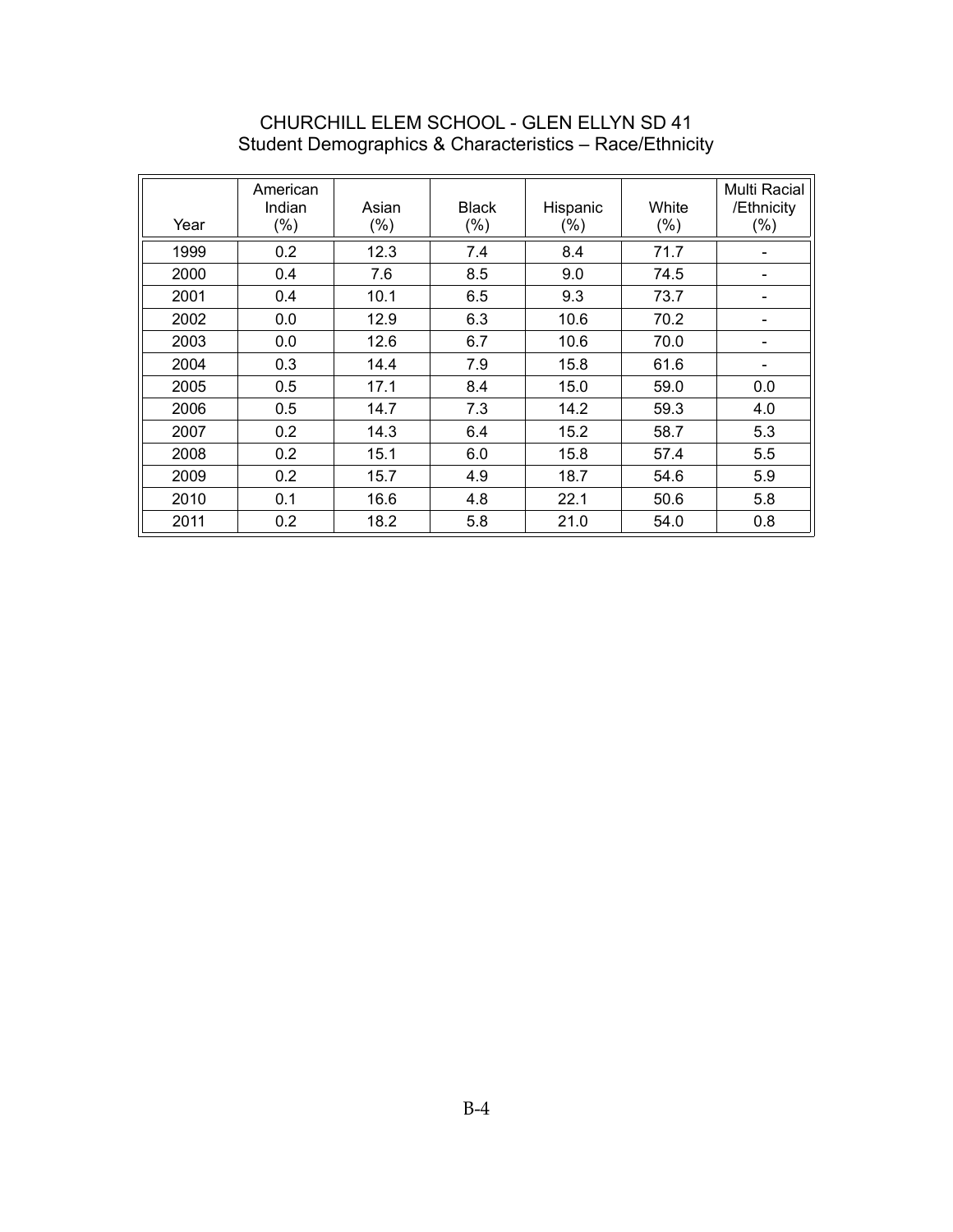# FOREST GLEN ELEM SCHOOL - GLEN ELLYN SD 41 Student Demographics & Characteristics – Race/Ethnicity

| Year | American<br>Indian<br>$(\% )$ | Asian<br>$(\%)$ | <b>Black</b><br>$(\%)$ | Hispanic<br>$(\%)$ | White<br>$(\%)$ | Multi Racial<br>/Ethnicity<br>$(\% )$ |
|------|-------------------------------|-----------------|------------------------|--------------------|-----------------|---------------------------------------|
| 1999 | 0.0                           | 2.4             | 7.6                    | 4.9                | 85.2            |                                       |
| 2000 | 0.0                           | 5.0             | 7.6                    | 2.4                | 84.9            |                                       |
| 2001 | 0.0                           | 5.9             | 6.7                    | 1.7                | 85.7            |                                       |
| 2002 | 0.0                           | 6.3             | 7.6                    | 2.1                | 84.0            | -                                     |
| 2003 | 0.2                           | 5.5             | 5.7                    | 4.8                | 83.8            |                                       |
| 2004 | 0.2                           | 5.3             | 5.3                    | 5.6                | 83.6            | -                                     |
| 2005 | 0.2                           | 6.0             | 3.4                    | 7.4                | 83.0            | 0.0                                   |
| 2006 | 0.0                           | 7.5             | 3.6                    | 6.4                | 80.1            | 2.4                                   |
| 2007 | 0.4                           | 7.1             | 3.0                    | 6.3                | 79.8            | 3.5                                   |
| 2008 | 0.4                           | 8.4             | 2.8                    | 7.8                | 78.1            | 2.5                                   |
| 2009 | 0.6                           | 9.2             | 3.2                    | 7.3                | 76.4            | 3.4                                   |
| 2010 | 0.4                           | 7.6             | 1.8                    | 9.6                | 76.2            | 4.4                                   |
| 2011 | 0.2                           | 6.7             | 2.2                    | 13.1               | 74.0            | 3.7                                   |